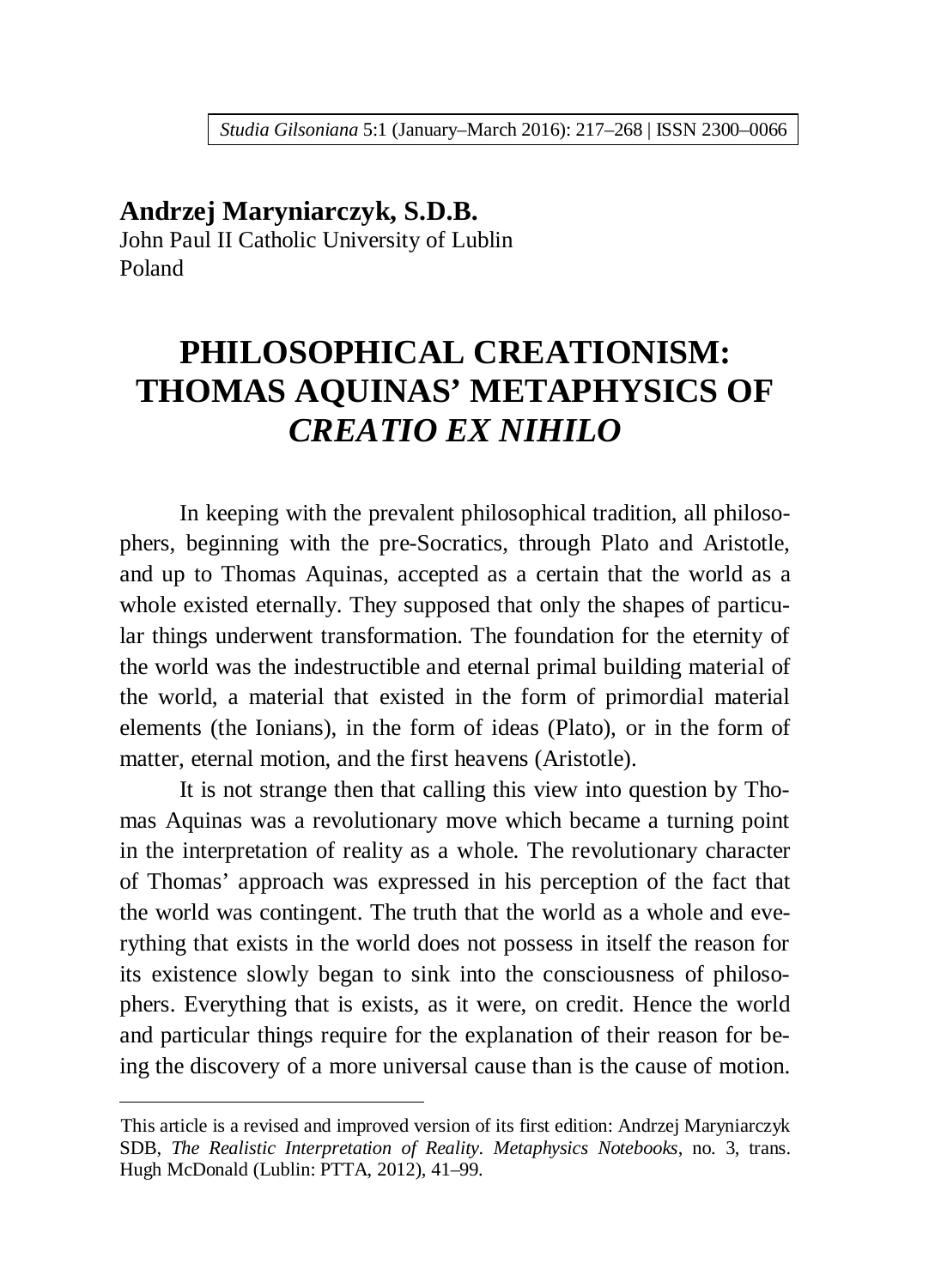Only the cause of existence, that is, the efficient creative cause, can be a more universal cause (than the cause of motion) from which everything that is comes.

St. Augustine, Boethius, John Damascence, and Hugh of St. Victor had spoken of the creation of the world *ex nihilo*, but Thomas Aquinas was the first to provide the philosophical foundations for this interpretation.<sup>1</sup> The questioning of the entire legacy of philosophy on how the world came into being is certainly an expression of Aquinas' great intellectual courage, his honesty, and cognitive freedom.<sup>2</sup> Thomas was aware of the importance of his endeavor, as we see in a passage from the beginning of the text *De aeternitate mundi*, in which he writes:

The question still arises whether the world could have always existed, and to explain the truth of this matter, we should first distinguish where we agree with our opponents from where we disagree with them. If someone holds that something besides God could have always existed, in the sense that there could be something always existing and yet not made by God, then we differ with him: such an abominable error is contrary not only to the faith but also to the teachings of the philosophers, who confess

 1 ĝw. Tomasz z Akwinu [St. Thomas Aquinas], *O wiecznoĞci Ğwiata* [*On the eternity of the world*], in ĝw. Tomasz z Akwinu, *Dzieáa wybrane* [*Selected works*], trans. into Polish by J. Salij (Poznań 1984), 277. Cf. S. Thomae Aquinatis, *Summa contra Gentiles*, ed. P. Marietti (Taurini 1888), II, c. 15.

 $2$  Gilson writes that Thomas kept himself free both in relation to Aristotle and to St. Augustine. Instead of passively swimming with the current of traditional Augustinianism, he developed a new theory of cognition, changed the foundations upon which were based the proofs for God's existence, made a new critique of the concept of creation, and raised a new edifice of ethics, or completely transformed the old one. But also, instead of following passively in the steps of the Aristotelianism of the Averroists, he considered its narrow framework, transforming to its depth the doctrine, upon which he could comment in such a way that it took on a completely new meaning. The entire mystery of Thomism is in the aspiration—and the absolute intellectual honesty—to rebuild philosophy on such a plane that its actual agreement with theology would turn out to be indispensable to meet the requirements of the reason itself, and not turn out to be an accidental result of an aspiration to reconcile them. (see Étienne Gilson, *Tomizm. Wprowadzenie to filozofii Ğw. Tomasza z Akwinu* [*Thomism. Introduction to the philosophy of St. Thomas Aquinas*], trans. into Polish by J. Rybalt (Warsaw 1960), 42).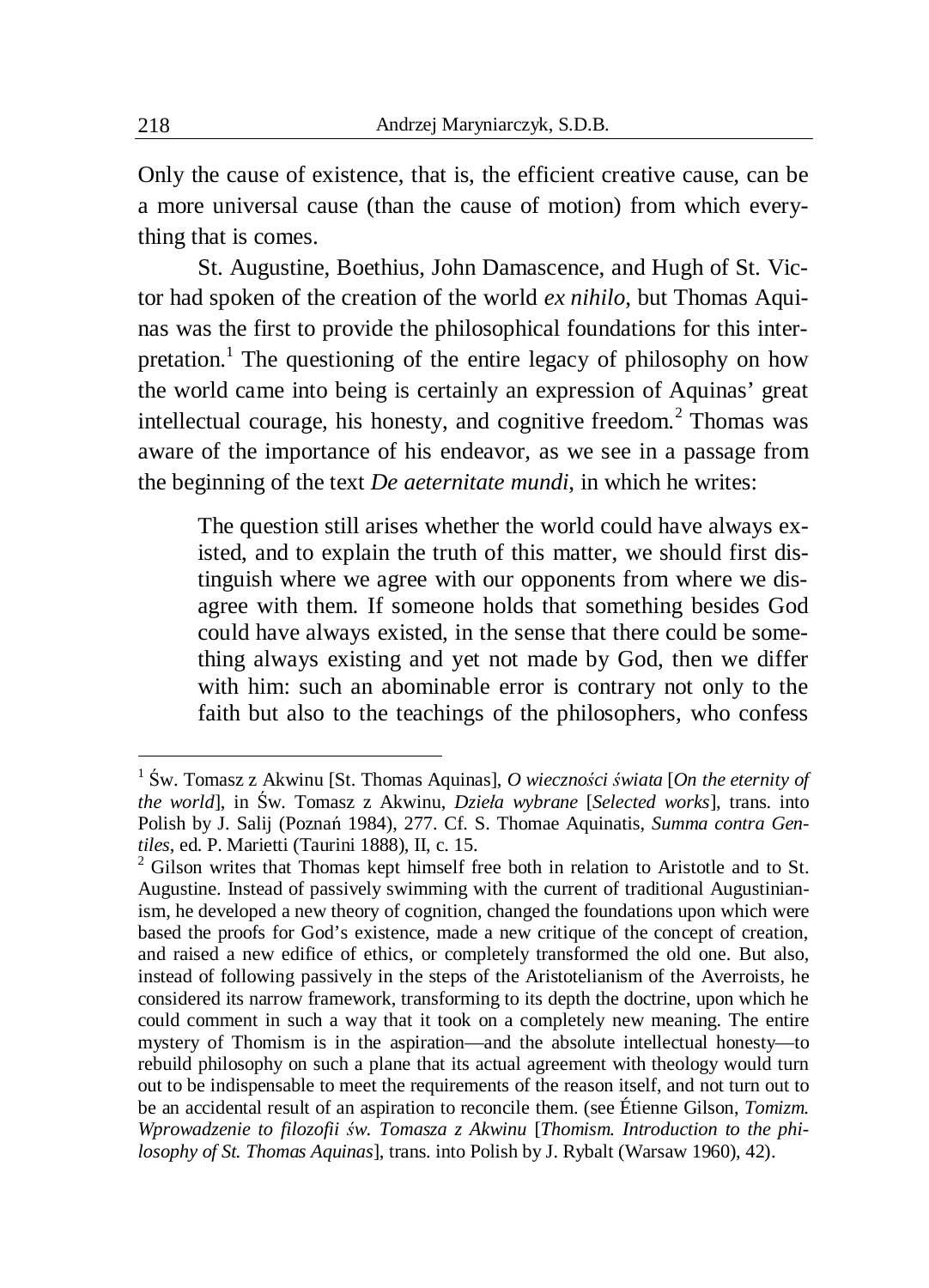and prove that everything that in any way exists cannot exist unless it be caused by him who supremely and most truly has existence  $3$ 

The discovery of the fact that the existence of beings was caused, a discovery that was the legacy of ancient and medieval philosophy, entails the need to seek the first and universal cause of everything that is. For this reason Thomas asserts: "it should be conceded . . . that something caused cannot always exist, for it would then follow that a passive potentiality has always existed."<sup>4</sup>

The correction Thomas brought to the Aristotelian image of the world, showing that the world was not necessary in its existence, may seem to be trivial. However, it turned out to be revolutionary in its effects. The existence of the world as such is not, as Aristotle and all before him had held, something eternal and necessary. For we do not find in the world any being or element such that existence would have to belong to its essence, or that existence would be eternally connected with it. The world—not only in the form of its being, but also in content (matter)—comes from the First Cause; everything that exists in the world is from the First Cause.

For this reason Thomas required of philosophy an answer to the question of the  $\dot{\alpha}$ <sub>2</sub> $\gamma$ <sup>6</sup> of the existence of the universe, and so, to the question of the universal cause of the world's existence. He knew that by accepting the idea that world as whole exists eternally and necessarily, we would be disloyal to the principle of neutrality in the starting point of our philosophical inquiry; the idea that the existence of the world was eternal and necessary, an idea philosophers had accepted and taught, was an *a priori* assumption in cognition.

 3 ĝw. Thomas z Akwinu, *O wiecznoĞci Ğwiata*, 277. The English translation cited after: Thomas Aquinas, *De aeternitate mundi*, trans. Robert T. Miller (1997), http:// dhspriory.org/thomas/DeEternitateMundi.htm#f2, accessed on March 15, 2016; hereafter cited as: Miller (1997).

 $4$  Id.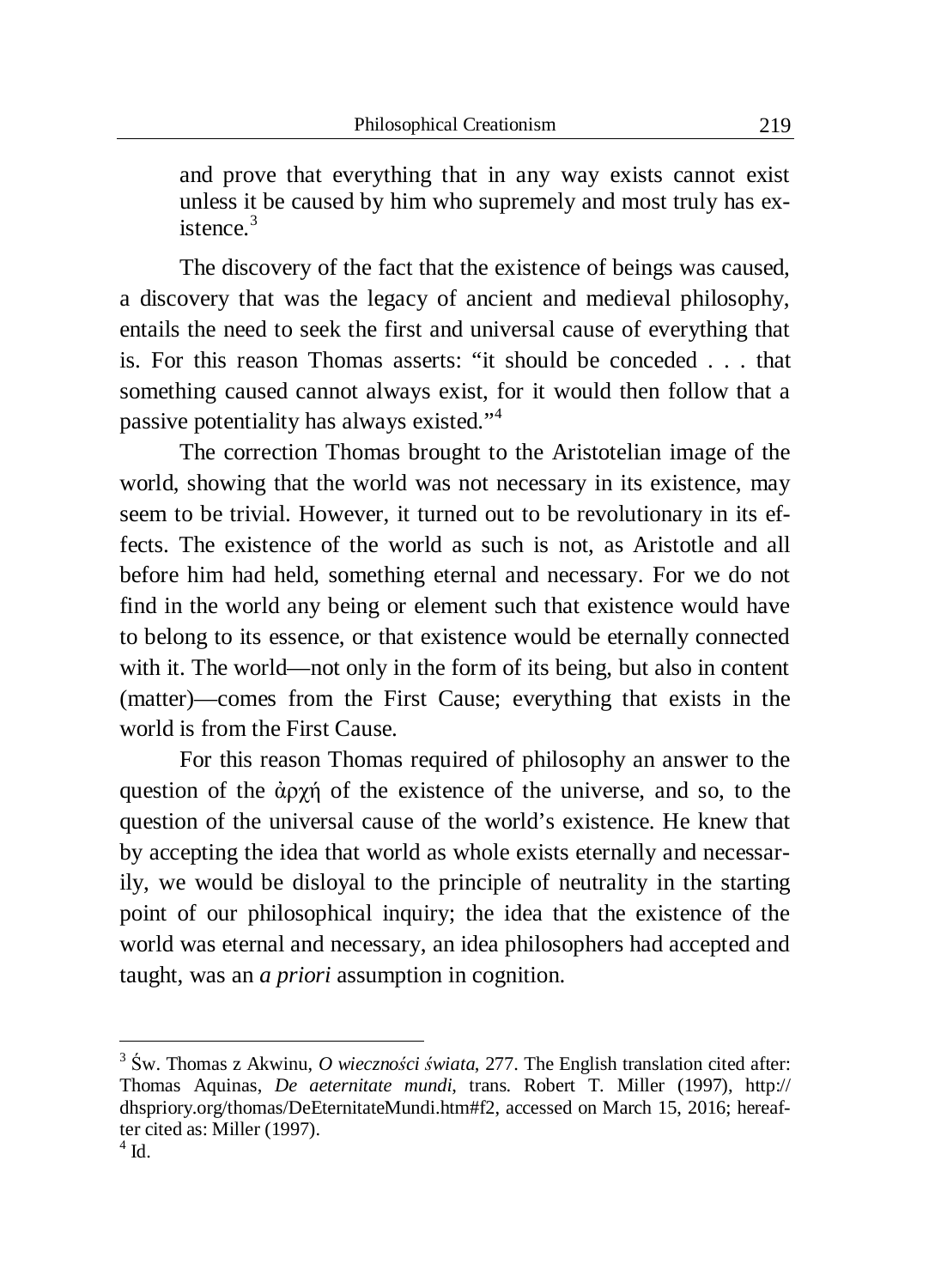The philosophical theory that the world was created *ex nihilo* was formulated for the first time in the history of philosophy in the thirteenth century by Thomas Aquinas together with the discovery of the contingent (non-necessary) existence of the entire world and of particular beings. It unveils not only the fact that world comes from the Creator, but also the truth that thereby the world is rational, knowable (intelligible), and purposeful. Particular things realize within them the plan of the Creator and they have an inscribed and determined end-purpose. Man as he gains knowledge of the world perceives it as the natural milieu of his existence, in which everything is ordered rationally and purposefully.<sup>5</sup>

As one appeals to the philosophical theory of *creatio ex nihilo* when explaining the coming-into-being of the world, one should point out that it grows, like the truth concerning the existence of the Absolute, from the nature of realistic philosophy, and it is a keystone of the rational explanation of reality. This means that the theory is not borrowed from Revelation or religion and transported to philosophy. The theory is strictly connected with an understanding of being as not hav-

 $<sup>5</sup>$  This truth that the world was created *ex nihilo* was not welcome for long in the minds</sup> of philosophers. It was rather quickly removed from philosophy and cosmology and relegated to theology. The theory of *creatio ex nihilo* was regard as a *persona non grata* in philosophy and was presented as inaccessible to the human reason. It was "exiled" to the realm of faith. This paradox is deeper because of the fact that "this exile" was performed with the agreement of Christian philosophers, and sometimes with their active involvement. The general attitude toward the philosophical theory of the creation of the world *ex nihilo*, an attitude typical of modernity, is clearly seen in the words of M. Luther, who in the year 1545 wrote: "articulus de creatione rerum ex nihilo difficilior est creditu quam articulus de incarnatione" ("the truth concerning the creation of things from nothing is harder to believe that the truth concerning the incarnation").

In more recent times an appeal, when explaining how the world arose, to the philosophical theory of the creation of the world *ex nihilo*—when what have become established in the minds of philosophers are theories derived from natural cosmologies, such as the big bang, pulsating black holes, or eternally evolving matter—is seen by certain philosophers and natural sciences as an expression of philosophical desperation or as a "Grundirrtum" (fundamental error) of metaphysics (Fichte). On the other hand, we must be aware that if we reject the truth concerning the creation of the world, we find no grounds for explaining the rationality and purposefulness of the world.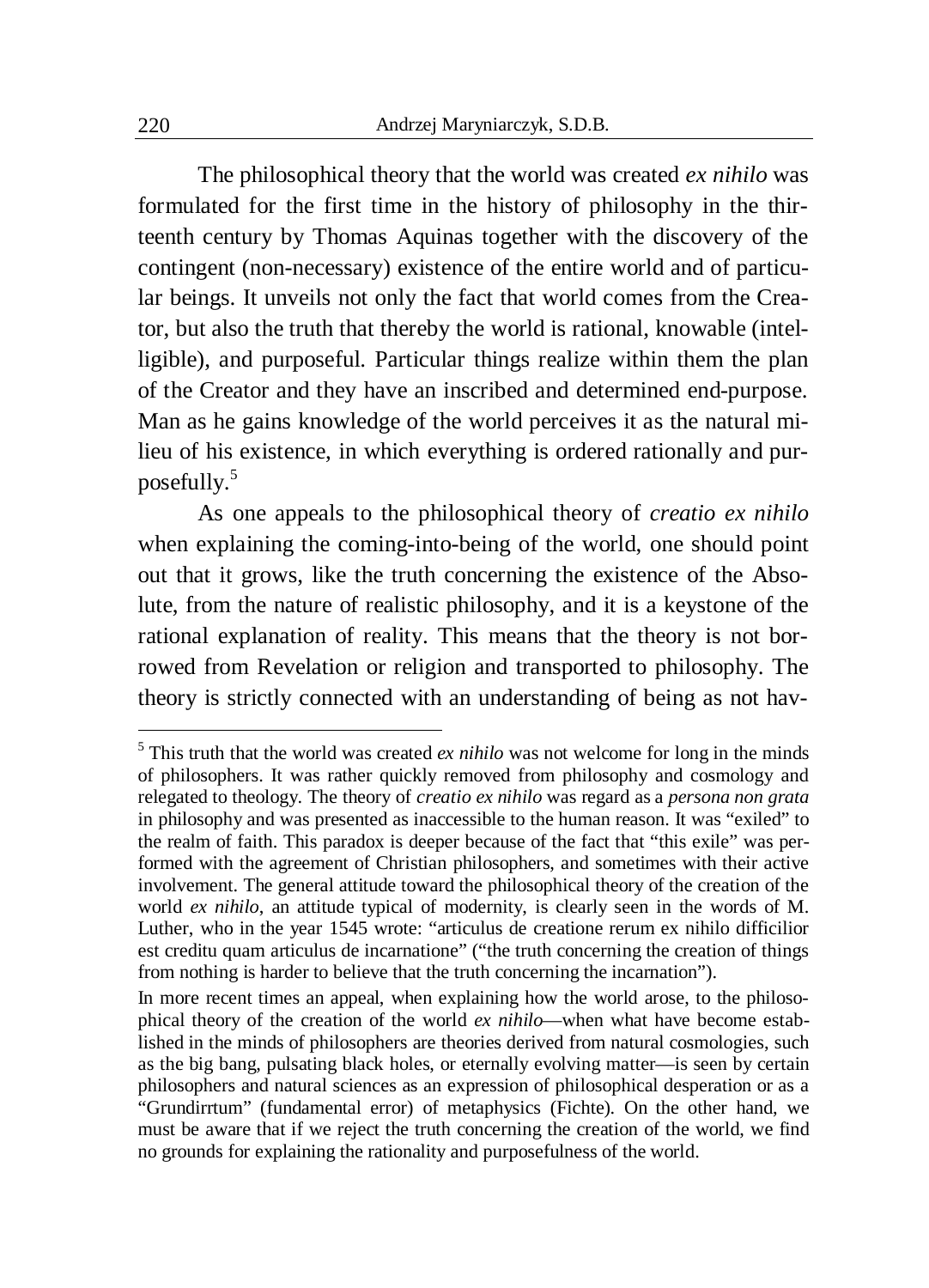ing the reason for its existence in itself, and is connected with an understanding of the Absolute as the efficient creative cause that is the universal cause of the universe.

This close connection between the philosophical theory of *creatio ex nihilo* and the conception of being allows us better to understand why many ancient, medieval, modern, and contemporary philosophers, although they have come to recognize the existence of the Absolute, yet reject the explanation of the coming-into-being of the world of persons, animals, plants, and things by an appeal to the theory of *creatio ex nihilo*. The aversion to this type of explanation is sometimes so deep and so irrational that some philosophers are prepared to accept an absurdity in explanation (explaining order through accident, rationality through irrationality, that is, "being through non-being"), and the theory of "accident," the "big bang," or "blind evolution," only to get away from creationism. Such an attitude often springs from ignorance of the philosophical theory of creation, and from a failure to distinguish it from the theological theory of creation. They need to be better acquainted with the philosophical theory of creation to see its rational weight and to see at the same time how it is indispensable when attempting to provide an ultimate explanation not only for the existence of the world, but above all for the rationality and purposefulness of the world.

# **On the History of the Formation of the Theory of** *creatio ex nihilo*

The term "creation" corresponds to the word "creatio" in Latin, and to the word "κτίσις" or "γένεσις" in Greek. In its fundamental meaning it indicates the act of creative action with a specific power (Greek  $\kappa \tau$ i $\zeta \epsilon$ iv) or describes a general idea of the act of creation. It also designates a specific act of action that begins and causes something that did not exist or creates something from nothing.

The word "creatio" is one of the words that belong to universal religious expressions, and also to cultural expressions encountered in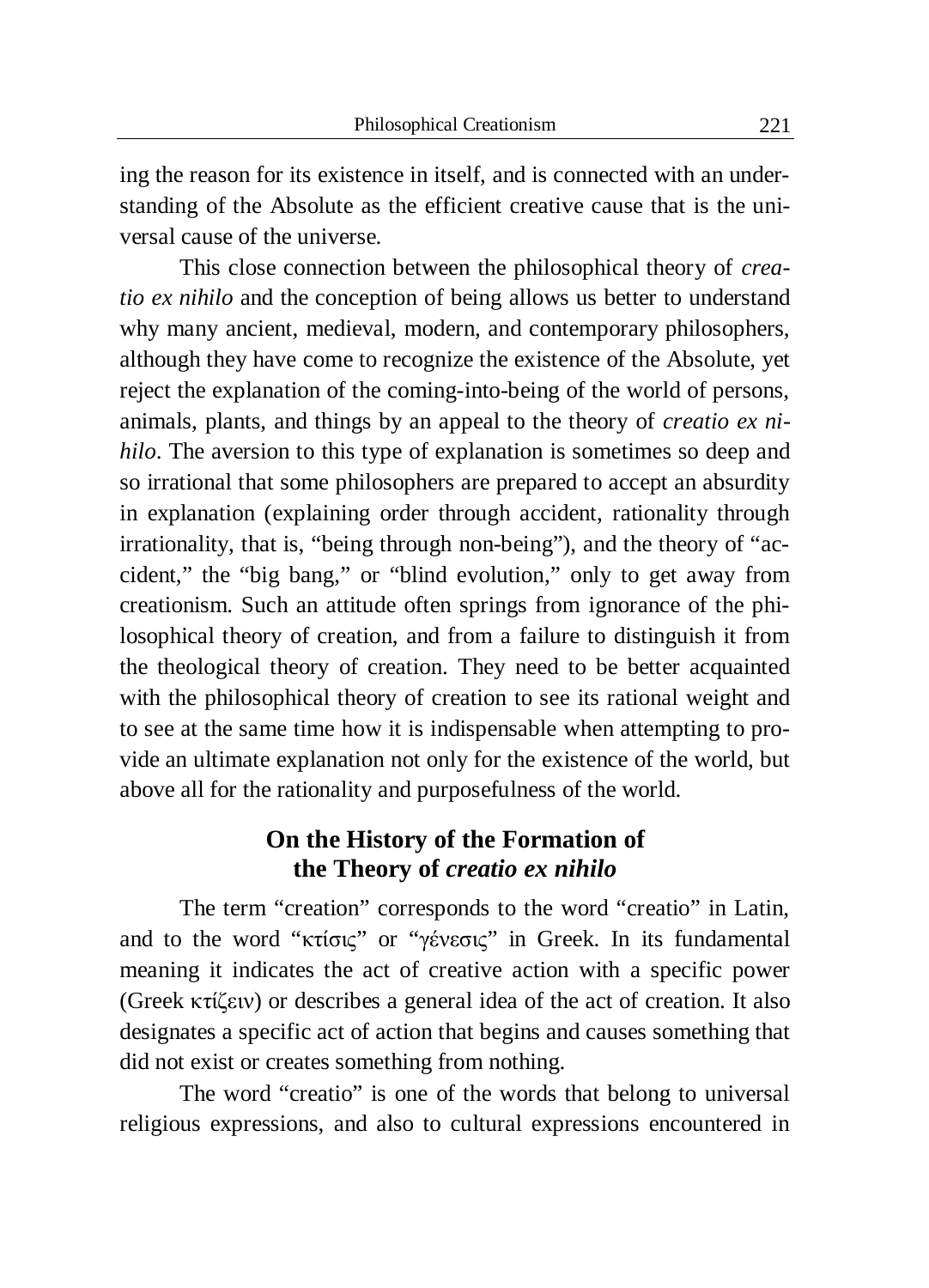archaic times (e.g., among Pygmies, paleo-Siberians, Californians, Australians, and others) and in ancient and modern times. We find it in the cultures and religions of the East and the West. It is present in the language of the peoples of South and North America, Africa, Australia, and Oceania. The term "creatio" constantly accompanies man's religious and cultural life.

The situation is similar in philosophy. The term "creatio"—the Greek "κτίσις," "ποίησις," and "γένεσις"—has appeared since the beginning in the language of philosophers, but it largely designated a specific creative act of great power, an act capable of drawing out definite forms of things from shapeless matter.

In ancient and early medieval philosophy we do not encounter the word "creatio" in the strict sense as the act of creation *ex nihilo*, concerning all individual beings and the entire world.<sup>6</sup> The idea that the world was eternal had become widespread among philosophers. Hence, before the theory of the creation of the world *ex nihilo* was formulated, philosophers conceived of the process of the coming-into-being of things most often as composition, ordering, division, projection, or formation from some primeval building material.

## *From Ordering to the Formation of Primeval Building Material*

The Greek myths concerning how the world came to be show manifold connections with the cosmogonies of the Far East. These myths show the coming-into-being of the world as a process of the separation of water from dry land, day from night, and order from chaos. Researchers remark that in those myths they did not use the

<sup>&</sup>lt;sup>6</sup> While Reale suggests that we may find such a meaning in Plato and Aristotle, in the context of the necessity-based existence of the world which we find also in Plato and Aristotle, his view seems untenable (Giovanni Reale, *Historia filozofii starożytnej* [*History of Ancient Philosophy*], trans. into Polish by E. I. Zieliński, vol. 1 (Lublin 1996), 360–361). Cf. Gilson, *Tomizm*, 213.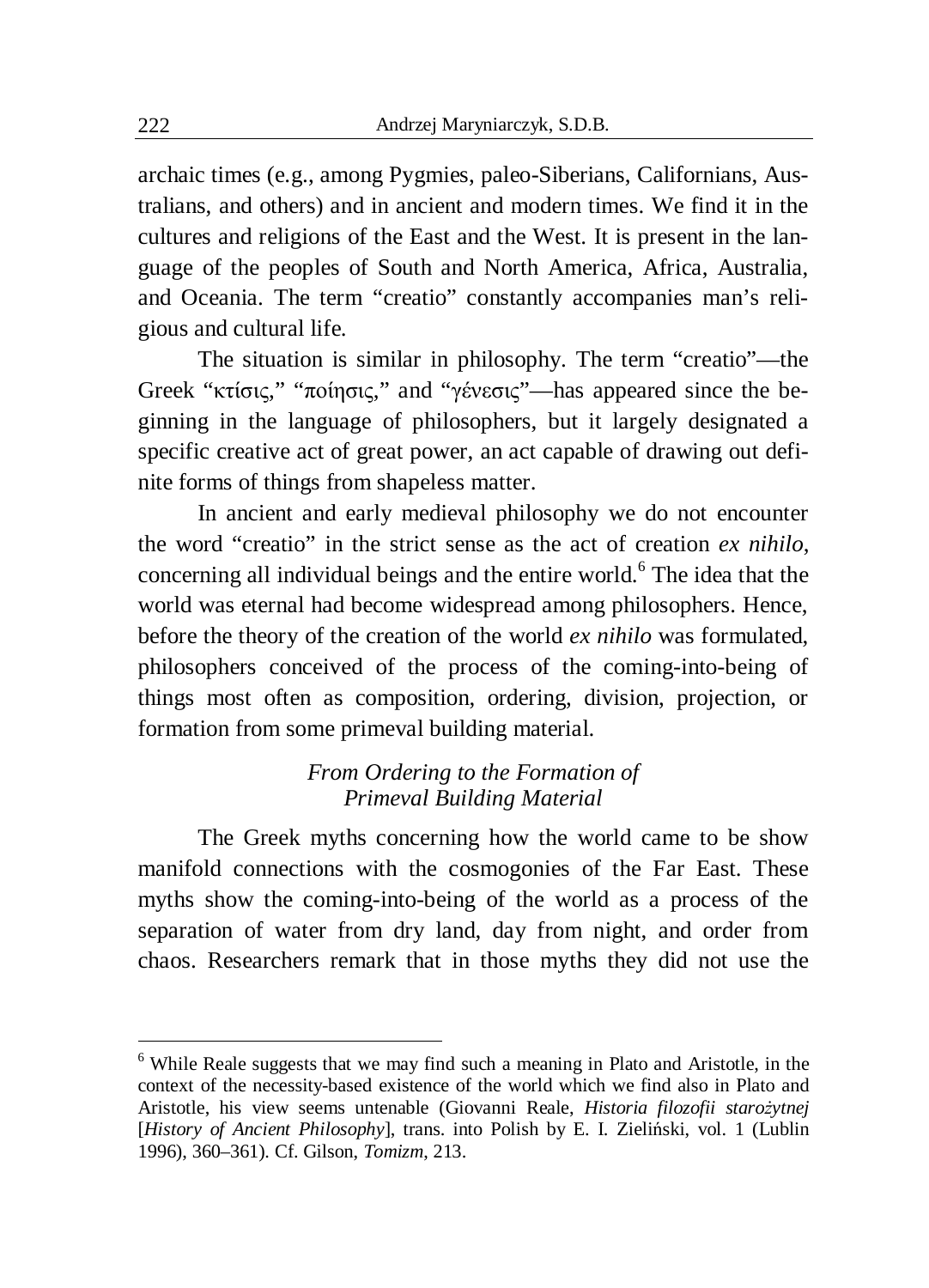word "creation" or "creator" (Greek κτίσις or κτίστης) but rather the verb "to create" ( $\kappa \tau i(\xi \in \mathbb{W})$ ). The term "creation" appeared only later.

Hesiod was the first (and probably the only one among the ancients) to use the word " $\gamma$ i $\gamma$ v $\epsilon$  $\sigma$  $\theta$  $\alpha$ " (birth, coming-into-being) to describe how the world came into being, and the term has a shade of *creatio ex nihilo*. Chaos was the first to be generated (γάος γένετο), Hesiod informs us.<sup>7</sup> Generation ( $\gamma \text{\'{e}vec}$ ) is first. It is before the world and before the gods.

While the pre-Socratics spoke of the generation or coming-intobeing ( $\gamma \acute{\text{e}}$ νεσις) of all existing things and of their destruction (their passing away), which might suggest the concept of "creatio," an analysis of the statements of ancient philosophers quickly dispelled this idea. The great majority of them shared the belief that the world as a whole existed eternally, and everything that was had come into being from an indestructible primordial material.

Heraclitus raised change to the rank of the main principle that rules the world, and he thus rejected the possibility that things came into being:

The living and the dead, that which is awake and that which sleeps, the young and the old, are one and the same in us, because these things become after their change those things, and those things again after their change become these things . . . Immortals—mortals, mortals—immortals; these live by the death of those, those die by the life of these. And good and evil are  $one.<sup>8</sup>$ 

<sup>7</sup> Hezjod [Hesiod], *Narodziny bogów* [*Birth of the Gods*], trans. into Polish by J. àanowski (Warsaw 1999), 116. Cf. Arystoteles [Aristotle], *Fizyka* [*Physics*], trans. into Polish by K. LeĞniak (Warsaw 1968), 208 b.

<sup>8</sup> *Die Fragmente der Vorsokratiker*, hrsg. H. Diels, W. Kranz, Bd. 1–3 (Berlin 1951– 1952<sup>6</sup>), B 88.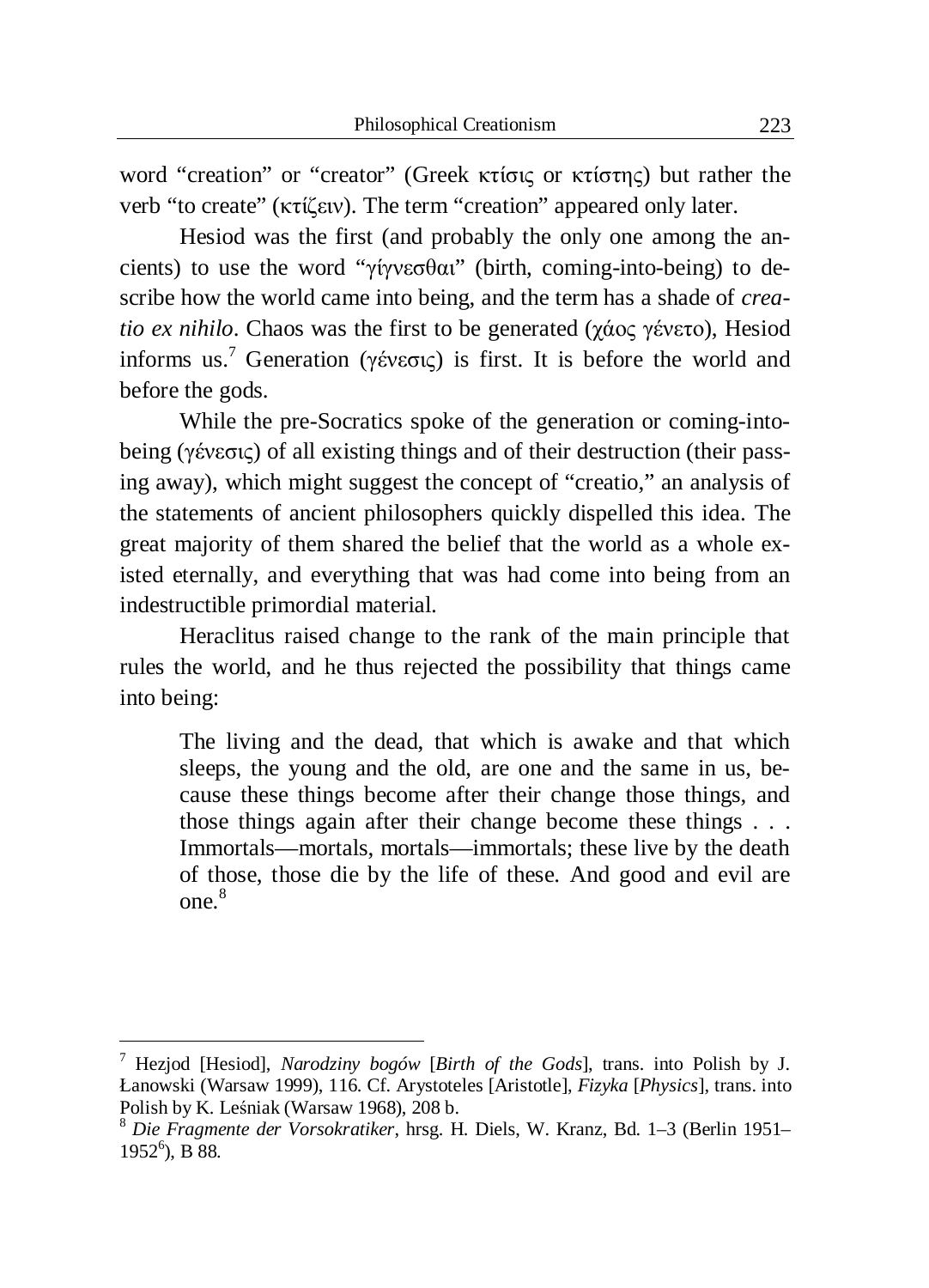The true world of the laws of the Logos had always been and would always be, although its shapes and forms were changing like a river.<sup>9</sup> Empedocles added to this idea and said:

There are no births (instances of coming-into-being) of anything that is mortal, nor is unhappy death an end. There is only mixture and exchange of what was mixed.<sup>10</sup>

Since that time, coming-into-being was understood as the activity of composition (*compositio*) or corruption (*corruptio*). This would be typical of the ancient atomists who conceived of the process of cominginto-being as the constant disintegration of the world into infinitely many other worlds.<sup>11</sup>

Parmenides expressed in the most radical fashion his belief on how things arose and on the eternity of the world, arguing that they are "empty names, such as men give to things in the belief that they are true, such as coming-into-being and disappearance, existence and nonexistence, change of place and change of bright color".<sup>12</sup>

That which is always is and is identical to itself. That which is beyond being is non-being  $(\tau\delta \text{ o} \delta \kappa \delta v)$ , and non-being is nothingness. Since, as Parmenides argued:

That which exists is unmade and not liable to destruction, for it is entire, immobile, and infinite, never was, and will not be, because now it exists together as something entire, one, and continuous. For indeed what sort of beginning would you seek for being? How and when could it take its increae? I do not permit you to say or think that it arose from what does not exist. For indeed it cannot be said or thought that it does not exist. What sort of necessity could force it to come into being and grow sooner or later, beginning from what is not? Therefore also it must necessarily exist or not exist at all. Indeed the power of conviction will

 $<sup>9</sup>$  Id., B 30.</sup>

 $10$  Id., B 8.

 $11$  Id., B 12.

 $12$  Id., B 7.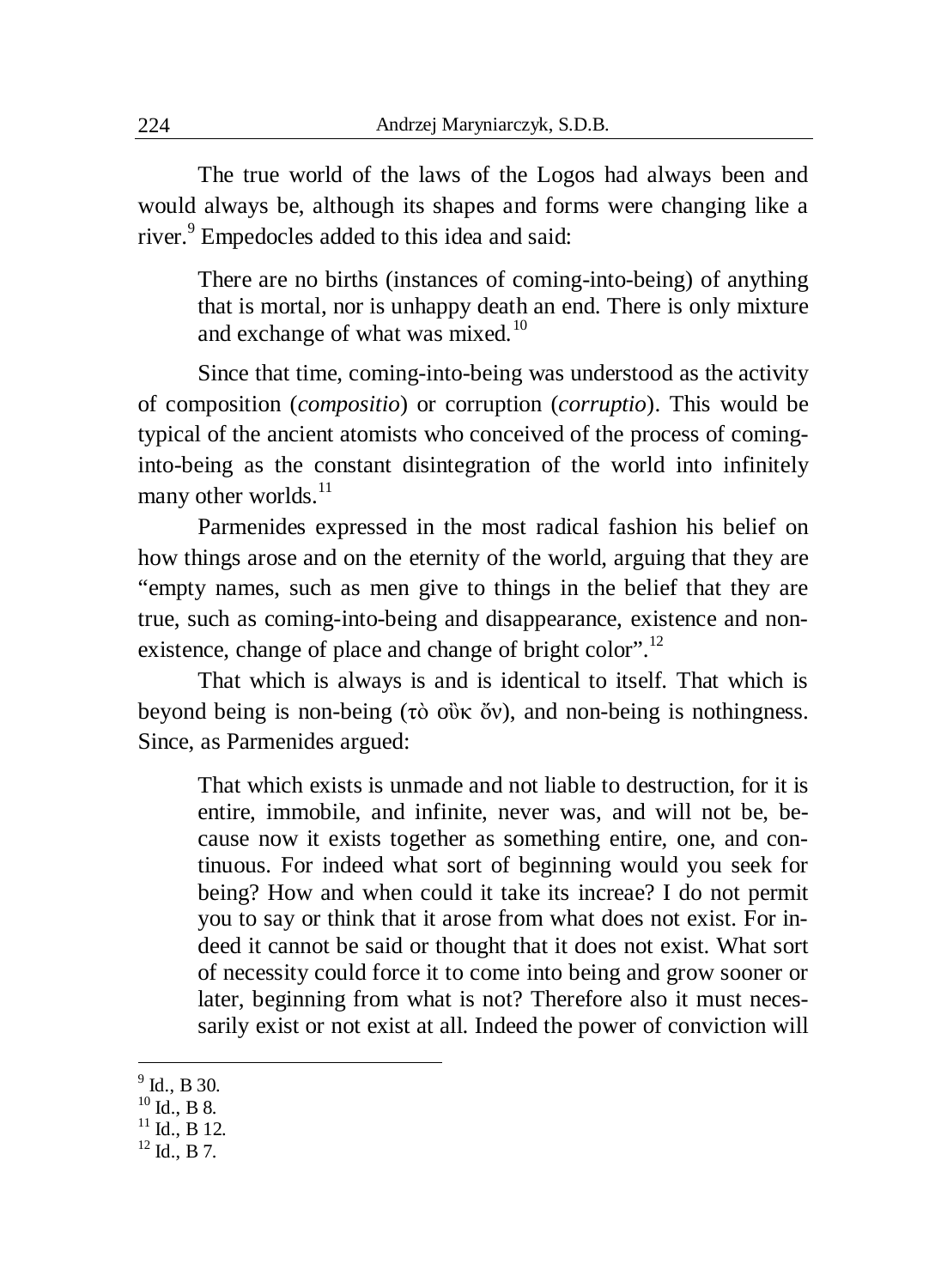never agree that something other than nothingness could come into being from what does not exist . . . For indeed, how could what exists come into existence in the future? How could it have come into being in the past? $13$ 

Parmenides' belief that being could not have come into being at all on account of its identity and eternity, would over time be understood as the principle that *ex nihilo nihil fit* (from non-being, being does not arise), which would become a "sacred principle" underlying the explanation of how things came into being.<sup>14</sup>

Plato enriched the philosophical interpretation of how the world came to be (τοῦ κόσμου γένεσις) by bringing in a builder (δημιουργός) who was the maker and father  $(\pi \circ \eta)$   $\pi \circ \pi$   $(\pi \circ \eta)$  and caused the world to come into being, since "he was good."<sup>15</sup> He made the world in the following fashion:

having received all that is visible not in a state of rest, but moving without harmony or measure, brought it from its disorder into order, thinking that this was in all ways better than the other.<sup>16</sup>

He makes everything (δεδημιούργεται) in the world on the basis of a first model (παράδειγμα) that is eternal.<sup>17</sup> The model according to which the "maker and father" constructed the world is "always the same" and is "the object of reason and thought."<sup>18</sup> For this reason, the world as a whole reamins something eternal: for indeed the model of the world  $(\pi \alpha \beta \hat{\alpha})$  is eternal, coming-into-being is eternal, and space is eternal.

<sup>&</sup>lt;u>.</u>  $^{13}$  Id.

<sup>&</sup>lt;sup>14</sup> Id., B 8. The expression *ex nihilo nihil fit* was probably coined by Lucretius. Cf. Étienne Gilson, *Filozof i teologia* [*The Philosopher and Theology*], trans. into Polish by J. Kotsa (Warsaw 1968), 62.

<sup>15</sup> Plato, *Timaeus*, 29 D–E.

<sup>&</sup>lt;sup>16</sup> Id., 30 A. The English translation cited after: *Platonos Timaios. The Timaeus of Plato*, trans. Richard Dacre, ed. R. D. Archer-Hind (London: Macmillan and Co., and New York, 1888), 93.

<sup>17</sup> Id., 27 A., 28 A–C, 29 A–C.

 $18$  Id., 29 A–B.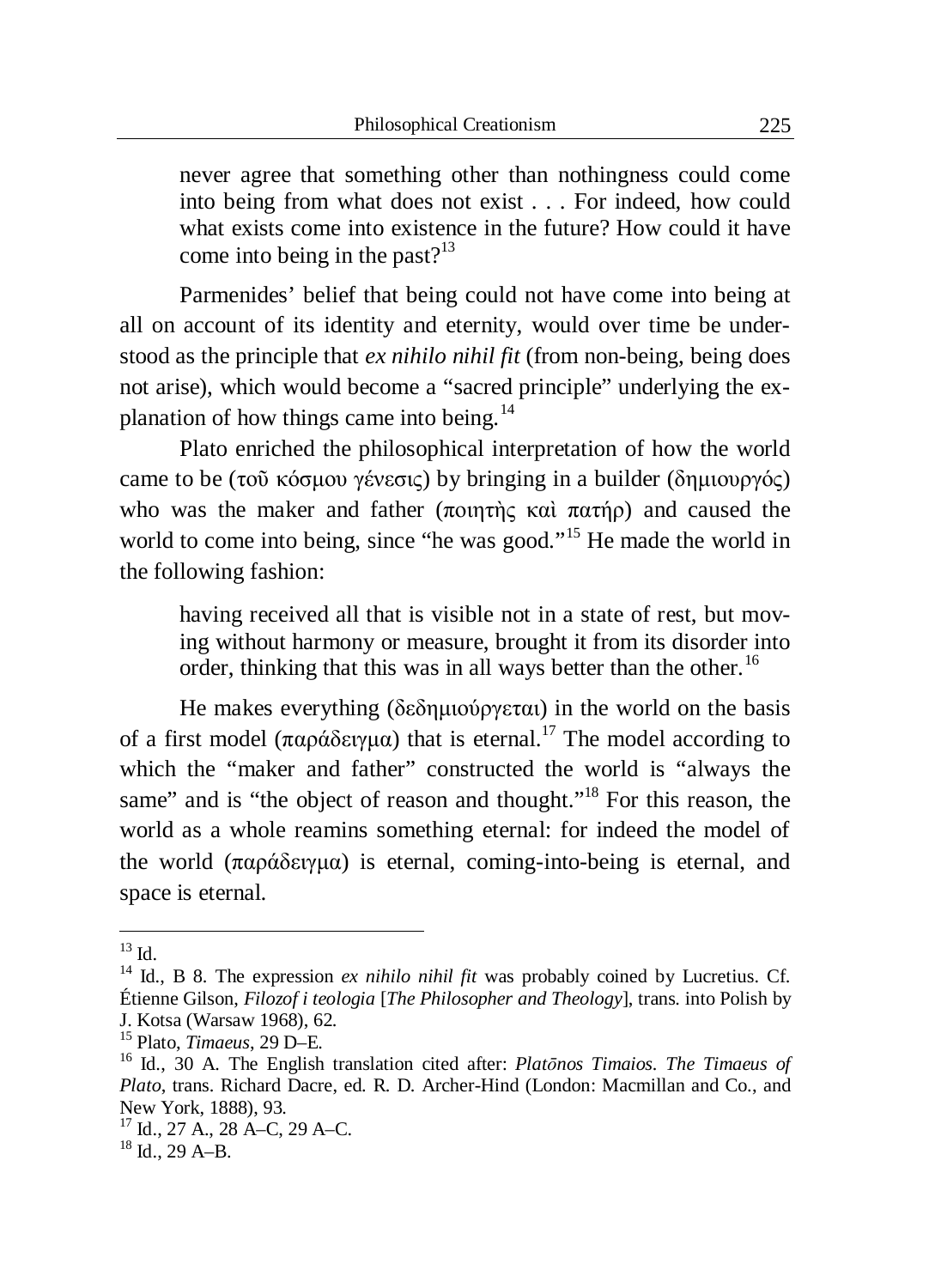Aristotle connected the process of coming-into-being only with the sublunary world, and so, with the "region surrounding the middle of the universe" in which material things exist.<sup>19</sup> In this world, prime matter is eternal (άγένητος) and indestructible. Everything comes into being from prime matter and returns to it after disintegration. Otherwise "something could come into being simply from nothingness", and then non-being would have to exist.<sup>20</sup> And non-being "is neither something, nor of some sort, nor so large or so large, or anywhere."<sup>21</sup> Moreover, the heaven of the fixed stars is eternal, and the First Unmoved Mover (Aκίνητος Κινητής) is eternal. The First Unmoved Mover is the final cause of the world's motion. In this way, Aristotle joined the Platonic primary model of the world (παράδειγμα) to his own cosmogony.<sup>22</sup>

The process of coming-into-being and corruption (*generatio et corruptio*) is a specific process and differs from increase and decrease, which is a modification of a being with respect to extension, and it also differs from motion, which is a modification of being with respect to place, or alteration, which is a modification of being with respect to properties and qualities. Aristotle explains that we are dealing with coming-into-being and corruption when:

when nothing persists, of which the resultant is a property (or an accident in any sense of the term), it is coming-to-be, and the converse change is passing-away. Matter, in the most proper sense of the term, is to be identified with the *substratum* which is receptive of coming-to-be and passing-away: but the *substratum* of the remaining kinds of change is also, in a certain sense, mat-

1

<sup>19</sup> Arystoteles [Aristotle], *O powstawaniu i niszczeniu* [*On Generation and Destruction*], trans. into Polish by L. Regner, in Arystoteles, *Dzieáa wszystkie* [*Complete works*], vol. 2 (Warsaw 1990), 335 a.

 $^{20}$  Id., 317 b.

 $21$  Id., 318 a.

<sup>22</sup> Arystoteles [Aristotle], *O niebie* [*On Heaven*], trans. into Polish by P. Siwek, in Arystoteles, *Dzieáa wszystkie*, vol. 2, 192 a 27 ff.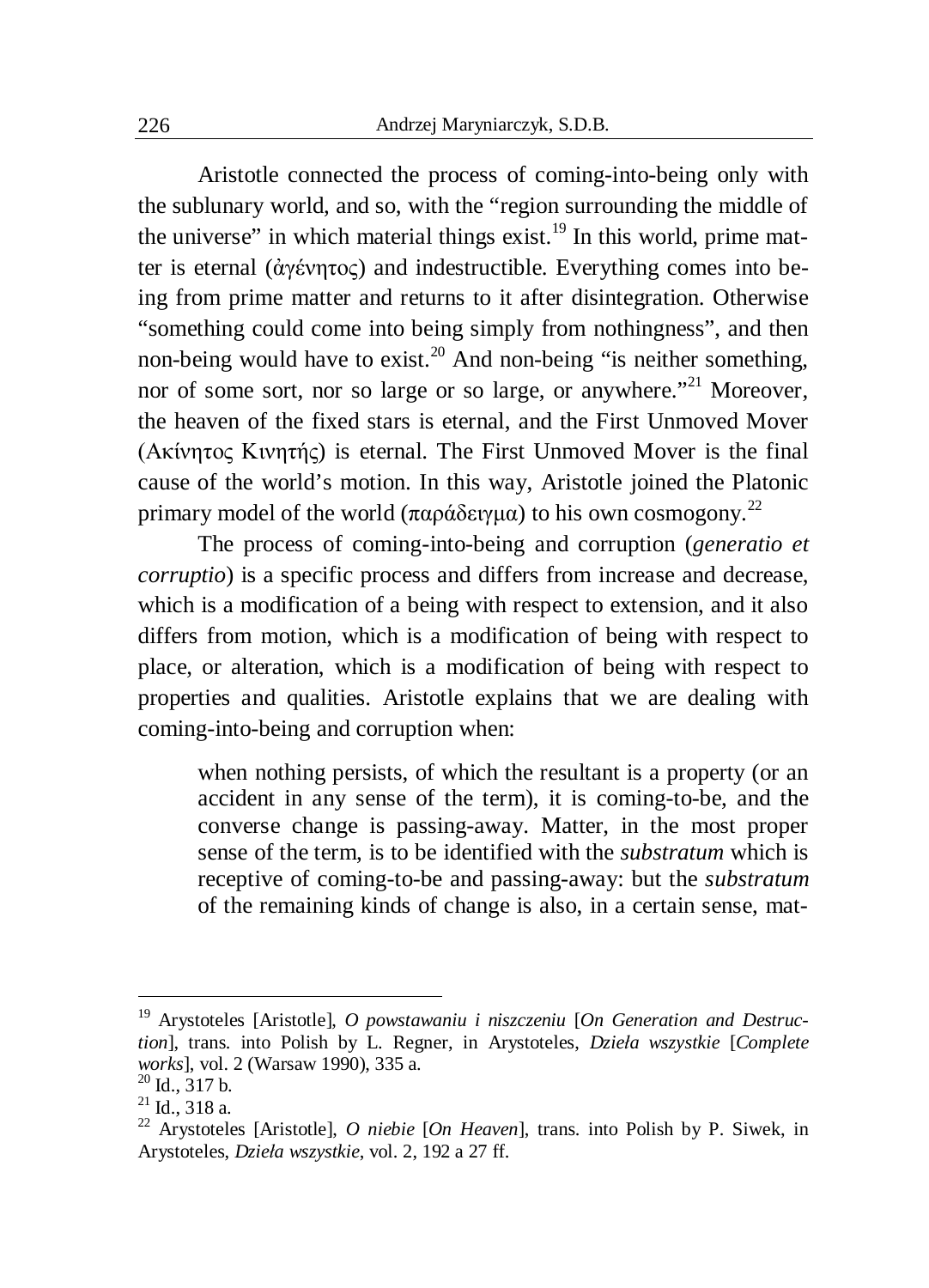ter, because all these *substrata* are receptive of contrarieties of some kind $^{23}$ 

The substrate (which, however, cannot be identified with any one primeval element)<sup>24</sup> from which things come into being, would be recognized as the potential element, and the process of coming-into-being would be regarded as a passage from potency to act. Hence, Aristotle explains, "some bodies come into being by passage from one to another, since one quality is destroyed, and others arise by the passage from two to one, since more qualities are destroyed . . . all bodies arise from all $"^{25}$ 

Aristotle took the position that in the process of coming-intobeing neither the substrate of a thing nor its form are produced. Thus coming-into-being is a passage from something that already is, but potentially—in the substrate of a thing. Hence Aristotle says:

Now since that which is generated is generated by something (by which I mean the starting-point of the process of generation), and from something (by which let us understand not the privation but the matter . . .), and becomes something (i.e., a sphere or circle or whatever else it may be); just as the craftsman does not produce the substrate, i.e., the bronze, so neither does he produce the sphere; except accidentally, inasmuch as the bronze sphere is a sphere, and he makes the former. For to make an individual thing is to make it out of the substrate in the fullest sense. I mean that to make the bronze round is not to make the round or the sphere, but something else; i.e., to produce this form in another medium. For if we make the form, we must make it out of something else; for this has been assumed. E.g., we make a bronze sphere; we do this in the sense that from A, i.e., bronze, we make B, i.e., a

<sup>23</sup> Arystoteles, *O powstawaniu i niszczeniu*, 320 a. The English translation cited after: *The Complete Works of Aristotle. The Revised Oxford Translation*, Vol. I, ed. Jonathan Barnes (Princeton: Princeton University Press, 1984), 523.

 $24$  If everything came into being from some one primeval element, Aristotle explains, then there would be no coming-into-being, but only alteration (Id., 322 a).  $^{25}$  Id., 331 b–332 a.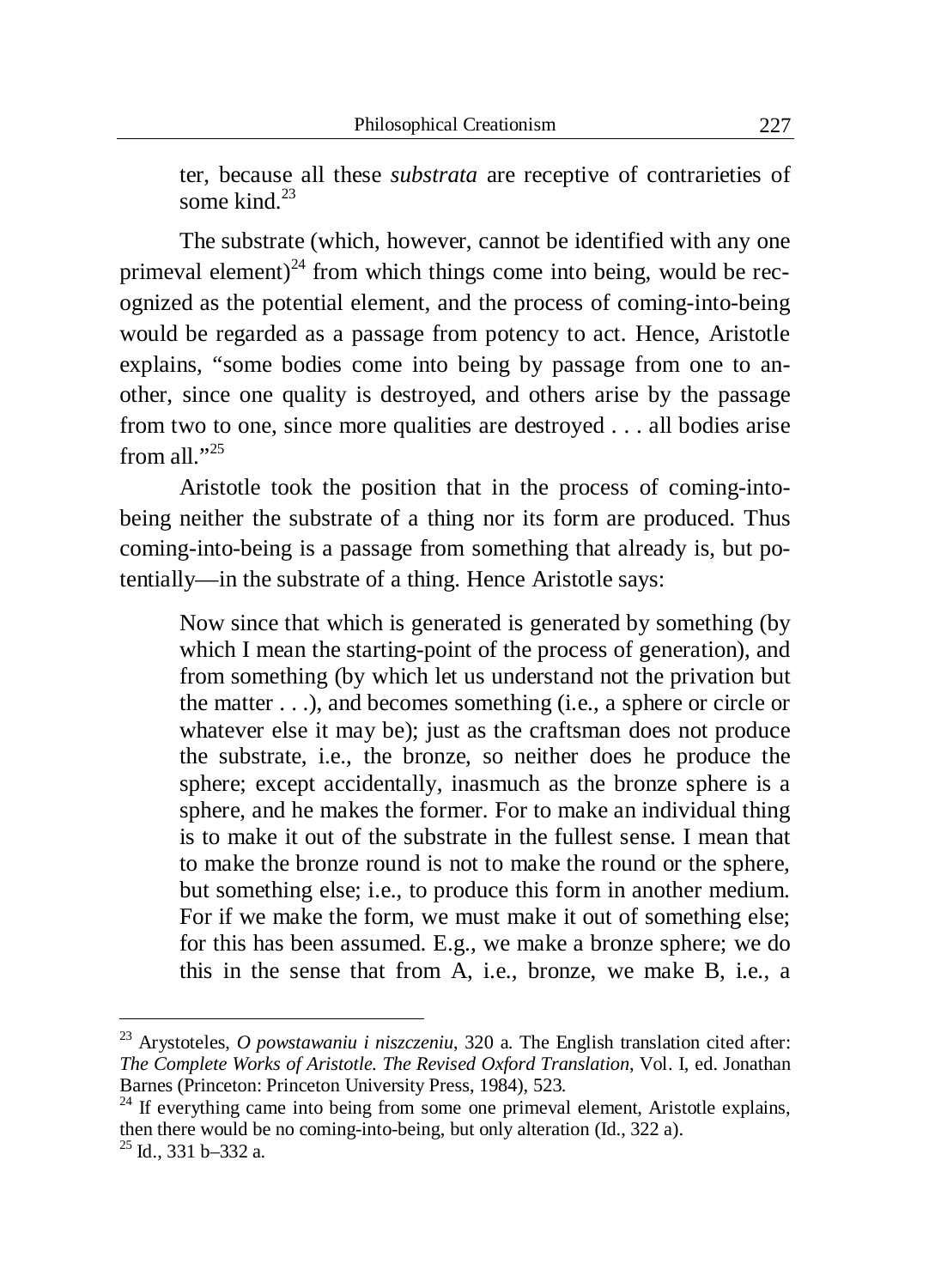sphere. If, then, we make the spherical form itself, clearly we shall have to make it in the same way; and the processes of generation will continue to infinity.

It is therefore obvious that the form (or whatever we should call the shape in the sensible thing) is not generated—generation does not apply to it—nor is the essence generated.<sup>26</sup>

Thus coming-into-being is the formation of something to a definite figure (form). This cannot occur without the acting factor that actualizes this potency. This factor is the factor that is the source of eternal motion. The most proximate source of eternal motion, and so also the cause of the continuous coming-into-being of the beings in the sublunary world, is the motion of the planets and moon, and for the entire cosmos it is the First Mover. Thereby coming-into-being and destruction is an incessant process. $27$ 

In this way Aristotle in explaining how the world came into being and how it exists was the first to dare to go outside this world and point to a transcendent cause—the First Mover, as the ultimate reason for all motion, and so for all coming-into-being.

In ancient philosophy this would be a noteworthy exception, one that made it possible in the quest for the reason behind the coming-intobeing of things to break apart the schema of immanent explanation, which confined explanation to a search for the internal and most proximate causes, and made it possible to seek external causes, including especially the efficient and final cause.

With the Stoics the doctrine of the eternal  $\lambda$ όγοι σπερματικόι appeared. The "logoi spermatikoi" were endowed with indestructible and inexhaustible power and potency whereby concrete individual things constantly come into being. The Stoics provided an argument for the already existing belief in the eternal nature of the world. Lucretius

<sup>26</sup> Aristotle, *Metaphysics*, I, Books 1–9, trans. Hugh Tredennick (Harvard University Press, 1933), 345 (1033 a 24–1033 b 7).

<sup>27</sup> Arystoteles, *O powstawaniu i niszceniu*, 336 a–b.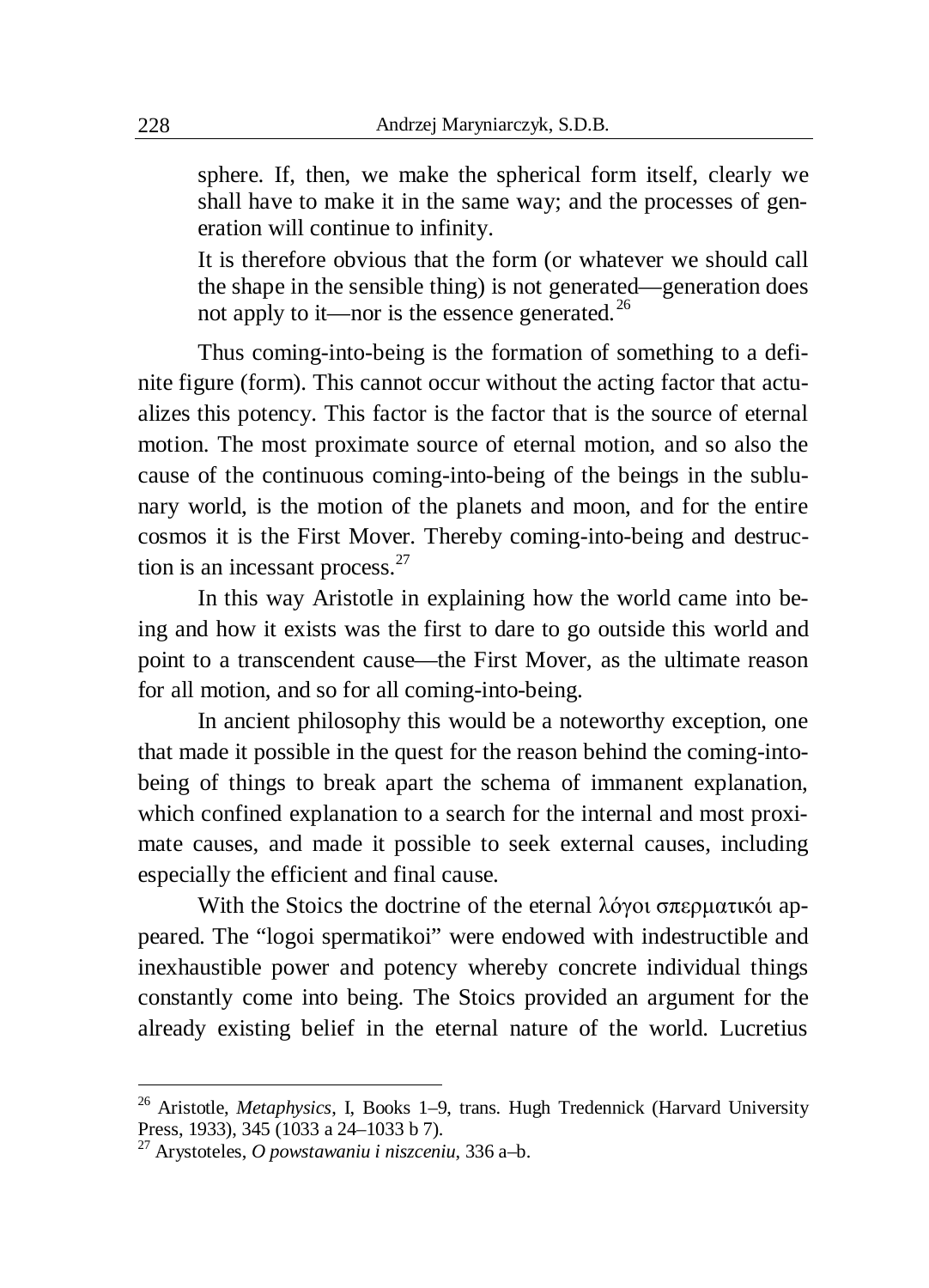would argue that the gods did not create nature since they need nature as primary model for making things ("exemplum porro gignundis rebus" $)$ .<sup>28</sup>

Among the ancient philosophers the prevalent belief (we can regard this as a general phenomenon) was that the world existed eternally and necessary as a whole, and that creative powers and forces were inherent in pre-existing elements. The process of coming-into-being and destruction, whether that process is conceived of as composition or disintegration, or as the actualization of potencies inherent in them, was for the ancient philosophers something eternal and stable, while the individual things that come-into-being (these concrete things here) were something completely accidental.<sup>29</sup> *Creatio ex nihilo* seems to have been unsuitable to their way of thinking. $30$ 

## *Between Making and Creation* ex nihilo

Early Christianity emphasized the power of the act of creation, as is seen from the words the Greek and Latin Fathers of the Church used. The most frequently occurring Greek terms describing the maker of the world are the following: Ποιητής, Κριστής, and Δημιουργός, which were rendered by Latin terms such as *Factor* (*Artifex*, *Opifex*), *Creator*, and *Conditor*. These words were intended primarily to indicate the power of the creative act, the power necessary in the coming-into-being of the world.

<sup>28</sup> Titus Lucretius Carus, *De rerum natura*, hrsg. K. Büchner (Stuttgart 1973), V 181– 186.

 $29$  An exception here would be Aristotle, who discovered the final cause of the world, and also discovered finality or teleology in the world of things. However, according to Aristotle individual things obtain their individuality "accidentally," since it is due to matter, and therefore they exist for the sake of species and in the species, and do not find the purpose for their existence in themselves.

<sup>30</sup> For the first time in the pseudo-Aristotelian work *De mundo* (probably written in the first century AD) the concept of God appears as the savior and creator ( $\sigma \omega \tau \eta \rho$   $\kappa \alpha \tau$ ) ȖİȞȑIJȦȡ) of all things *ex nihilo*. Cf. Arystoteles [Aristotle], *O Ğwiecie* [*On the World*], trans. into Polish by A. Paciorek, in Arystoteles, *Dzieáa wszystkie*, vol. 2, VI 397–b 20 ff, 399 a 31 ff.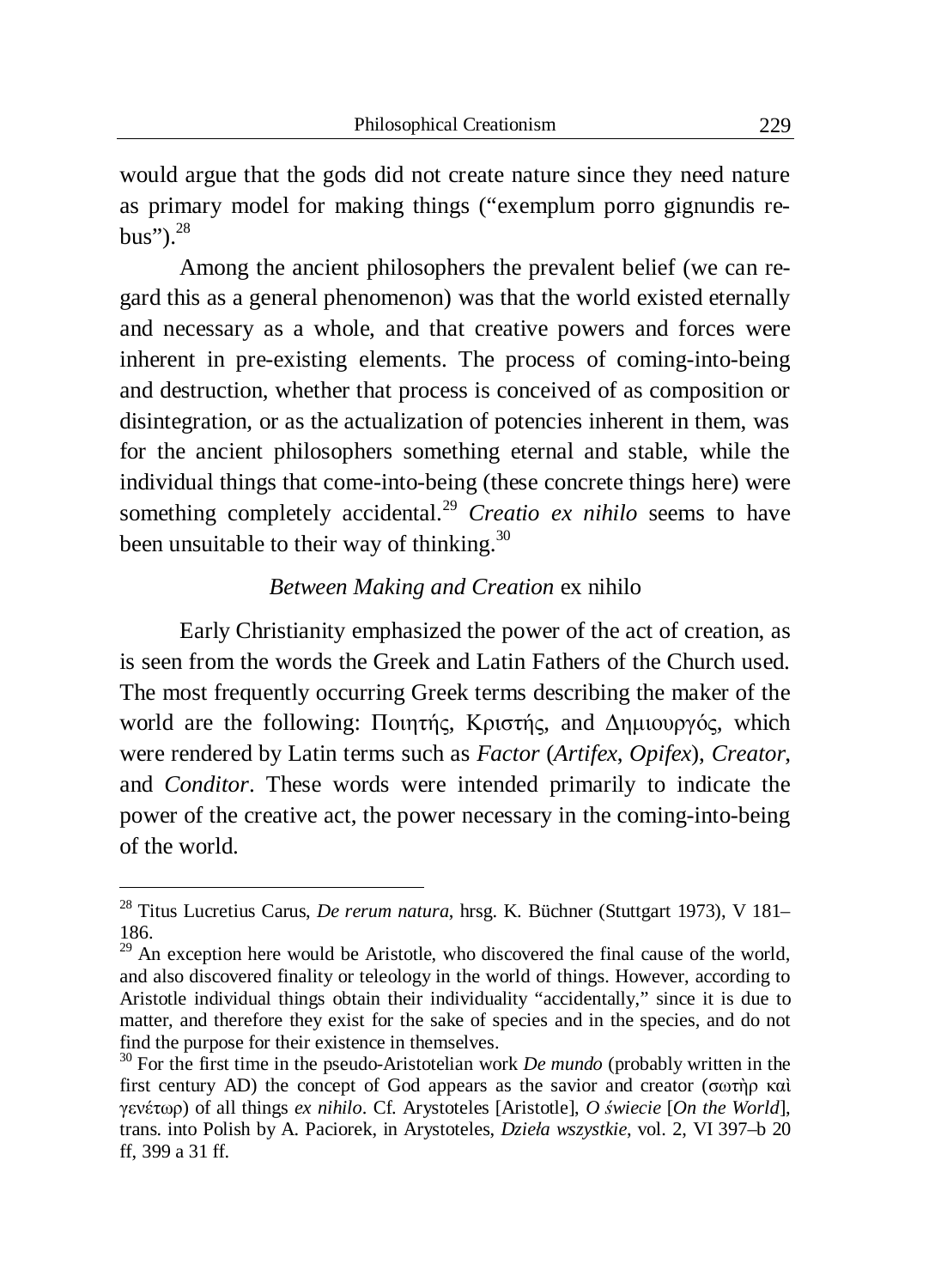Early Christianity, which came into contact with the Greek (i.e., Platonic), Gnostic, and Judeo-Hellenic concept of creation as making, tried to reconcile with it. It adopted some of these conceptions (e.g., the Platonic one) and rejected others. This is especially visible in the second half of the second century in commentaries on the truth of creation  $ex$  *nihilo* present in the Book of Genesis<sup>31</sup> and in the Books of Machabees.<sup>32</sup> Expressions such as Κτίστης and Ποιητής (*Creator*, *Factor*) were used interchangeably. Also in that period the word  $\Delta$ ημιουργός started to lose its dominant (Platonic) meaning, which described someone who formed the world out of indefinite matter, and took on the meaning of a maker endowed with power and might to make the world, a maker who comprehends everything, rules over everything, and brings order from disorder, and brings in good order.

Philo of Alexandria as one of the first ancient Christian philosophers to teach that the word "creation" primarily describes the power characteristic of the maker and father of the world ( $\Pi$ omto $\tilde{\nu}$   $\kappa$   $\alpha$  $Πατρός)$ . He also called for break from the Aristotelian concept of God as the Unmoved Mover, and from the mental pictures of other philosophers. For his own part, he wanted to combine and reconcile the Old-Testament belief in the creation of the world *ex nihilo* found in the Book of Genesis and Books of Machabees with the Platonic doctrine of the builder of world drawn from the *Timaeus*.

However, it should be noted that first-century Christianity basically did not pose the question of the existence of the world (of the cosmos) in general, or of a primeval building material from which things are made. They were interested in the coming-into-being of particular things, and primarily the human soul. For this reason Clement,

<sup>&</sup>lt;sup>31</sup> "In the beginning God created heaven and earth. The earth was void and empty, and darkness was over the surface of the immense waters, and the Spirit of God moved over the waters" (*Gen*. 1, 1–2).

 $32$  "But the Creator of the world, that formed the nativity of man, and that found out the origin of all, he will restore to you again, in his mercy, both breath and life, as now you despise yourselves for the sake of his laws" (2 *Mch*. 7, 23).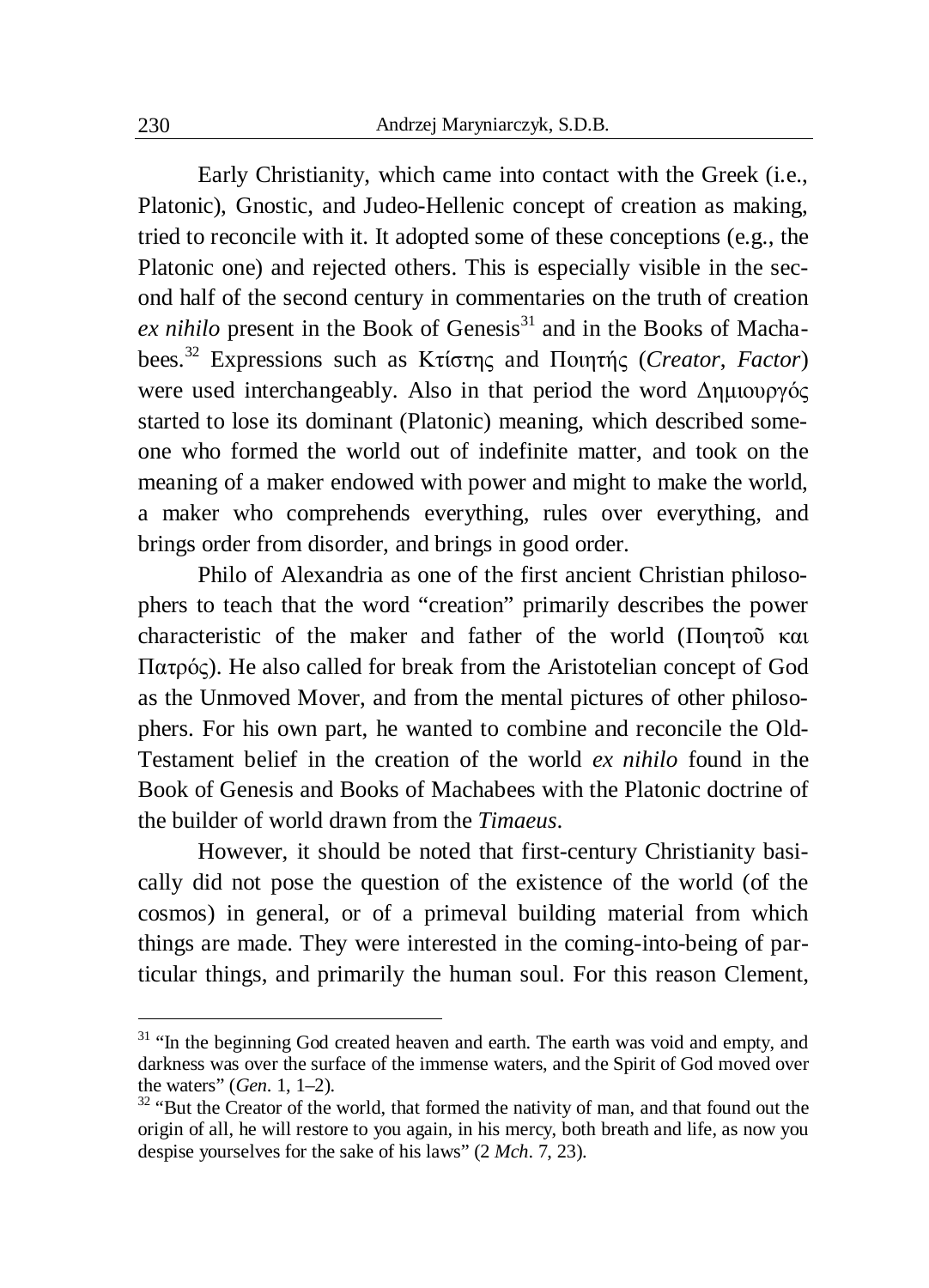describing God as the Κρίστης and the Δημιουργός, the maker and builder of the world, who makes out of nothingness (non-being), at the same time accepted "the existence of eternal unformed matter" as the primeval building material of the world. Justin also thought God the Creator had formed the world "out of unformed eternal matter" ( $\epsilon \xi$ άμόρφου ΰλης).

Other Fathers of the Church taught in a similar spirit and emphasized that creation as such is primarily the productive formation of unformed matter. They regarded the formation of matter as the work of creation.

Such interpretations of creation would become a bone of contention among the ancient Fathers of the Church. Tertullian gave expression to this, when in accusation he stated that there were still Christians who believed in creation, and simultaneously accepted the preexistence of the matter from which the world arose (*ex aliquae materia*), not that it arose out of nothing (*ex nihilo*).<sup>33</sup> So, for example, the Christian gnostic Basilides thought that the world arose out of "unformed matter," and conceived of the Creator as an artist or builder. Other gnostics, such as the Valentinians, rejected the idea that world had been created by the Supreme God and thought that world had been created by lower causes.<sup>34</sup>

Tatianus was probably the first among the ancient philosophizing Christian theologians to teach in a strict sense that the world was created *ex nihilo*. He emphasized the complete creation of the world, including matter. $35$  Theophilus of Antioch followed this doctrine. He asserted that God "made being out of non-being," Only the Word of God and His wisdom assisted God in this.

<sup>33</sup> Tertullian, *Adversus Marcionem*, ed. E. Evans, vol. 1–2 (Oxford 1972), I 15, 4 ff, V 19, 7.

<sup>34</sup> Hippolytus, *Refutatio omnium haeresium*, hrsg. P. Wendland (Leipzig 1916), VII 21, 4, X 14.

<sup>35</sup> Tatianus, *Oratio ad Graecos*, ed. E. Schwartz (Leipzig 1888), 5, 3.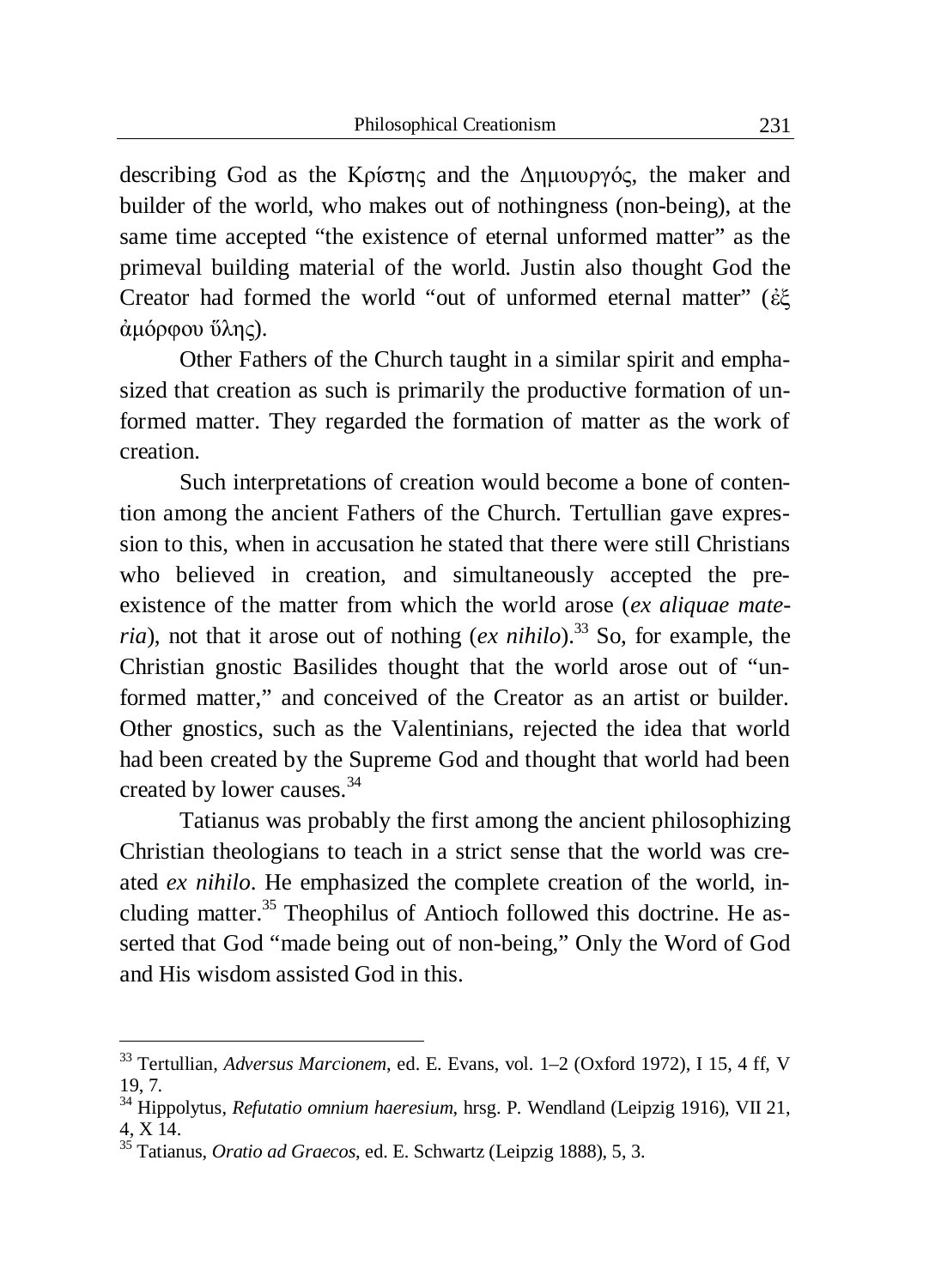Irenaeus, Tertullian, Clement of Alexandria, and Origen were influenced by Theophilus' doctrine of creation *ex nihilo*. They, and Irenaeus and Tertullian especially, rejected the gnostic theory of the pre-existence of matter, and they emphasized the Creator's absolute autonomy in creating the world. While Clement of Alexandria still tried to reconcile the ancient (i.e., Platonic) and Christian cosmogonies,  $36$ Origen was already teaching that everything had been created, and that matter was not eternal. In like manner Gregory of Nyssa taught, with emphasis on the creation of man.

The Syrian commentators, however, remained among those who thought of creation as construction out of pre-existing matter. Among these we may mention Ephraim. He was influenced by the Manicheans and remarked on a certain order in the act of creation. Thus, nature (substance) was created first, then darkness, then wind (not spirit), and then light, fire, and night. However, he thought that matter was coeternal with God. $37$  Consequently Lucretius would argue that "ex nihilo" nihil fit" and therefore nature is the "female creator" of things—"rerum natura creatrix<sup>"38</sup>

Neo-Platonic philosophy, which was based on emanationism, basically did not know the theory of creation in the sense of *creatio ex nihilo*. While Porphyry used expressions close to the Christian doctrine of creation *ex nihilo*, he did so in a Platonic spirit. Proclus interpreted Plato's *Timaeus* and taught only of eternal becoming, and he did not take up the problematic of the beginning of the world and of time.

From the above outline of the history of the doctrine of creation *ex nihilo* we encounter among the ancient and early medieval Fathers of the Church, we are struck by a certain ambiguity. This ambiguity is

<sup>36</sup> Klemens Aleksandryjski [Clement of Alexandria], *Kobierce zapisków filozoficznych dotyczących prawdziwej wiedzy* [*The Stromata*], trans. into Polish by J. Niemirska-Pliszczyńska, vol. 2 (Warsaw 1994), V 14.

<sup>37</sup> Syrus Ephraem, *In Genesim et in Exodum commentarii*, ed. R. M. Tonneau (Louvain 1955), 5 ff.

<sup>38</sup> Titus Lucretius Carus, *De rerum natura*, II 1 16.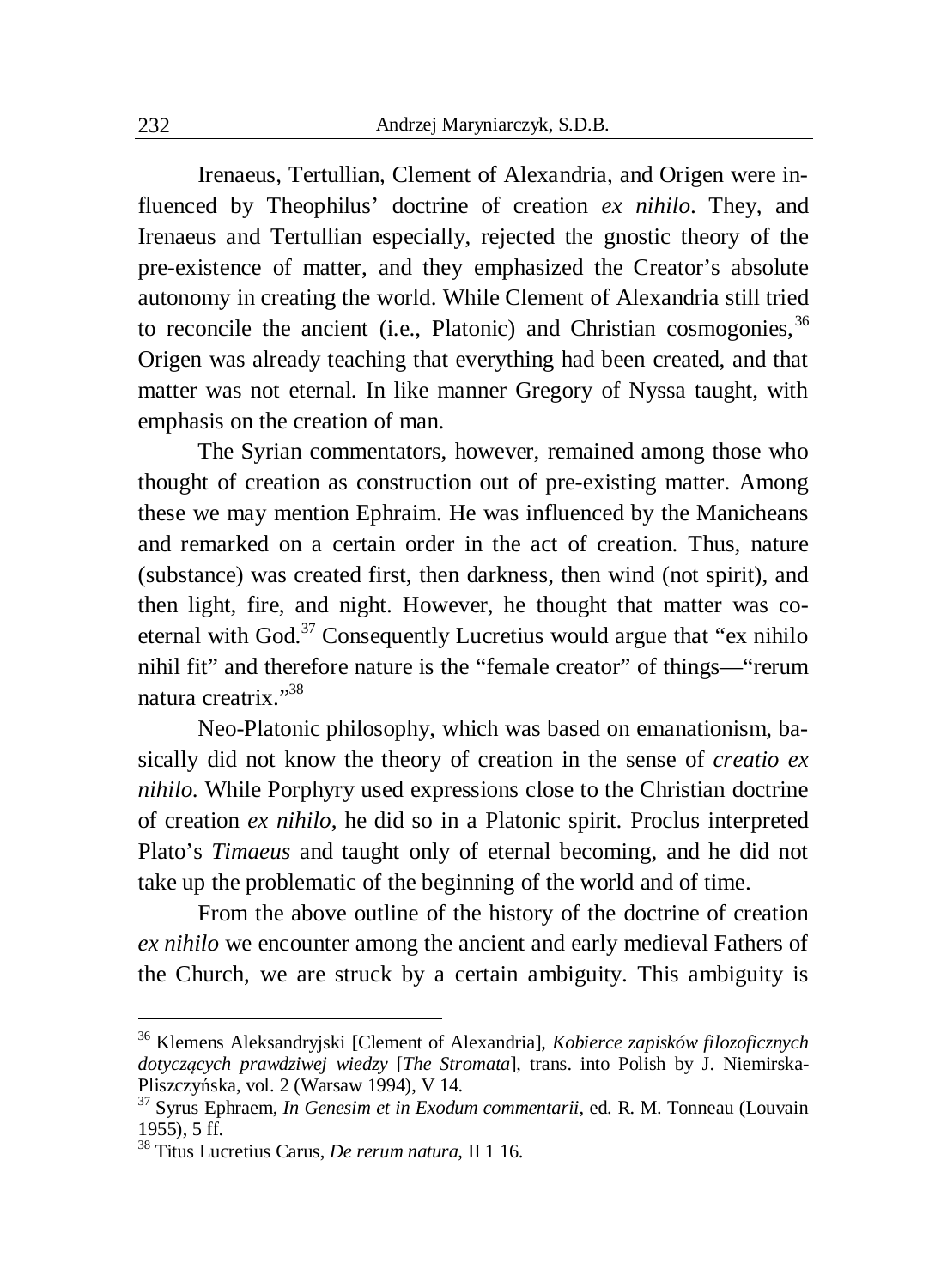expressed in the reconciliation of the biblical belief in *creatio ex nihilo* with the simultaneous acceptance of the pre-existence of matter and of the world as a whole. This fact also shows the defeat of Christian exegetes and philosophers. This would find expression in the Church's creed (*symbolum fidei*). Hence the eastern creeds mentioned *creatio ex nihilo* as a truth of the faith, while the western creeds speak only of *creatio* (creation) but do not mention *creatio ex nihilo*. In the *Constitutio Apostolica*, written around 389, God is not called Creator, but only the maker and builder (Κρίστης καὶ Δημιουργός) of everything.<sup>39</sup>

## *The Beginnings of the Philosophical Theory of* creatio ex nihilo

In medieval times, the concept of creation *ex nihilo* made its way from exegetical theology and apologetics to metaphysics and the philosophy of nature. Along with the words "factio" and "creatio," the words "conditio," "production," and "fabricatio" were also used to describe the act of creation  $40$ 

Augustine of Hippo remarked that in the fact of creation we have first of all a proof for the divine origin of the world. However, he described the act itself of creation as the formation of formless matter according to a form. He also taught that creation in time and the eternal plan of the world did not come into collision, since God as the eternal principle of creation always comes out from himself with an initiative. The reason for creation is God's fullness of goodness (*plenitudo bonitatis*). Hence everything that God did is good, and in the entire history of creation there is nothing evil. God, however, is not perfected by creation, since God is the "plenitudo perfectionis."<sup>41</sup>

John Scot Eriugena wanted to make a synthesis of neo-Platonic philosophy and Christian theology. He connected the act of creation

<sup>39</sup> *Enchiridion symbolorum, definitionum et declarationum . . .*, ed. H. Denzinger, A. Schönmetzer (Barcinone 1963 $^{32}$ ), n. 40–55.

<sup>40</sup> Thomas Aquinas often uses the term *productio* to describe the act of creation.

<sup>41</sup> S. Augustinus, *De civitate Dei*, vol. 2 (Turnholti 1955), XI 21.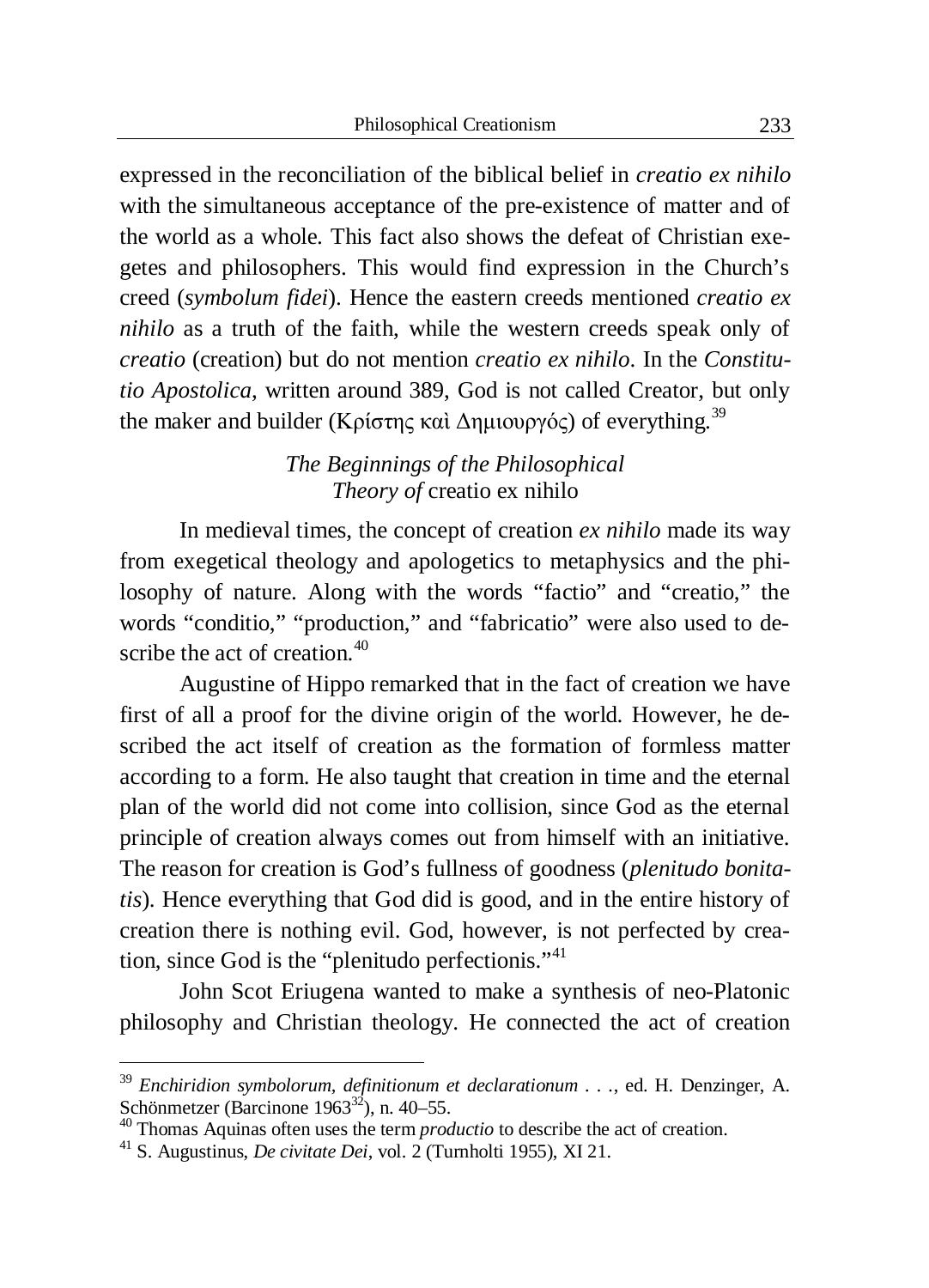with the "operation of the divine will." It is by virtue of the will that the Creator brings being out of non-being. However, the act of creation in the proper sense may be reduced only to the making of so-called *primordiales causae* (primordial causes) that are produced prior to space and matter, and lead unformed matter from non-being to being. Only the *primordiales causae* are an effect of the act of creation.<sup>42</sup> Every creature has a share in the divine nature, and so it can continue to create by itself, because apart from it there is no other nature. This participation of the created nature in the divine nature is assumed *a priori* for the knowing reason, and it makes it possible for the created being to know.

The terminological distinction between *creare* and *facere* was introduced by Peter Lombard. The verb "to create" (*creare*), according to him, indicates making something "out of nothing," and the verb *facere* indicates the formation of something out of matter.<sup>43</sup> Lombard also thought that the terminology concerning creation used in the Sacred Scripture was not univocal.

Avicenna in turn repeated the Aristotelian doctrine of the eternity of the world based on his acceptance of the belief of the eternity of the first heavens and prime matter. He related the process of coming-intobeing to the sublunary world and described it as the actualization of potencies. However, he presented another line of argument for the eternity of the world: the world is the result of God's pure love, and God is entirely love, therefore the world must exist eternally. Moreover, God's eternity also requires eternal creation, otherwise God himself would be changeable. For indeed he would be different at the moment of noncreation and at the moment of creation.<sup>44</sup> The changing material world

<sup>42</sup> Johannes Scotus Eriugena, *Periphyseon*, ed. I. P. Sheldon-Williams, vol. 1 (Dublin 1968), 64, 3 ff.

<sup>43</sup> Petrus Lombardus, *Sententiarum libri quatuor*, t. 2 (Parisiis 1841), sent. II, dict. I, c. II.

<sup>&</sup>lt;sup>44</sup> Awicenna [Avicenna], *Księga wiedzy* [Book of Knowledge], trans. into Polish B. Składanek (Warsaw 1974), 133.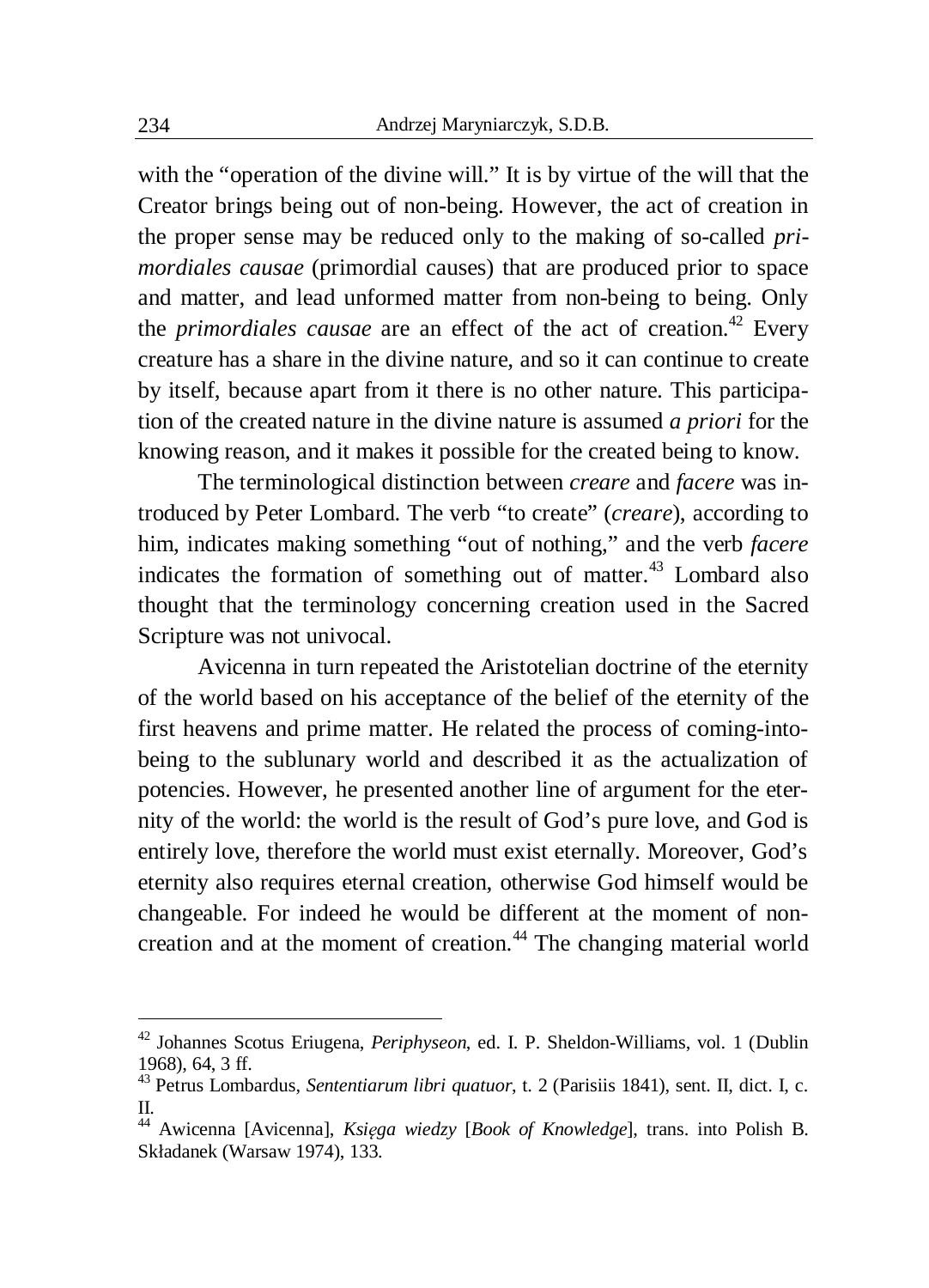participates in the process of creation because the divine principles do not abandon this constant change.<sup>45</sup>

God's creative action, however, was reduced only to establishing and determining the order of the world. God could determine principles (or rules) of creation, but he was not free to determine the fact as such of creation. For indeed creation is a necessity, just as generation and corruption were a necessity for Aristotle. Creation's dependence on the Creator, however, would be guaranteed by the determination of the principles or rules of creation.

Anselm of Canterbury accepted the neo-Platonic descriptions of God as *Summa Natura*, *Summa Essentia*, and *Summa Substantia*. He also accepted the neo-Platonic conception of creation. He accepted the existence of an eternal nature that was the supreme substance, comprehended or included all possible things, and was prior to any creature. The supreme nature of itself is everything.<sup>46</sup> The supreme nature precedes the act proper of creation. In that nature the thoughts of forms and the project (or model) of the entire universe were composed.<sup>47</sup> Prior knowledge concerning the order of the entire universe made creation *ex nihilo* possible. The supreme nature contains knowledge concerning the world before the creation of the world. On the basis of this knowledge, the nature brings out the thoughts (or ideas) composed within it to being, and in this sense creation is the bringing out of being from nonbeing.<sup>48</sup>

Theirry of Chartres introduced a distinction between *creatio rerum* and *generatio hominum*. He explained the coming-into-being of the world by appealing to Aristotle's doctrine of the four causes, to which he tried to give a theological and philosophical interpretation.

 $45$  Id., 134.

<sup>46</sup> Anzelm z Canterbury [Anselm of Canterbury], *Monologion*, trans. into Polish by T. Włodarczyk (Warsaw 1992), ch. IV.

 $47$  Id., ch. IX.

<sup>48</sup> Id., ch. VIII, XI. Cf. O. Rossi, "La nozione di creazione in Anselmo d'Aosta," *Studia Patavina* 32 (1985): 597–604.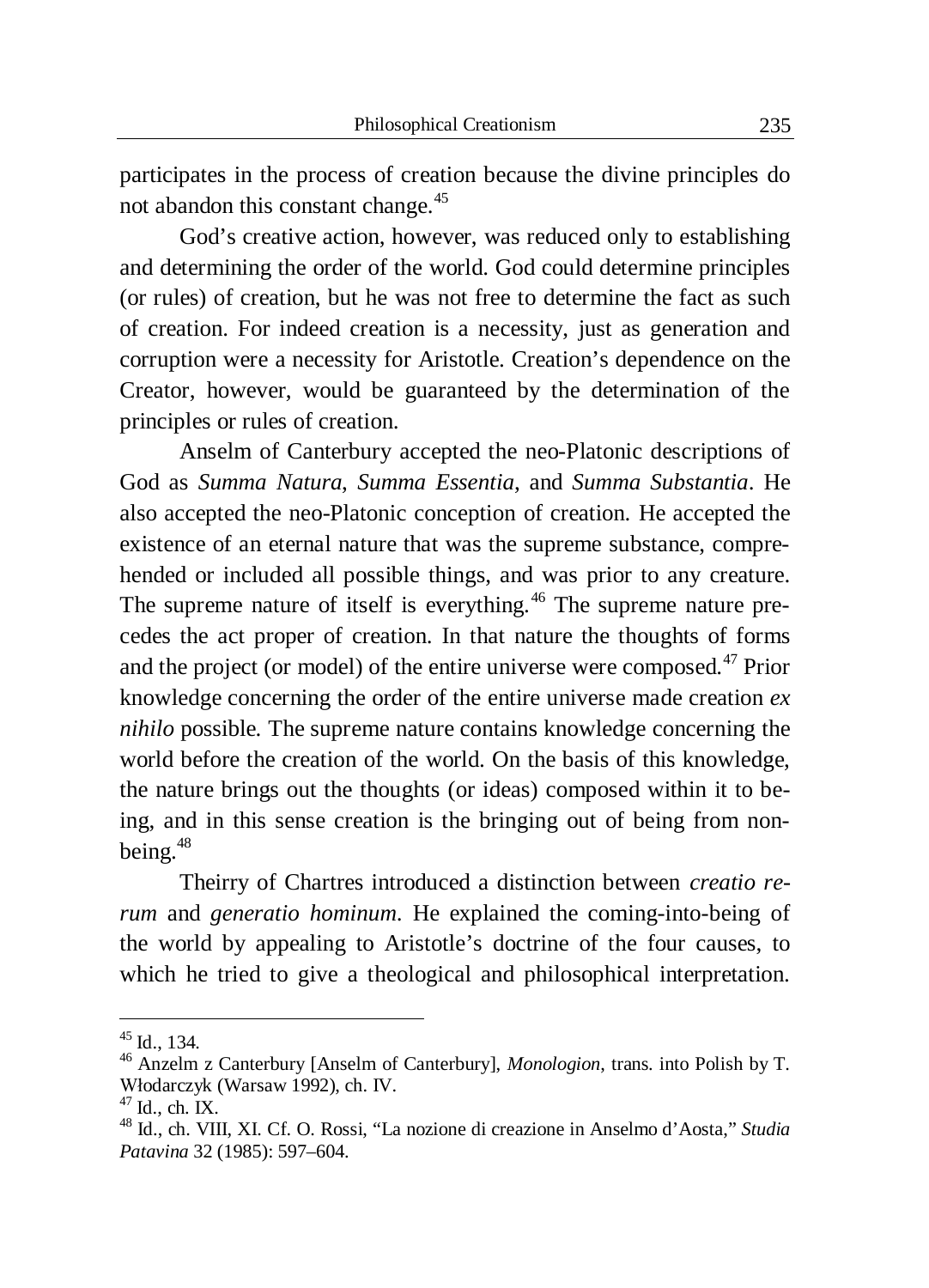So, God is the *causa efficiens* for the world, Divine Wisdom is the *causa formalis*, and Divine Goodness is the *causa finalis*, while the four elements, namely water, earth, air, and fire, are the *causa materialis*. 49 Time appeared at the very moment when God created matter. God's active participation in creation ends with the creation of matter. Creation then develops according to purely natural principles; the description of these pricniples is determined by the neo-Platonic tradition looking to the *Timaeus*. 50

Moses Maimonides was the first to come forth with the clear doctrine that God created the world *ex nihilo* and that prior to creation there was nothing apart from God, and that God was not guided by any internal necessity.<sup>51</sup> Moreover, Maimonides for the first time, using purely philosophical argumentation, tried to refute the opposition of philosophers to the theory of *creatio ex nihilo.* To this end he called attention to the need for a distinction between God's eternity, which was before God created the world, from the temporal character of creation. Time as a property of the motion of created things appeared together with the creation of the world. But time appears only together with creation, and therefore this allows us for the first time to speak of the temporal character of the world. Time before creation would be an argument for the eternity of the world (meanwhile, there is nothing of the sort!). God as the cause of creation is not subject to change. God would have to be subject to change if temporality existed before creation. Furthermore, it is indifferent to an immaterial substance whether it acts or not. For indeed action is a passage from potency to act, and it is

1

<sup>49</sup> Theirry of Chartres, *Tract. de sex dierum operibus*, in *Commentaries on Boethius by Thierry of Chartres and His School*, ed. N. Häring (Toronto 1971), 555.

<sup>50</sup> N. M. Haring, *De Erschaffung der Welt und ihr Schopfer nach Thierry von Ch. und Clarenbaldus von Arras*, in *Platonismus in der Philosophie des Mittelalters*, hrsg. W. Beierwaltes (Darmstadt 1969), 161–267.

<sup>51</sup> F. Ueberweg, *Grundriss der Geschichte der Philosophie*, II: *Die patristische und scholastische Philosophie*, hrsg. B. Geyer (Basel 1956), 340.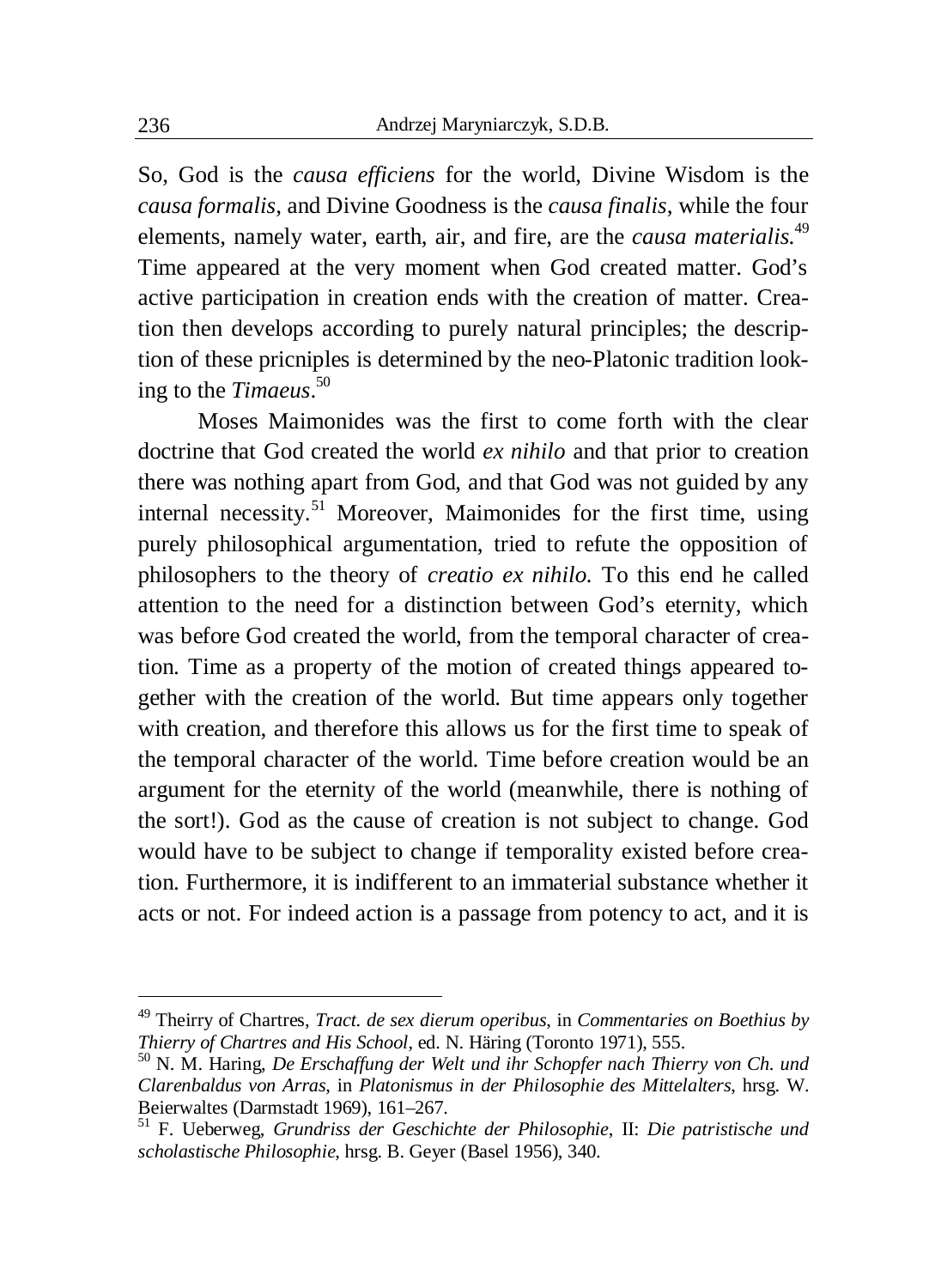characteristic of material things. This also does not apply to God when we are speaking of the act of creation.<sup>52</sup>

Maimonides' argumentation paved the way for the formation of grounds for the philosophical theory of *creatio ex nihilo*. So it is not strange that with the reception of Aristotelian philosophy by the mediation of its Arab commentators, there appeared, this time already in philosophy, the problem of creation as one of the central issues of the philosophy of nature. However, disagreements concerning how to understand *creatio ex nihilo* also appeared.

Boethius of Dacia proposed to reconcile Aristotle (who taught the eternity of the first heavens and of prime matter) and Maimonides (who taught *creatio ex nihilo*). Boethius resolved the problem in accordance with the principle of "two truths." He said that the theory of the world's creation *ex nihilo* was impossible to accept in philosophy because *creatio ex nihilo* is contrary to all the principles of the Aristotelian philosophy of nature and metaphysics, and especially the principle that *ex nihilo nihil fit*. As a solution to the problem in the philosophy of nature, he proposed to use the Aristotelian concept of *generatio et corruptio* and to accept an eternal and indestructible material substrate, conceived of as pure potentiality. Boethius proposes that the term "creatio ex nihilo" should be reserved for theology and regarded as an object of faith.<sup>53</sup>

The Church officially rejected this theory in the year 1277 and described it as Averroist, since it rested on the principle of "two truths," a theory in which "a truth is contrary to a truth."

Bonaventure, however, looked to Augustine and use the Aristotelian-Averroist concept of creation. He accepted the desire for good as

<sup>52</sup> A. Hyman, *Maimonides on Creation and Emanation*, in: *Studies in Medieval Philosophy*, ed. J. F. Wippel (Washington 1987), 45–61.

<sup>53</sup> Boecjusz z Dacji [Boethius of Dacia], *O wiecznoĞci wszechĞwiata* [*On the Eternity of the World*], in Boecjusz z Dacji, *O dobru NajwyĪszym czyli o Īyciu filozofa i inne pisma* [*On the Highest Good or on the Life of the Philosopher and Other Beings*], trans. into Polish by L. Regner (Warsaw 1990), 59–99.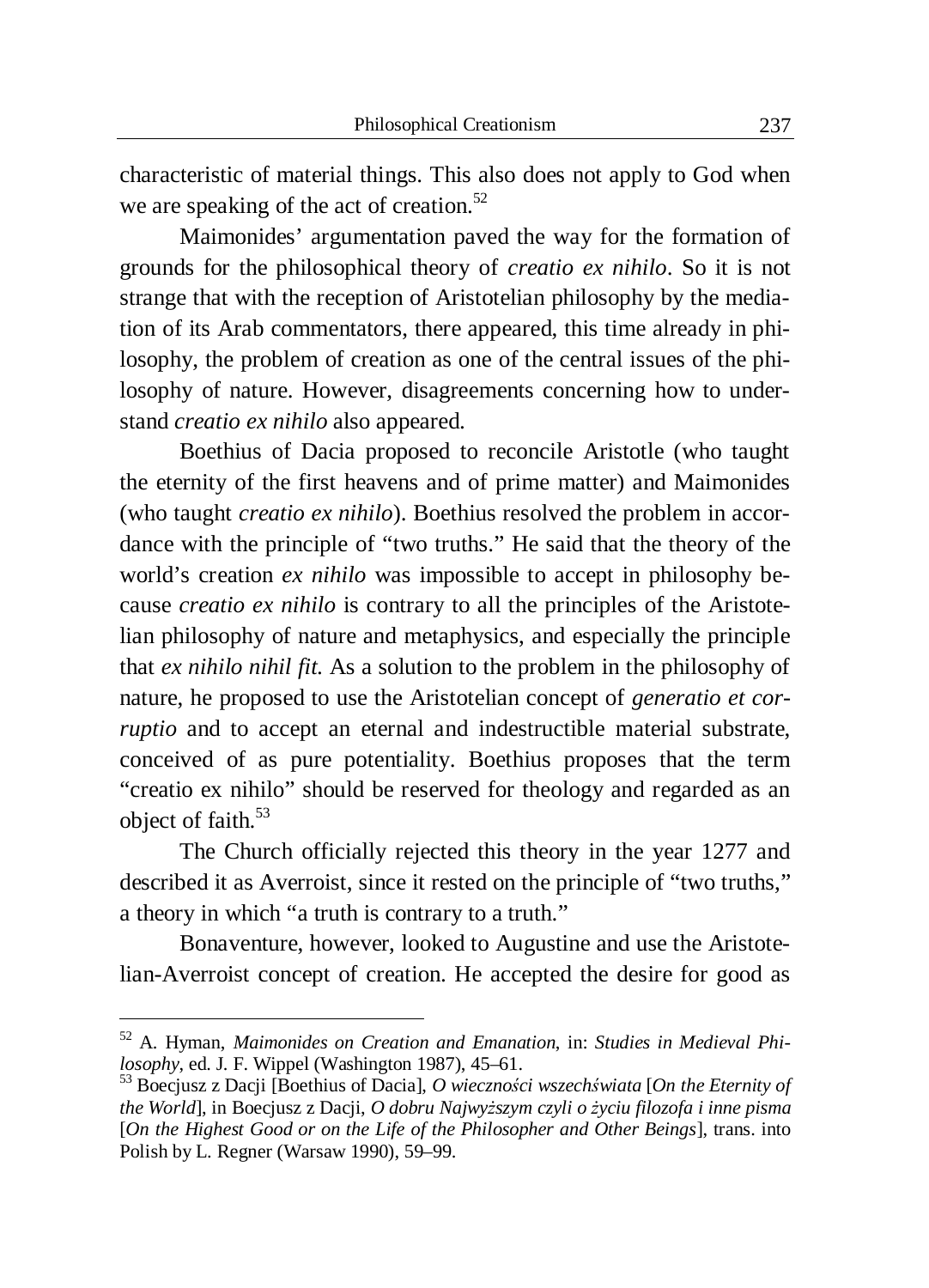the most important reason for creation. Hence he conceived of creation as the imparting of the Creator's goodness and wisdom. By retaining the Aristotelian concepts of matter and form he could treat creation as a high-minded form-creating action. In the act of "creating" a simultaneous union of form and matter occurs. However, they are indestructible and eternal. Hence he makes a distinction between divine creation (*creatio*) conceived as a high-minded and magnanimous action and *actio* conceived as arranging performed on prepared material. God's simplicity requires that the act as such of creation be treated as something that is "prior to God and the world." For indeed God as a simple being cannot bring out being from Himself, as this would disturb his simplicity. Hence creation precedes God and nothingness.<sup>54</sup>

The next step, which brings us closer to the formulation of the philosophical theory of *creatio ex nihilo*, is the philosophy of Albert the Great. He was one of the first to attempt to refute the universality of the Aristotelian theory of *generatio et corruptio* as applied to the explanation of how material things come into being. Albert thought that the plurality and variety of forms could not be explained by alteration of indestructible matter. Therefore he remarked that we must look to a transcendental cause for matter and for forms, and also for change. This is precisely the purpose of metaphysical inquiries.<sup>55</sup>

The doubt Albert raised concerning the Aristotelian theory of *generatio et corruptio*, and his calling attention to the fundamental difference between *generatio* and *corruptio* would become the inspiration and starting point for Thomas Aquinas' formulation of the philosophical theory of *creatio ex nihilo*.

Thomas conceived of the Aristotelian *generatio* as *mutatio* (change) that could not be identified with *creatio*. *Generatio a priori*

<sup>54</sup> St. Bonaventure, *Opera theologica*, ed. L. M. Bello, vol. 1: *Liber I Sententiarum* (Quaracchi 1934), q. 2.

<sup>55</sup> Albertus Magnus, *Opera omnia*, cura ac labore A. Borgnet, t. 3: *Physicorum libri VIII* (Parisiis 1890), 549–553. Cf. I. Craemer-Ruegenberg, *Albertus Magnus* (München 1980), 78–96.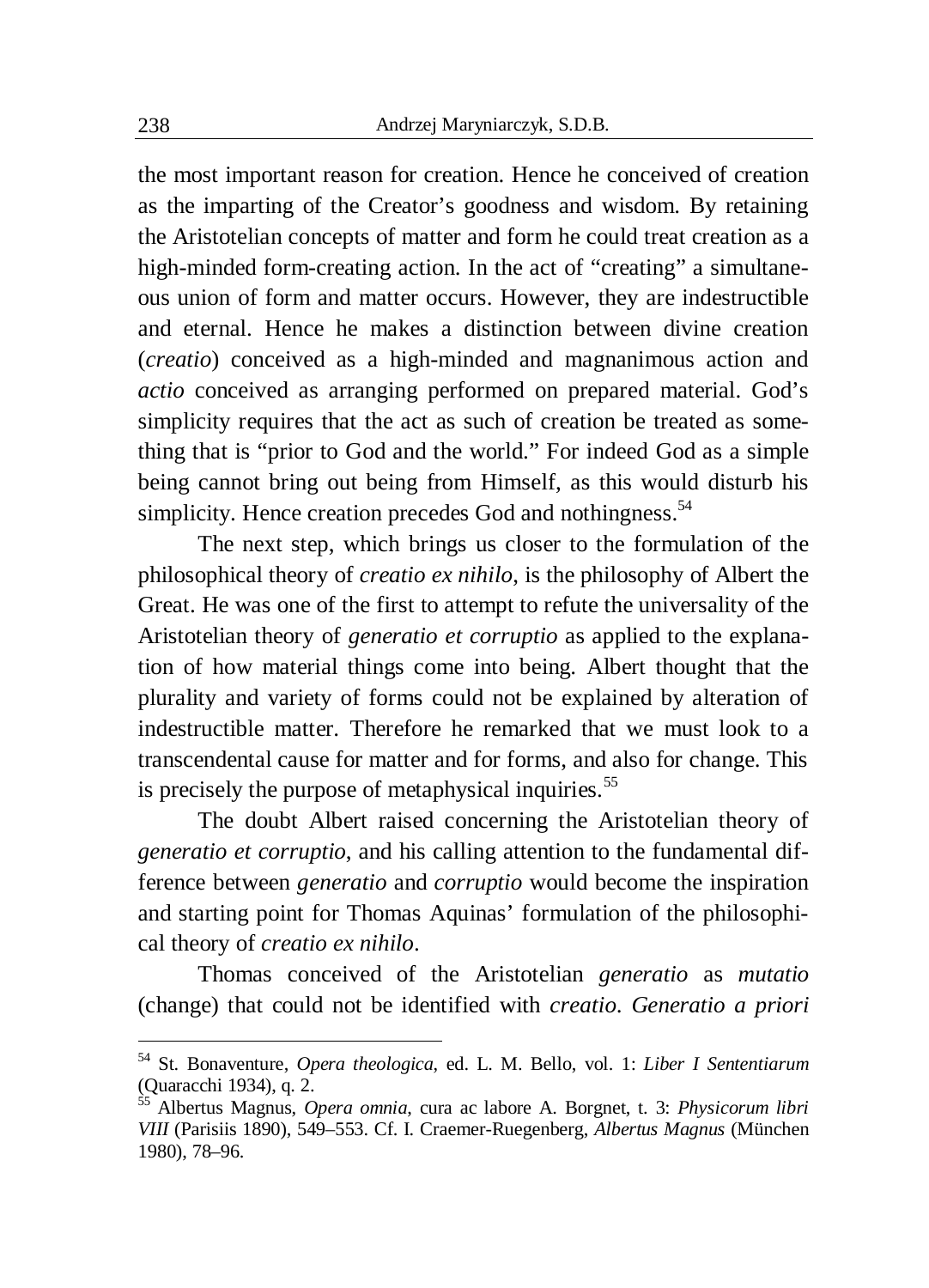assumes the eternal existence of matter and specific forms potentially contained in pre-existing matter. Meanwhile, *creatio* is not an alteration of substance, but the complete calling of substance to being (to existence).<sup>56</sup> Change (*mutatio*), like generation (*generatio*), must have a subject in a substrate that already is there. Therefore the act of creation cannot be defined in terms of motion or change. $57$ 

The understanding of being or substance as developed profoundly by Thomas was primarily the key to resolving the problem of the existence of the world and the formulation of the philosophical theory of creation. It is expressed in the discovery of new compositions of being, namely essence and existence, in the place of matter and form. For indeed it turned out that when the eternity of the first heavens, prime matter, and forms was called into question, then neither matter alone, nor form, nor their composition were the reason for the existence of concrete things. Thomas' perception of these limitations and of the weakness of Aristotelian metaphysics enabled him to discover the efficient-creative cause of being, and to formulate the philosophical theory of *creatio ex nihilo* and the only rational theory that made it possible to explain ultimately the fact that the world exists as a whole, and that individual beings exist.

## **Thomas' Exposition of the Theory of**  *creatio ex nihilo*

When we discuss the philosophical theory of *creatio ex nihilo*, we must distinguish between the context in which the theory was discovered, and the context in which it was rationally justified. We must also note the fact that the theory of *creatio ex nihilo* is formulated in a negative form, that is, it does not explain in detail how the world came into being but merely shows that the world "did not come into being out

<sup>56</sup> S. Thomae Aquinatis, *Summa contra Gentiles*, II, c. 16.

 $57$  Id., c. 19.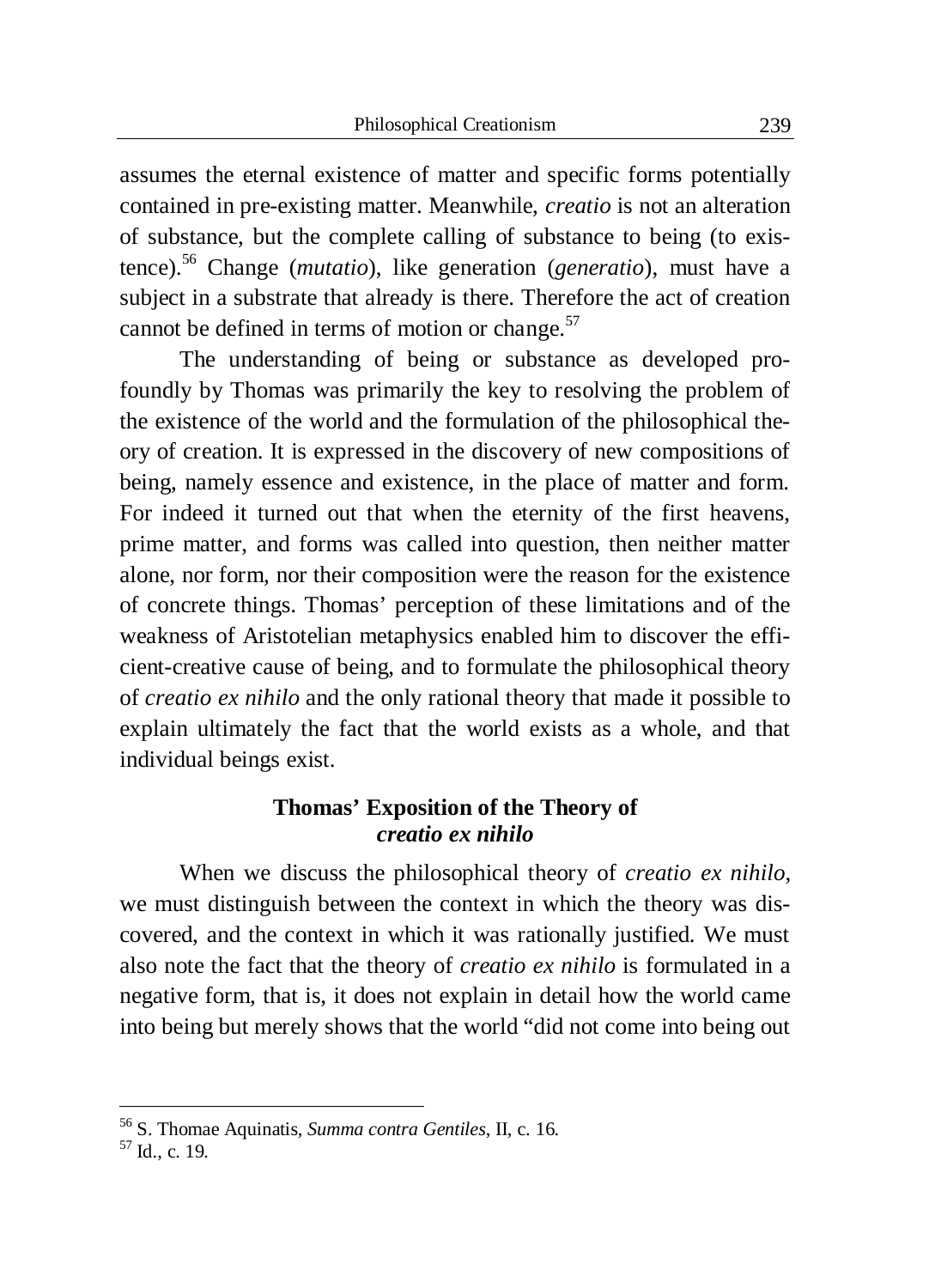of something" that already existed.<sup>58</sup> If we do not treat the theory of *creatio ex nihilo* as a negative theory, we face the problem of conceiving of the world's creation as the creation of being "out of nothingness," which entails that the validity of the philosophical principle of *ex nihilo nihil fit* would have to be restricted. Meanwhile, the theory of *creatio ex nihilo* does not mean that being was called into existence "out of non-being," but that the Creator is the cause of everything that is—form, matter, properties, and substance—and that nothing exists apart from Him that did not come from Him.<sup>59</sup> The universe was and is a work of creation (*creatio continua*).

## *The Context of Discovery*

Without doubt, when he formulated the philosophical theory of *creatio ex nihilo*, Aquinas was inspired by the biblical doctrine of the creation of the world, and by some elements of the teaching of the Greek and Latin Church fathers. However, in this fact there is nothing that would lower the philosophical value of the theory as such. The context of discovery may differ from the context of rational justification. This is often the case when scientific truths are discovered (it suffices to recall Archimedes' law or the discovery of the model of the atom).

The biblical doctrine of creation *ex nihilo* allowed Thomas to pose the important question of the validity of the philosophical assertion that the world as such was eternal. The argumentation to which Thomas resorted in questioning those views was not a theological or biblical one, but a typically philosophical (metaphysical) one. Consequently the real problem (not an illusory problem) of the world's existence began to enter the minds of philosophers and natural scientists. That problem had not been previously resolved (or even properly presented). The *a priori* belief in the eternity of the world, eternal heavens,

 $58$  "Deus in esse res produxit ex nullo praeexistente sicut ex materia" (Id., c. 16). <sup>59</sup> Id., c. 15.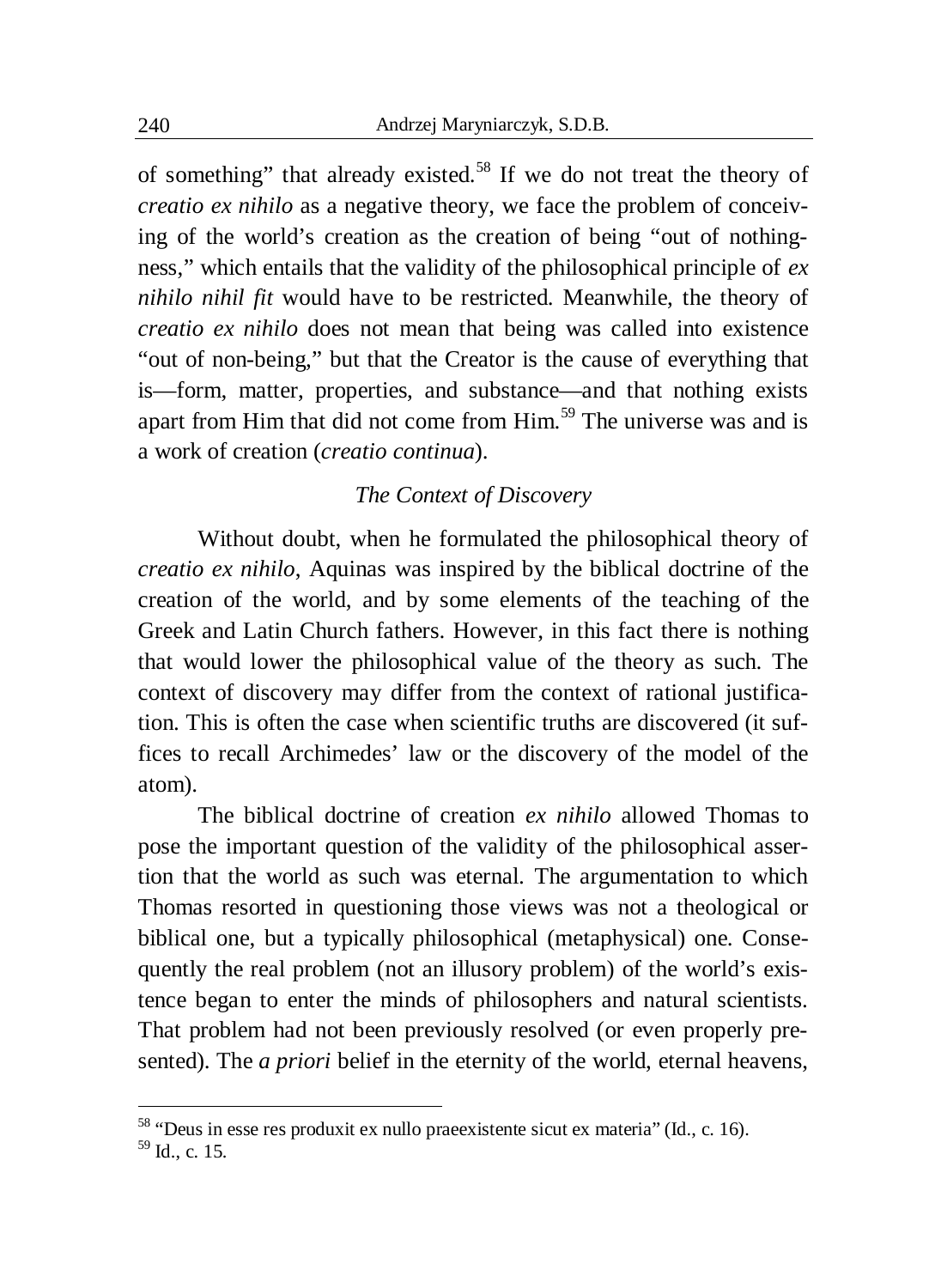eternal matter, and eternal form, presented an obstacle to that. This entailed the need to pose the question again on the foundations of the rationality and intelligibility (or knowability) of the world; that is to say, why particular beings (things, plants, animals, and human beings) realize a definite plan (idea, or thought), and are neither a "nameless" individual existing for the sake of species, nor a reflection of another reality, nor an accidentally shaped mass that only the human reason describes and rationalizes.

The question of the teleology of particular things and of the world as a whole would also require a new answer. Why do particular things and the entire world have an end inscribed in them, an end they realize, and why do they not appear as something accidental?

The philosophical theory of *creatio ex nihilo* that Thomas formulated was a philosophical summon to understand more profoundly the existence of the world of persons and things, and for this reason it showed his scientific honesty and courage and his philosophical genius. Moreover, as it was formulated in the terrain of philosophy, it appeared as a form of a purely rational explanation of reality against the belief, prevalent among philosophers, that the world existed eternally, and that things continuously came into being from a previously existing building material.

#### *The Context of Rational Justification*

#### Ɣ The Rejection of the *opinio communis*

Thomas had to oppose the *opinio communis* prevalent in philosophy and in part in theology that stated *ex nihilo nihil fit* (from nonbeing being does not come into being), according to which it was held that the world exists eternally, and things come into being from an eternal and indestructible substrate. The rejection of the *opinio communis* was a delicate problem for Thomas, because he often appealed to the general opinion in various lines of argument, and he saw in the general opinion an element of the heritage of truth-oriented cognition. On the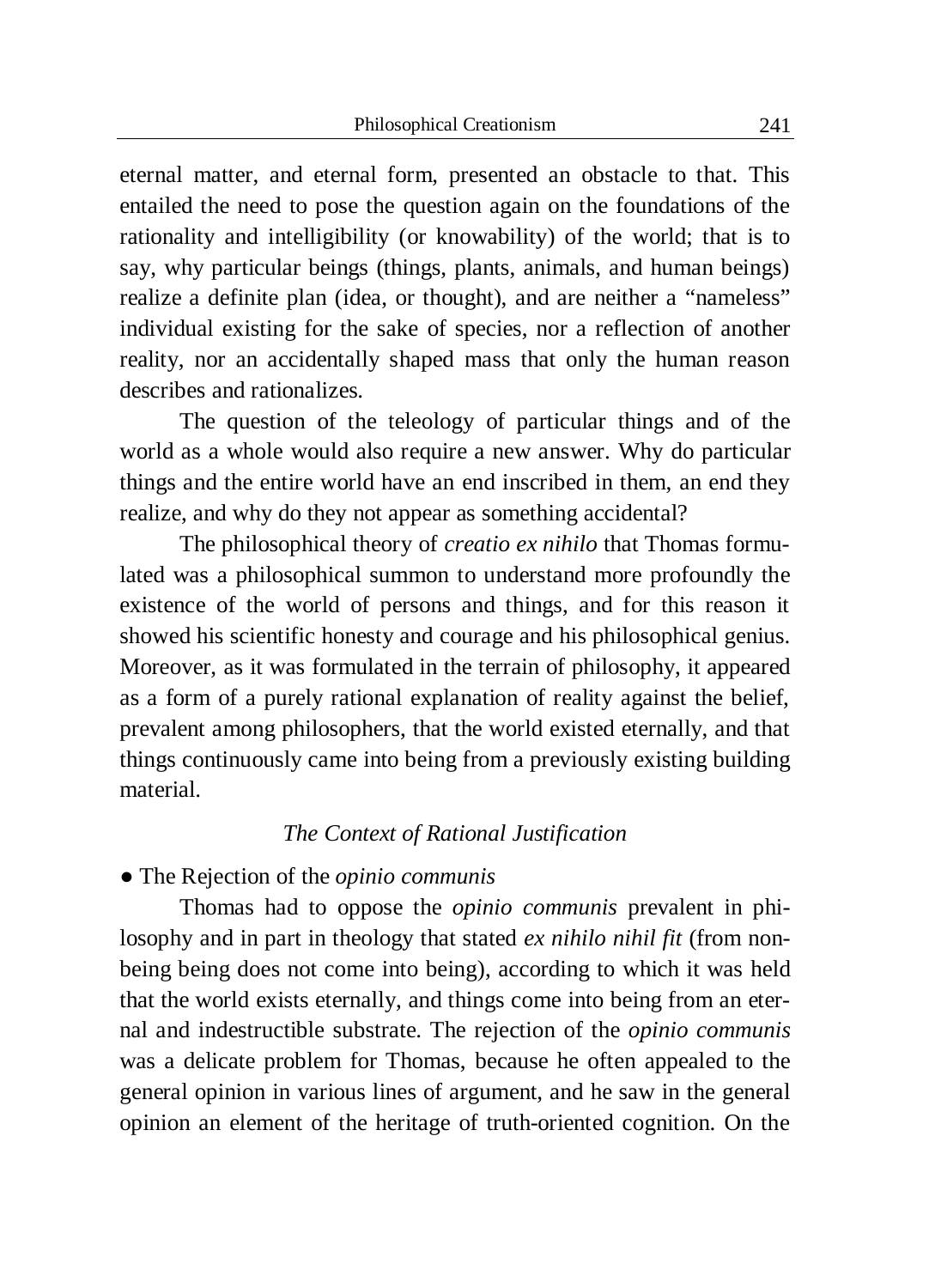other hand, he was also aware that in this case he had to refute and reject the *opinio communis*.

For this reason, Aquinas first discussed the nature of the intellect, which is disposed to acquire knowledge of the truth—therefore all human beings strive to know the truth and achieve the truth. This was confirmed indeed by the general opinion that people achieve with respect to various matters, in various times, and in various cultures. Therefore, "what all say cannot be completely false."<sup>60</sup> If the opposite were the case, that would show some insurmountable weakness of our mind in the effort to reach the truth.

Thomas cites Aristotle (Book I of the *Physics*) and recalls: "It is the general opinion of all philosophers that from non-being, being cannot come into being."<sup>61</sup>

Therefore this opinion should have been true. On the other hand, *creatio ex nihilo* could not have been preceded by any previously existing substrate or primeval element. To defend the principle that the *opinio communis* could not be in error, but at the same time to question this particular *opinio communis* concerning the eternity of the world, Thomas pointed to the reasons why that opinion arose. Thomas said that the opinion concerning the eternity of the world was true and right in the thought-context represented by the ancient thinkers with respect to how the world came to be, and it was a result of the method of cognition they used. The ancient philosophers treated the coming-into-being of concrete things as an accidental operation, not as an essential one. This resulted in part from the fact that they thought, on the basis of observation and sense cognition, that the process of coming-into-being

 $60$  "Quod enim ab omnibus communiter dicitur, impossibile est totaliter esse falsum" (Id., c. 34).

<sup>&</sup>lt;sup>61</sup> "Defectus autem per accidens sunt, quia (sunt) praeter naturae intentionem; quod autem est per accidens, non potest esse semper et in omnibus . . . Iudicium, quod ab omnibus de veritate datur, non potest esse errorum. Communis autem sententia est omnium philosophorum, ex nihilo nihil firi. Oportet igitur esse verum. Si igitur aliquid est factum, oportet ex aliquo esse factum; quod si etiam factum sit, oportet etiam et hoc ex alio fieri" (Id.).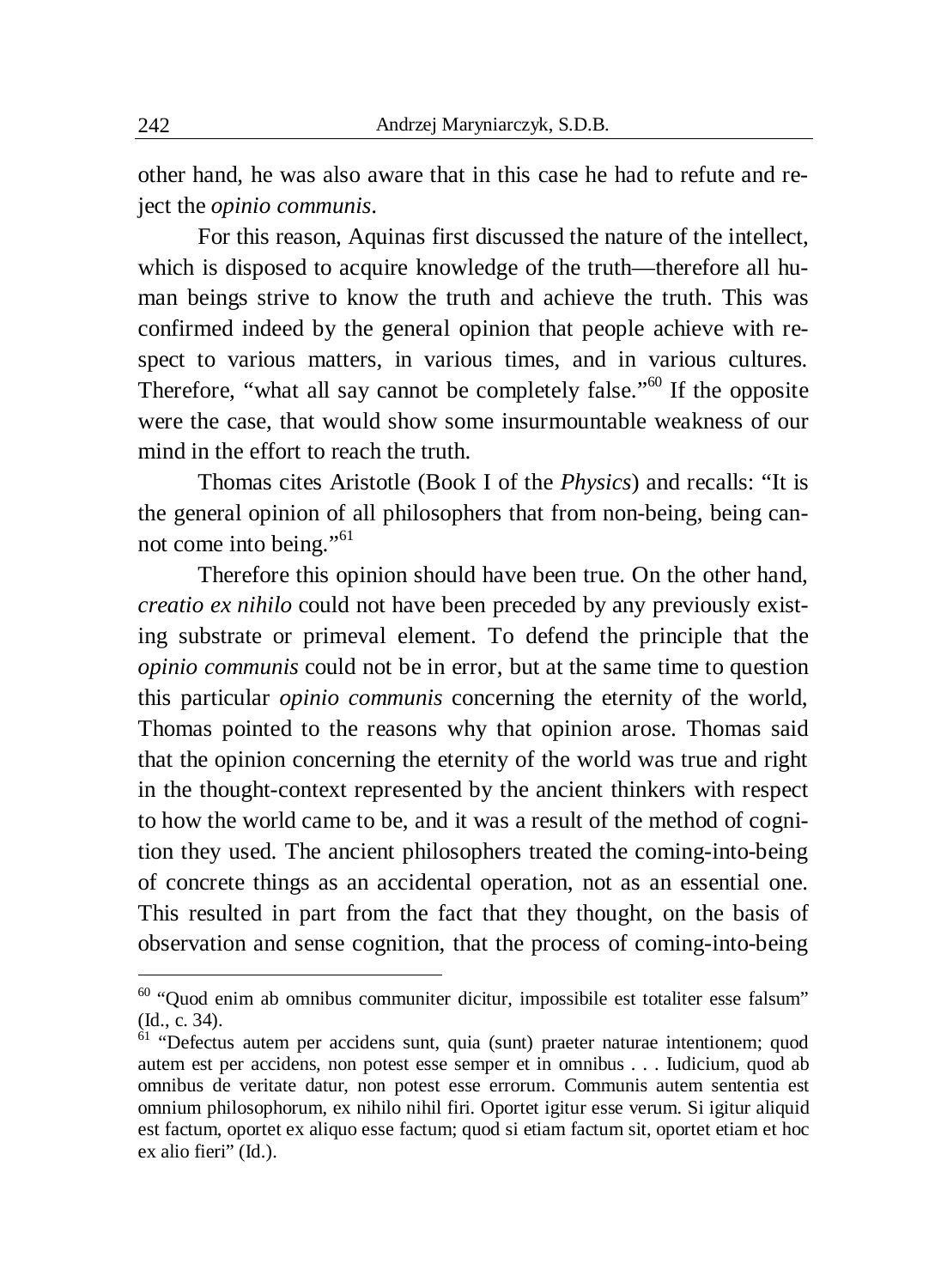and the substrate from which come things and the forms according to which the things are formed were stable and eternal. Thomas explains:

Wherefore those who sought the principle of things considered only the particular makings of beings, and inquired in what manner this particular fire or this particular stone was made. At first, considering the making of things more from an outward point of view than it behoved them to do, they stated that a thing is made only in respect of certain accidental dispositions, such as rarity, density, and so forth; and they said, in consequence, that to be made was nothing else than to be altered, for the reason that they understood everything to be made from an actual being. $62$ 

Thomas explained that when they began to consider how things came into being internally, and so, how being came into being from potency, the philosophers began to assert the following:

[A] thing does not need to be made, except accidentally, from an actual being, and that it is made per se from a being in potentiality. But this making, which is of a being from any being whatsoever, is the making of a particular being, which is made for as much as it is this being, for instance a man or a fire, but not for as much as it is considered universally: for there was previously a being which is transformed into this being.<sup>63</sup>

Considering all this, it is not strange that over time the opinion that in coming-into-being something always comes into being out of something else, and that "from nothing, nothing comes into being," became strongly rooted. Moreover, this opinion was determined by the

 $62$  "Communis enim philosophorum positio ponentium ex nihilo nihil fieri, ex qua prima ratio procedebat, veritatem habet secundum illud fieri quod ipsi considerabant . . . Et ideo primi, magis extrinsece quod oporteret fieri rem considerantes, posuerunt rem fieri solum secundum quasdam accidentales dispositiones, ut rarum, densum et huiusmodi, dicentes per consequenes fieri nihil esse nisi alterari, propter hoc quod ex ente actu unumquodque fieri intelligebant" (Id., c. 37). English translation cited after: Saint Thomas Aquinas, *The Summa Contra Gentiles*, Book II, trans. the English Dominican Fathers from the Latest Leonine Edition (London: Burns Oates & Washbourne Ltd, 1923), 80; hereafter cited as: SCG (1923).

 $63$  Id. SCG (1923), 80.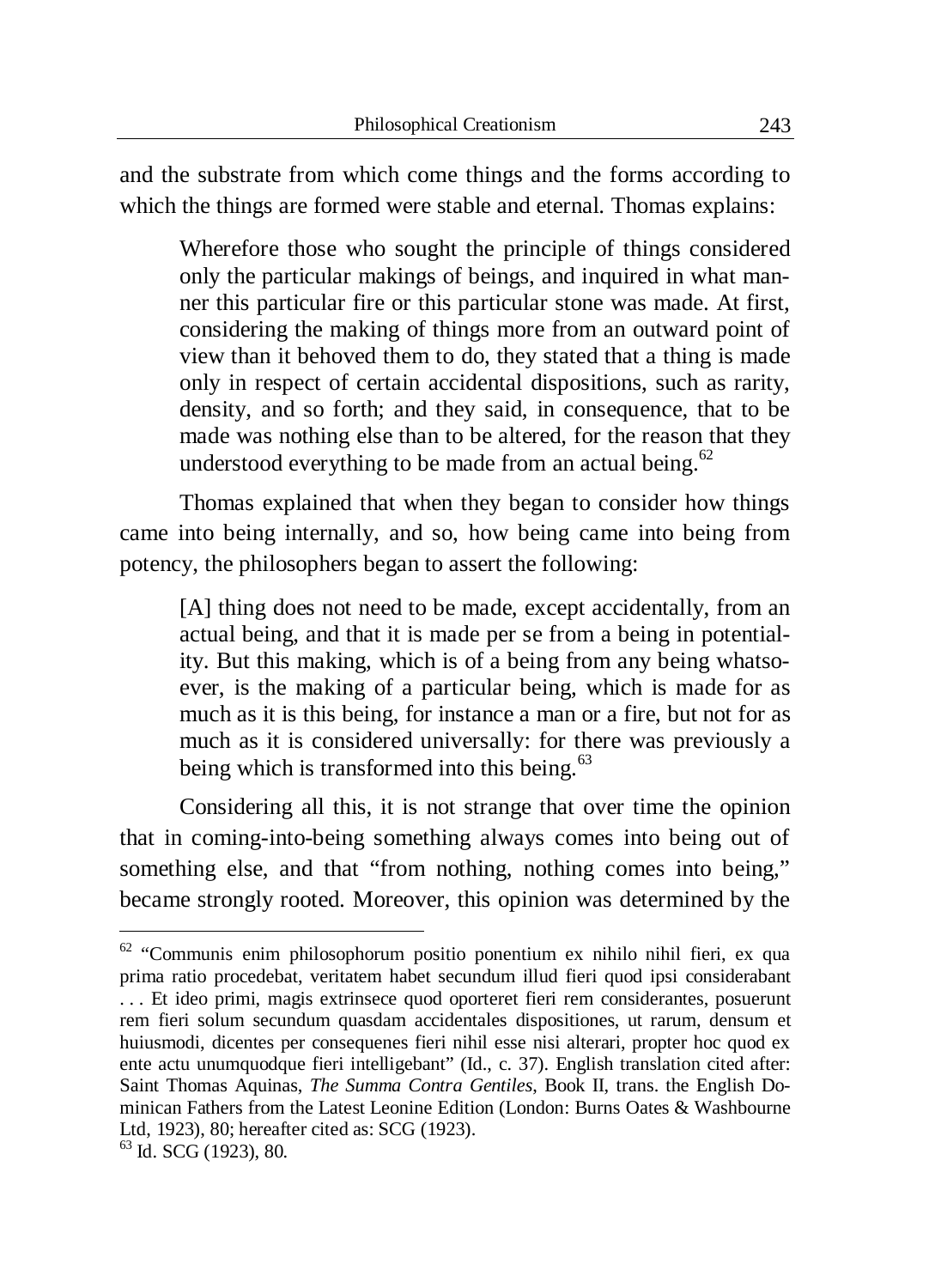method of inquiry in which when they explained how things came into being they appealed to the most proximate causes, not to a universal cause that would explain how beings and the world in general came into existence. This attitude was typical of the inquiries of the philosophers of nature. Thomas, however, remarked that "neither does it belong to the natural philosophers to consider this same origin of things, but to the metaphysician, who considers universal being and things that are devoid of movement."<sup>64</sup>

This is how Thomas resolved the delicate and important problem of the *opinio communis* which enabled him to take further steps towards developing arguments for the rational justification of *creatio ex nihilo*.

• The Discovery of the World's Contingency

The first argument to which Thomas resorted to refute the view that the world and matter were eternal can be counted among the group of indirect arguments. In this argument, Thomas accented that it was impossible to accept that there was in the world any being or element with which existence was necessarily connected (matter, form, or the first heavens). This, indeed, would lead to monism. That was in fact the case for the first Greek naturalists. Thales linked existence with the primordial element of water, others with the primordial element of air, fire, or earth. Therefore for Thales, to exist meant to be from water. For this reason, everything that existed should be the water of some kind. The consequence of making existence necessary in this way, and linking existence with some primordial element, is monism, but monism is a contradiction of the plurality of things.

<sup>&</sup>lt;sup>64</sup> "In hac autem processione totius entis a Deo, non est possibile fieri aliquid ex aliquo alio praeiacente; non enim esset totius entis creati factio. Et hanc quidem factionem non attigerunt primi naturales, quorum erat communis sententia, ex nihilo nihil fieri; vel si qui eam attigerunt, non proprie nomen factionis ei competere consideraverunt, cum nomen factionis motum vel mutationem importet. In hac autem totius entis origine ab uno primo ente, intelligi non potest transmutatio unius entis in aliud . . . propter hoc quod nec ad naturalem philosophum primum, qui considerat ens commune et ea quae sunt separata a motu" (Id.). SCG (1923), 81.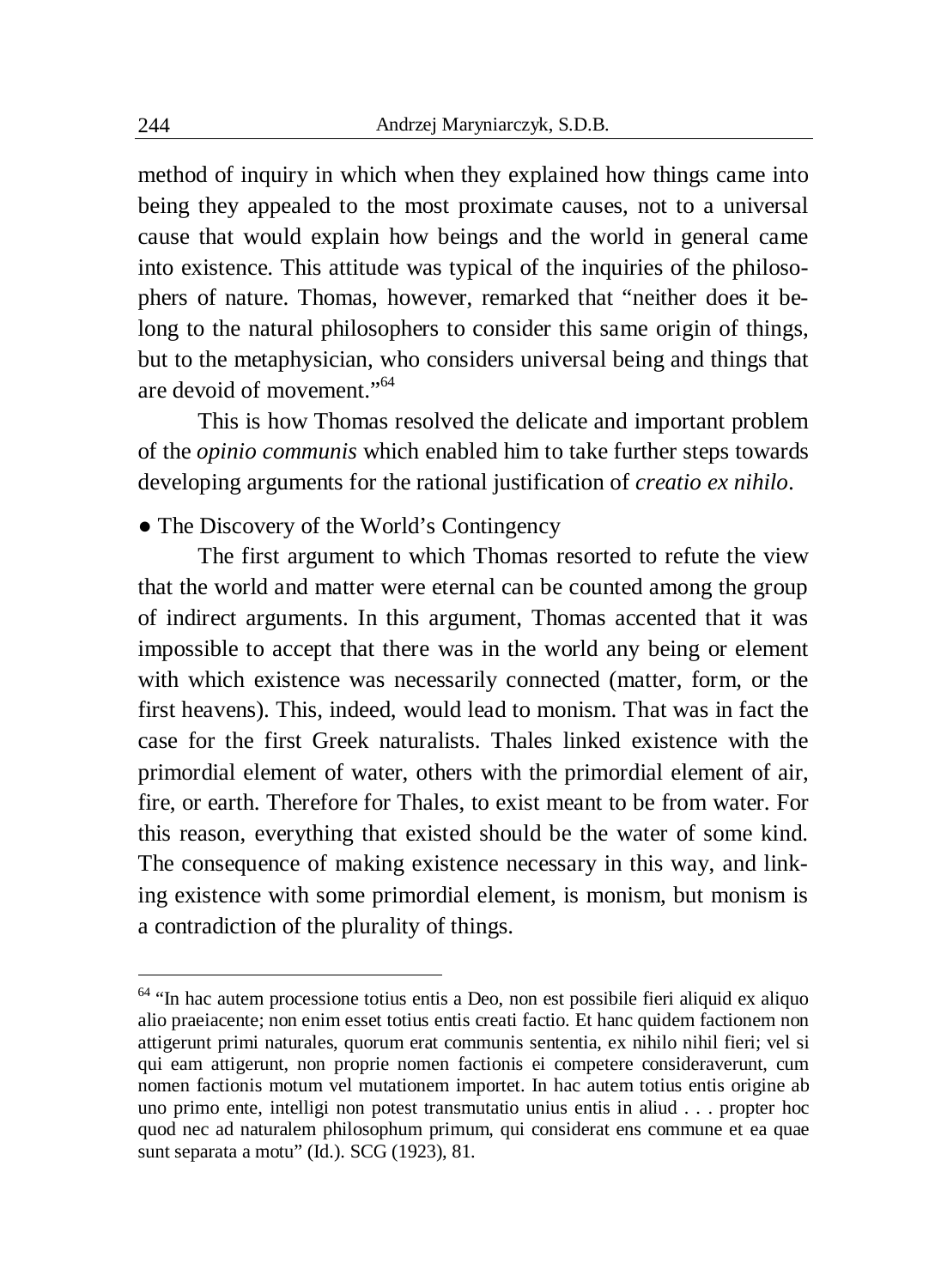Plato was another example. He linked existence with an immaterial idea or form. Hence "to exist" meant to be an idea. One consequence of this was that the realism of the material world was called into question, and the material world was presented in opposition to the immaterial world. Aristotle, on the other hand, linked existence with prime matter, substantial form, and the first heavens. Things in the world are only subject to incessant reorganization by the first cause of motion, which was the First Mover; the world as a whole retained its indestructibility and eternity.

The second argument Thomas used that the existence of the world was not necessary was his discovery of new ontological factors in composite things, namely essence and existence, and his perception that these factors were not identical. The identification of essence with existence in being would entail the acceptance of the existence of eternal essence, along the lines of the Platonic ideas, or would entail support for pantheism in which everything would be a manifestation of the same existence. Hence Thomas called attention to the inexhaustibility of existence in some one manifestation of being, in some one kind of substance. And that would be the case if essence were identified with existence in being. Moreover, only an individual and autonomous act of existence, an act not identical to the content of a being (or the arrangement of the content) can be the foundation of authentic pluralism.

All the analyses and arguments that Aquinas cited thereafter show that world could not exist eternally, because things are completely caused in their existence, caused both with respect to content, form, substance and accidents.<sup>65</sup> That which is not the cause of itself and does not existence in itself and through itself cannot have in itself the necessity of its own existence.<sup>66</sup>

<sup>65</sup> "Non est necessarium creaturas fuisse ab aeterno" (Id., c. 31).

<sup>66</sup> "Si enim universitatem creaturarum vel quamcumque unam creaturam necesse est esse, oportet quod necessitatem istam habeat ex se vel ex alio . . . quod autem non habet esse a se, impossibile est quod necessitatem essendi a se habeat; quia quod necesse est esse, impossibile est non esse" (Id.).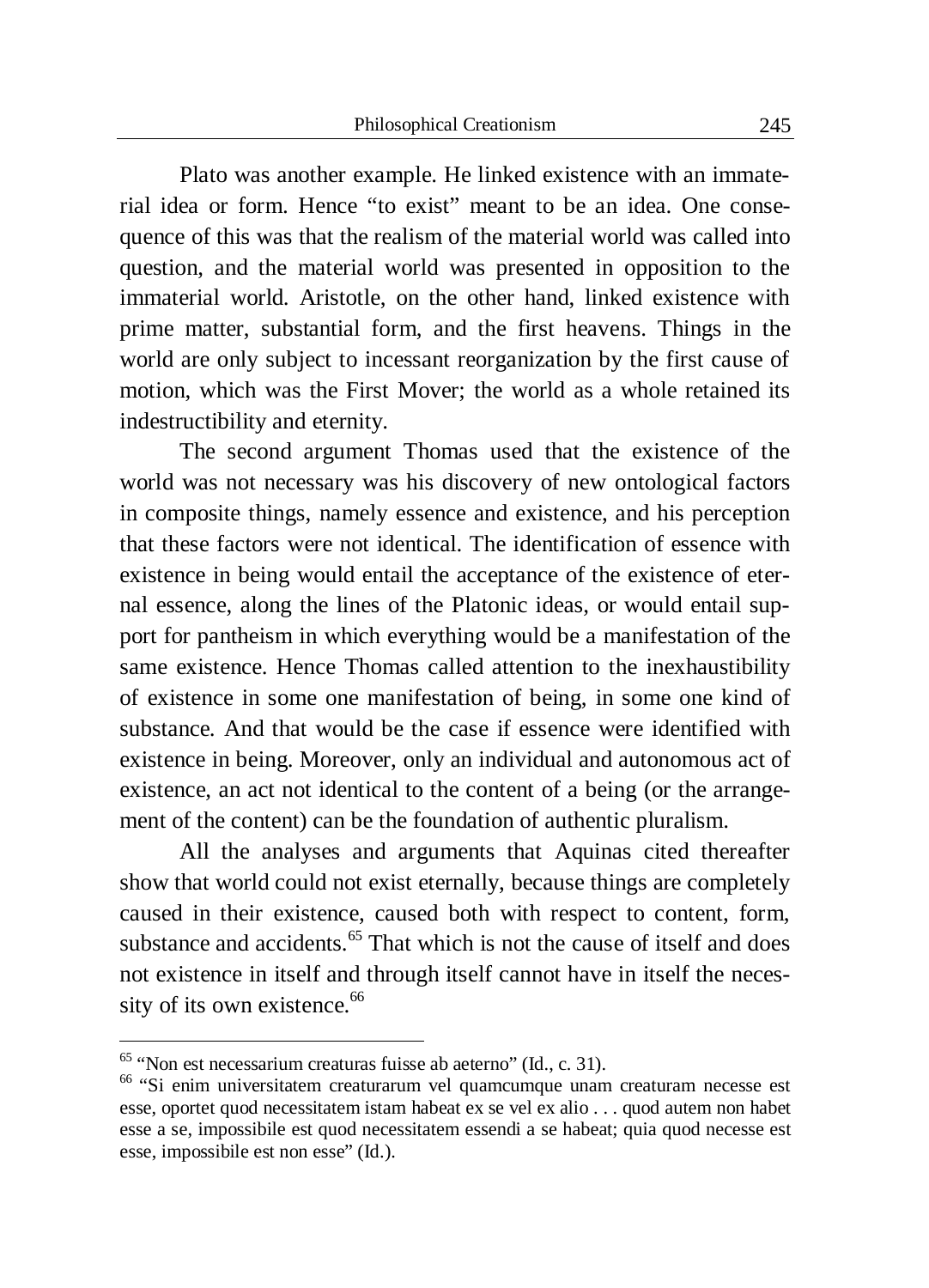• The Discovery of the Creative Cause

The second part of the arguments Thomas presented for the theory of *creatio ex nihilo* concerned the discovery of the creative cause. He wanted to show that the fact of the existence of the First Cause could not be reconciled with a simultaneous acceptance of the eternal existence of the world and eternal matter.

In discussion with the views of his predecessors he shifted the accent from the problem of the eternity of the world to the problem of its dependence in existence. For indeed one could accept that the world existed eternally, but this does not entitle one to conclude that the world in its existence is independent of the Creator, just as one cannot infer that a footprint in the sand is independent of a foot, or that it was there before the foot. Thomas here listed three kinds of arguments: those build on an understanding of the creative cause itself, those appealing to the nature of created beings, and those based on an analysis of the way things are created.

As he analyzed the understanding of the creative cause, Thomas noticed that it pertains to the essence of the Creator that He acts through reason and will without the mediation of anything else. The effects He calls forth receive the beginning of existence.<sup>67</sup> Hence, without falling into contradiction, one cannot accept a creative cause and simultaneously say that the existence of the world is eternal. Between the will and the act there is nothing intermediate that would move the will to act. Understanding and volition is the action of the Creator. The effect thus results from the resolution of the mind and will. Just as the mind determines every condition for the created thing, so it also determines time. Nothing stands in the way of the Creator's action being from eter-

<sup>67</sup> "Non enim oportet quod per se vel per accidens Deus moveatur, si effectus eius de novo esse incipiunt . . . Novitas autem divini effectus non demonstrat novitatem actionis in Deo, cum actio sua sit sua essentia . . ." (Id., c. 35).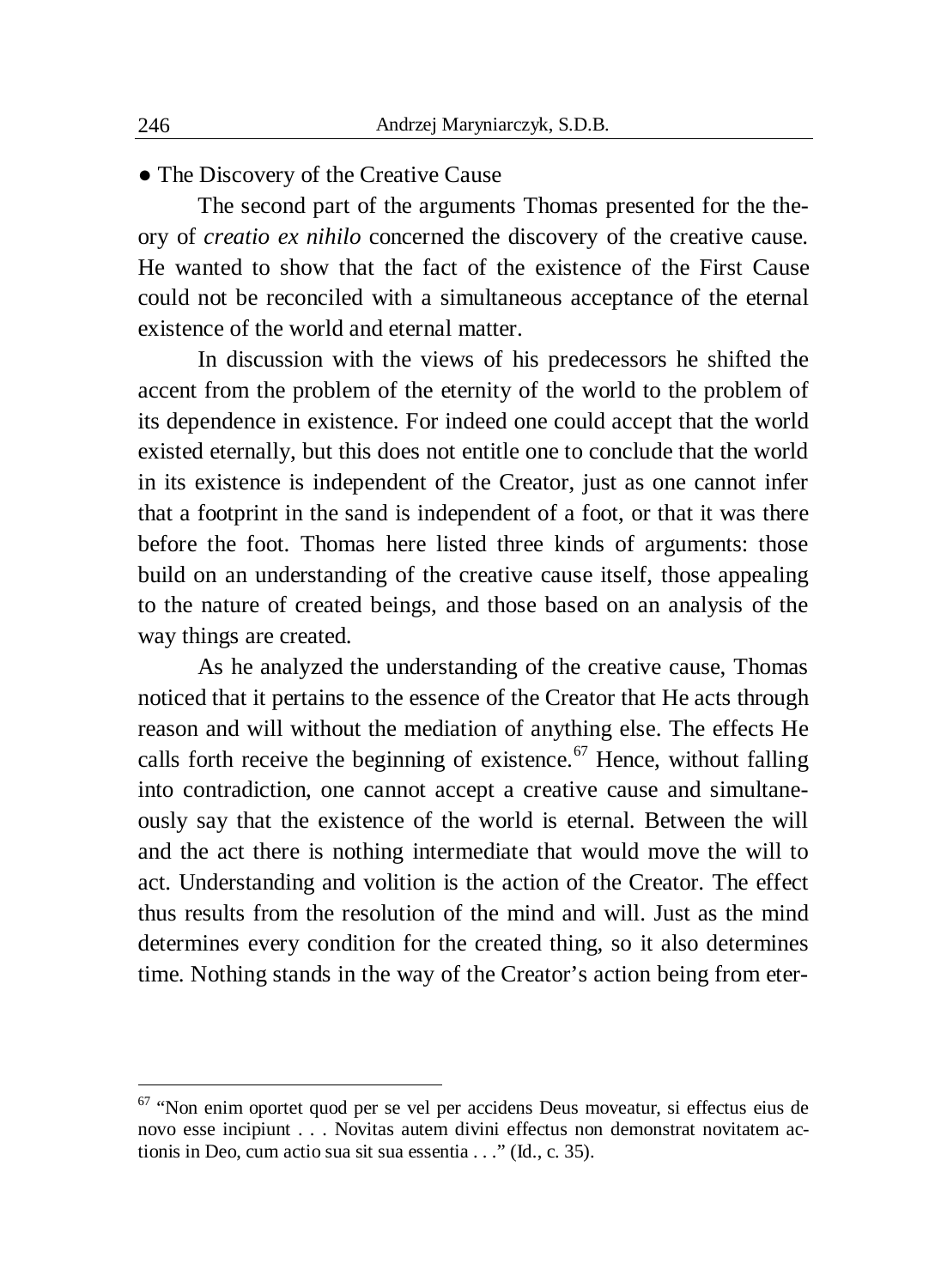nity, but the effect is not from eternity, but "at the time appointed by God from eternity."<sup>68</sup> Moreover, Thomas remarks:

For if we suppose a sufficient cause, we suppose its effect, but not an effect outside the cause: for this would be through insufficiency of the cause, as if for instance a hot thing failed to give heat. Now the proper effect of the will is for that thing to be which the will wills: and if something else were to be than what the will wills, this would be an effect that is not proper to the cause but foreign thereto. But just as the will, as we have said, wills this thing to be such and such, so does it will it to be at such and such a time. Wherefore, for the will to be a sufficient cause, it is not necessary for the effect to be when the will is, but when the will has appointed the effect to be. $69$ 

Thomas also noted that we cannot accept any difference in duration before the beginning of creation. The duration of the Creator, who is eternal, has no parts. It is simple and in it there is no before or after. So we should not compare the beginning of creation to different stages ordered in time according to a previously existing measure. The creator simultaneously calls the effect and time into existence. At best we may wonder why the Creator gave a beginning to creation, but not why he

<sup>68</sup> "Deus agit voluntarie in rerum productione, non autem ita quod sit aliqua alia ipsius actio media, sicut in nobis actio virtutis motivae est modia inter actum voluntatis et effectum . . . sed oportet quod suum intelligere et velle sit suum facere. Effectus autem ab intellectu et voluntate sequitur secundum determinationem intellectus, et imperium voluntatis . . . Nihil igitur prohibet dicere actionem Dei ab aeterno fuisse, effectum autem non ab aeterno; sed tunc cum ab aeterno disposuit" (Id.). SCG (1923), 75.

 $69$  "Ex quo etiam patet quod etsi Deus sit sufficiens causa productionis rerum in esse, non tamen oportet quod eius effectus aeternus ponatur, eo existence aeterno . . . Posita enim cause sufficiente, ponitur eius effectus, non autem effectus extraneus a causa: hoc enim esset ex insufficientia causae, ac sic calidum non calefaceret. Proprius autem effectus voluntatis est ut sit hoc quod voluntas vult: si autem aliquid aliud esset quam voluntas velit, non poneretur effectus proprius cause, sed alienus ab ea. Volumus autem, sicut dictum est, sicut vult hoc esse tale, ita vult hoc esse tunc" (Ibid.). SCG (1923), 74.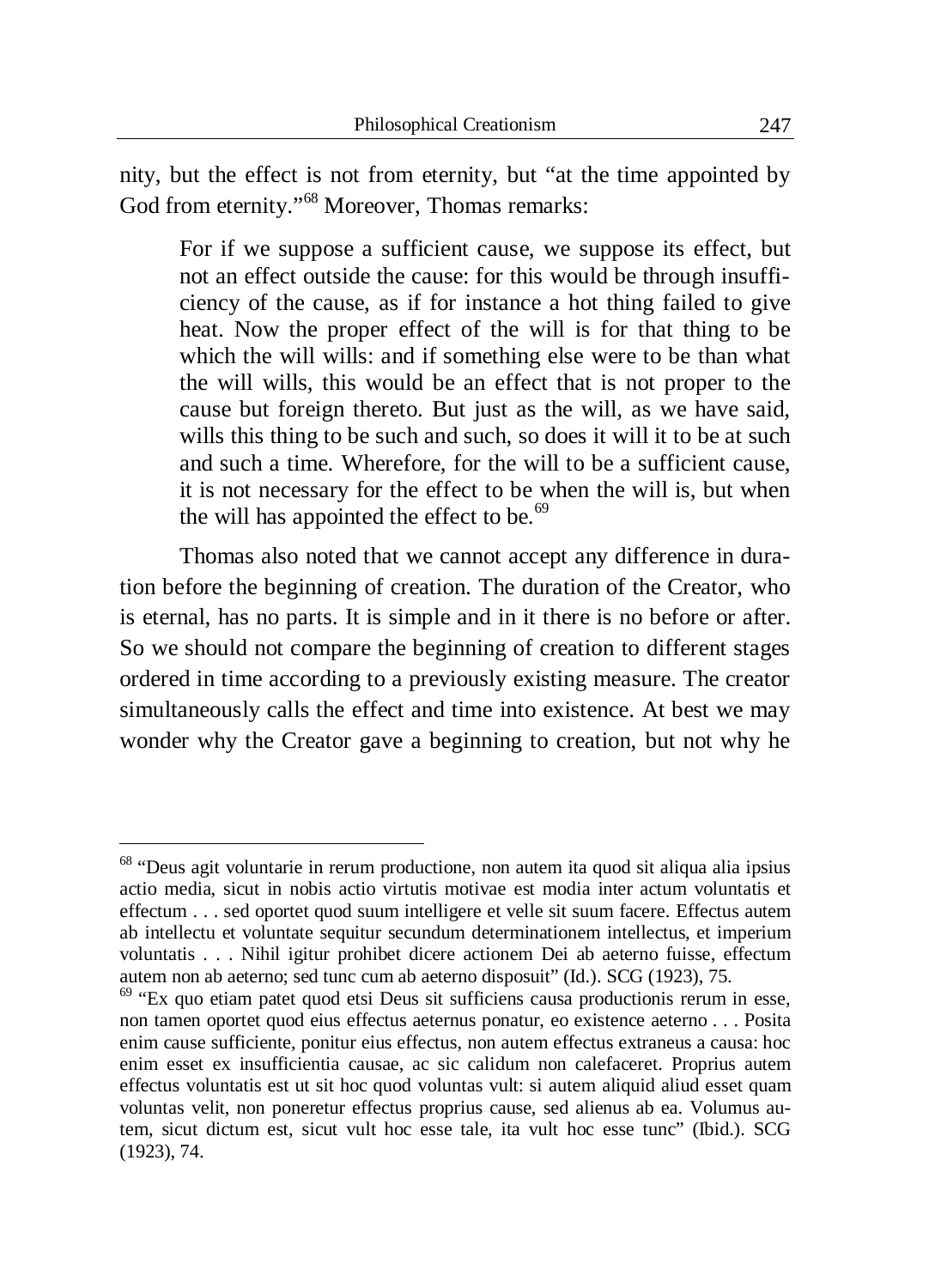did not do this earlier or later. Otherwise, we would have to accept the idea that time is infinite and eternal.<sup>70</sup>

Thomas explains that the essence (the purpose) of the Creator's will is goodness. The Creator, however, does not act in order to call this end into being, as man calls things and thereby perfects his own goodness. The creator does not need to perfect his own goodness. That goodness is eternal and unchanging, and nothing can be added to it. If He acts for an end, it is in such a way that He causes the effect so that the effect participates in the end (the good). Thus from the fact that the effect stands in a necessary connection to the end, we should not conclude that the effect is eternal, but at most that the effect cannot be without a purpose. $71$ 

The passages of argumentation for creation *ex nihilo* cited above, based on an analysis of the conception of the Creative Cause, show the metaphysical basis upon which Thomas based his interpretation.

The second part of the argumentation is built on an analysis of the nature of contingent beings. Thomas wants to show that the very nature of contingent beings requires that we indicate a reason for their being, since necessity of existence does not belong to their nature. This applies both to material and immaterial beings. Hence Thomas remarked that the necessity of an order occurring in created things (e.g., that a human being must have a body and soul, or that a triangle must have three angles) does not entail the necessity for this object to exist

1

 $70$  "Non est autem ante totius creaturae inchoationem, diversitatem aliquam partium durationis accipere . . . nam nihil mensuram non habet, nec durationem . . . quae quidem ration requireretur, si aliquae duratio in partes divisibiles esset praeter totam creaturam productam: sicut accidet in particularibus agentibus, a quibus producitur effectus in tempore, non autem ipsum tempus. Deus autem simul in esse product et creaturam et tempus" (Id.).

 $71$  "In producendo . . . res sicut propter finem, uniformis, habitudo finis ad agentem non est consideranda ut ratio operis sempiterni; sed magis est attendenda habitudo finis ad effectum qui fit propter finem, ut taliter producatur effectus, qualiter convenientius ordinetur ad finem; unde per hoc quod finis uniformiter se habet ad agentem, non potest concludere, quod effect sit sempiternus" (Id.)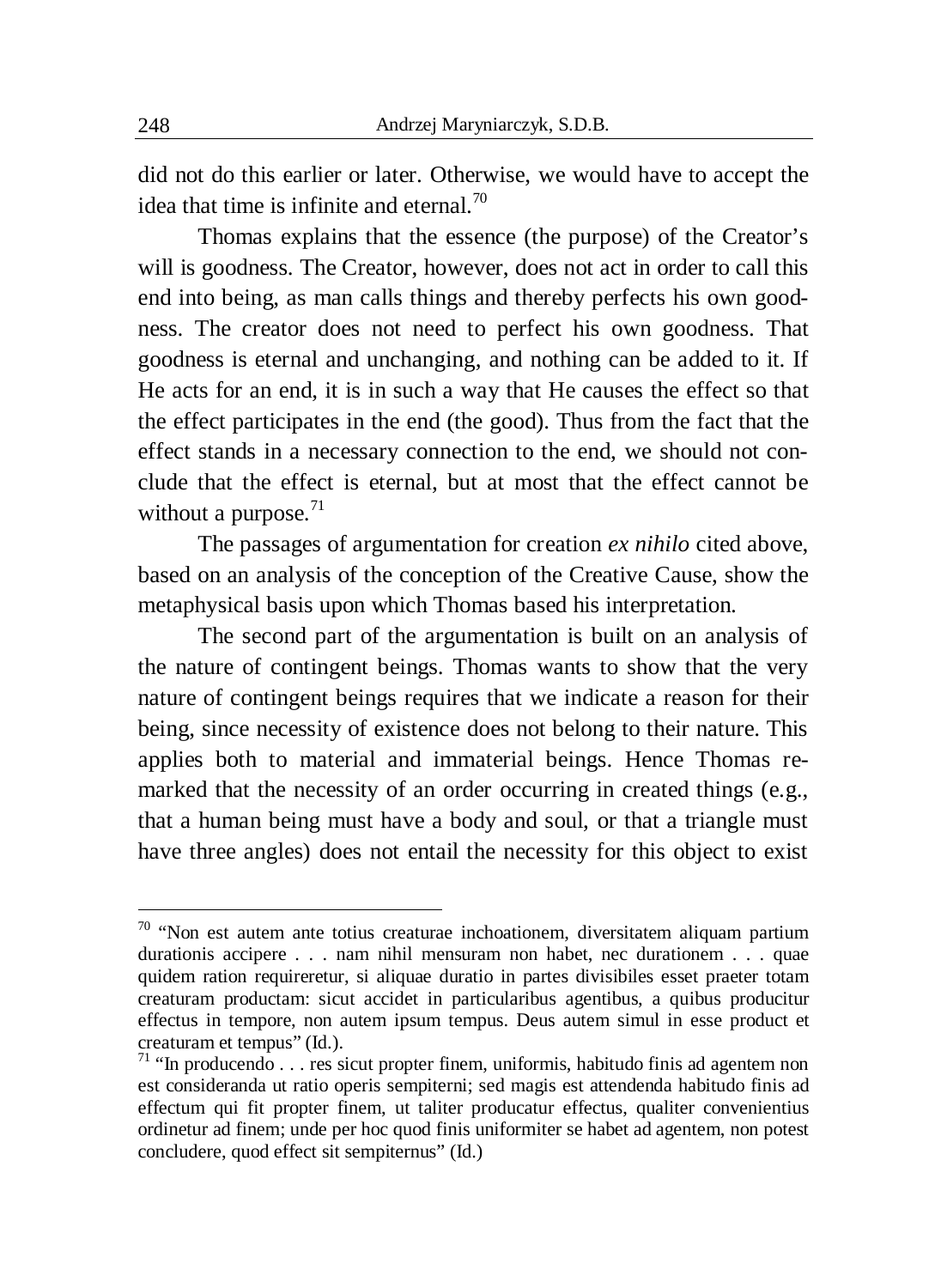eternally. Therefore from the fact, e.g., that there is no potency to nonbeing in the substance of heaven, which according to Aristotle is immaterial, it does not follow that its eternal existence is necessary, but at most this follows from the nature of substance of heaven, which as such (as indestructible) was called into existence. $^{72}$ 

This argumentation is a response to those who held that the species of things must be eternal, since in this way only can the nature of beings that particular individuals exhibit be retained. In Thomas' opnion, this argument starts from the existence of species already called into being, that is, it appeals to the nature (of beings) already created in this way.<sup>73</sup>

The third group of arguments is based on an analysis of the process itself of creation. One of the most frequently assertions cited by philosophers is that each and every thing that begins to exist anew is a result of a passage from one state to another. This passage occurs through change and motion. Motion or change, however, must always occur in some subject, and that subject precedes the coming-into-being of the thing.  $74$ 

Regarding this argument, Thomas remarked that only metaphorically can we call creation a change or motion; namely, in the sense that a created thing has "being after non-being." We also speak metaphorically when we say that one thing comes into being from another in the case when one thing is not transformed into another but only occurs after the other (e.g., day after night). For indeed since nothing exists prior to being (created being), we cannot infer that when motion begins

1

 $72$  "Necessitas enim essendi quae in creaturis invenitur, ex quo prima ratio sumitur, est necessitas ordinis . . . licet enim substantia coeli, per hoc quod caret potentia ad non esse, habeat necessitatem ad esse, haec tamen necessitas non sequitur eius substantiam" (Id., c. 36).

 $73$  "[I]ntentio naturalium agentium ad specierum perpetuitatem, ex qua quarta ratio procedebat, praesupponit naturalia agentia iam producta" (Id.).

<sup>74</sup> "Omne quod de novo esse incipt, antequam esset, possibile erat ipsum esse . . . Oportet igitur, ante quodlibet de novo incipiens, praeexistere subiectum potentia ens" (Id., c. 34).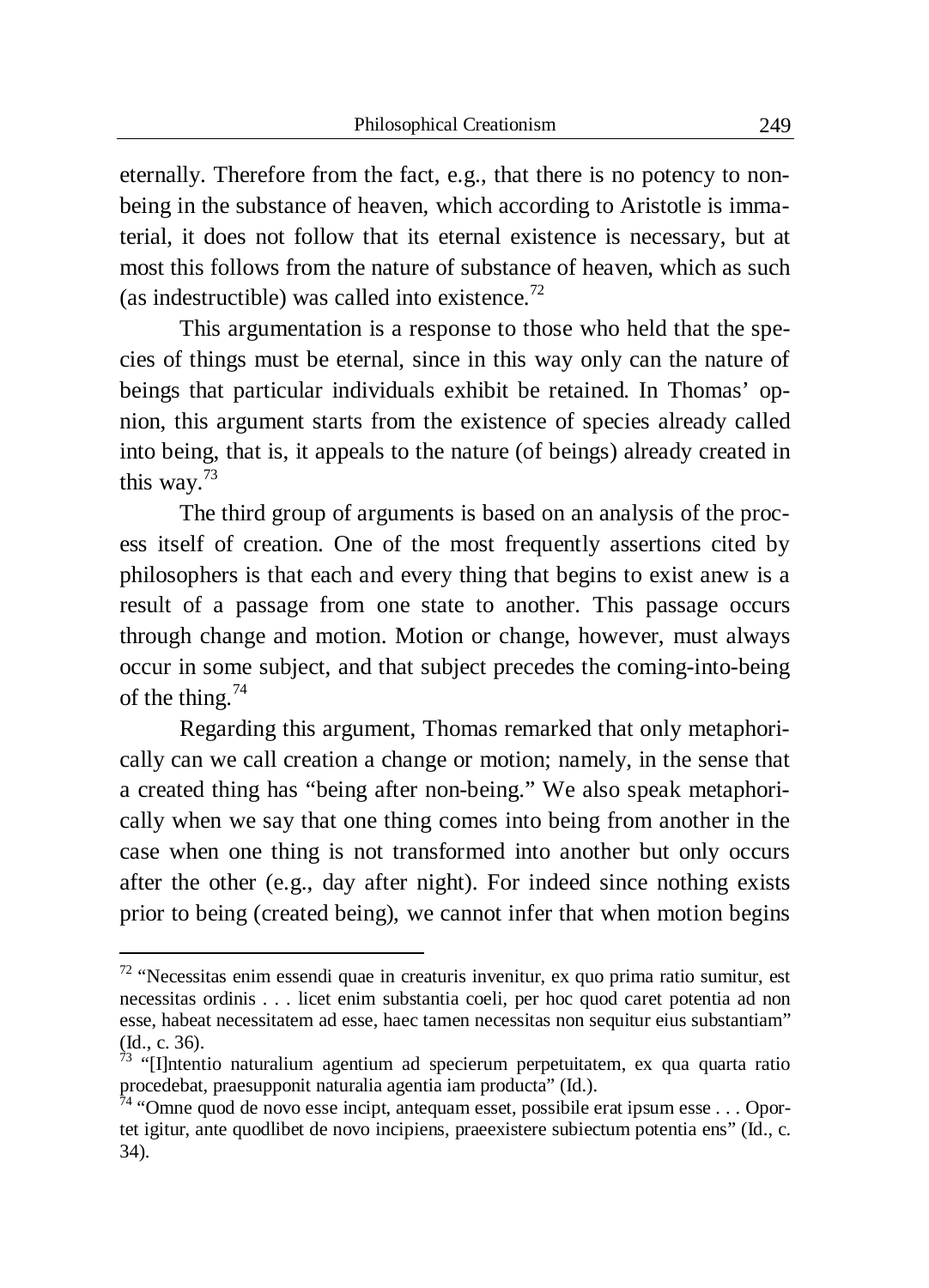to exist, then it is in another state now than it was before. For indeed motion is a property of a being that has come into being.<sup>75</sup> The process of the creation of things consists in the calling of the things into being in entirety. Hence there is no need for a passive potency to precede this  $\arct{a}^{76}$  In the things that come into being as a result of motion or change, however, coming-into-being is not equivalent to their being called into being, but it is only an actualization of the potency of matter that has existed from eternity. However, where coming-into-being is not a result of motion, becoming does not precede existence.<sup>77</sup>

In the conclusion of the argumentation presented for the theory of *creatio ex nihilo*, Thomas remarked on the proper understanding of the "cause of the universe." The "cause of the universe" must be first in relation to everything that comes into being as a result of its action.<sup>78</sup> For indeed creation means that a being has not come into being from something that already existed, but that from the Creator it has received everything that it is and possesses.<sup>79</sup> In the calling of things from nonbeing to existence, Thomas saw an expression of the supreme power and goodness of the Creator. Hence to the question of why the world came into being, Thomas has one answer: it did not come into being out of necessity, nor did it come into being from any pre-existing matter, but it is a sign of the Creator's free will, and it bears within it such a sign.

<sup>75</sup> "Creatio mutatio dici non potest nisi secundum metaphoram, prout creatum consideratur habere esse post non-esse" (Id., c. 37).

<sup>76</sup> "Ex hoc etiam patet quod non oportet aliquam potentiam passivam praecedere esse totius entis creati . . . Hoc enim est necessarium in illis quae, per motum, essendi principium sumunt, eo quod motus est actus existentis in potentia" (Id.).

 $77$  "Nam fieri non simul est causa esse rei, in his quae per motum fiunt, in quorum fieri successio invenitur; in his autem quae non fiunt per motu, non prius est fieri quam esse" (Id.).

 $\frac{78}{18}$  "Causam autem oportet duratione praecedere ea quae per actionem causae fiunt" (Id., c. 38).

 $79$  "Cum totum ens a Deo sit creatum, non potest dici factum esse ex aliquo ente" (Id., c. 37).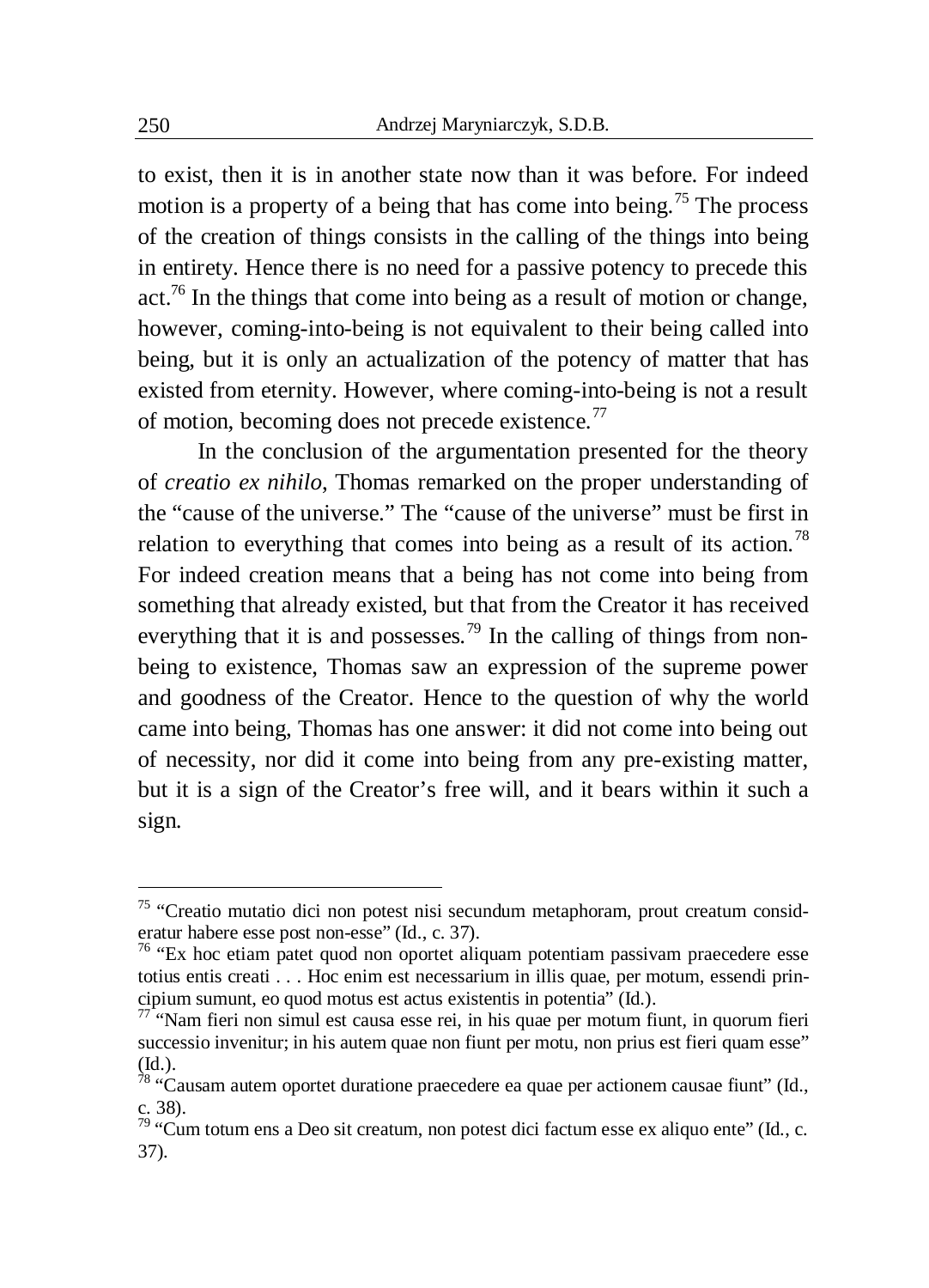## *The Formulation of the Theory of* creatio ex nihilo

As we enter upon a reconstruction of Thomas' theory of the creation of the world *ex nihilo*, we should make a few important remarks. First, we should make a distinction between the theological theory and the philosophical theory of creation. Second, we should consider the theory's negative formulation, for indeed the theory states only that the world did not come into being out of something [else]. Third, the theory of *creatio ex nihilo* is an integral part of the philosophical interpretation of reality, and it is strictly connected with the conception of being and the Absolute developed in realistic metaphysics. Fourth, in realistic philosophy the theory of creation *ex nihilo* and the problem of the Creator are not questions brought over from theology (or from divine revelation), but they are a consequence of the rational explanation of the existence of the world of persons and things.

#### Ɣ Creation as *productio ex nihilo*

In Thomas' exposition of the philosophical theory of creation, there are two key formulations that he uses in the work *Summa contra Gentiles*. The first is the description of the act of creation as *productio* instead of *creatio*, and the second formulation conceives of creation as the constitution of *ipsa dependentia esse creati ad principium* (the dependence itself of created existence upon its source).

At first glance, the verb *producere* is weaker than the verb *creare*. However, this small change in the word used is important. The term *creatio* and its Greek counterparts κρίστις or γένεσις primarily indicate the power and might of the efficient cause. This power can be expressed in the ordering of choas, the leading out from potency to act, in projection, etc. In accepting such an understanding of the term "creation" many philosophers tired to reconcile the view that the world was created with the view that prime matter and the first heavens exist eternally. Hence the term "creation," on account of its inconsistent usage, suggested more a process of "making," "organization," or "shaping,"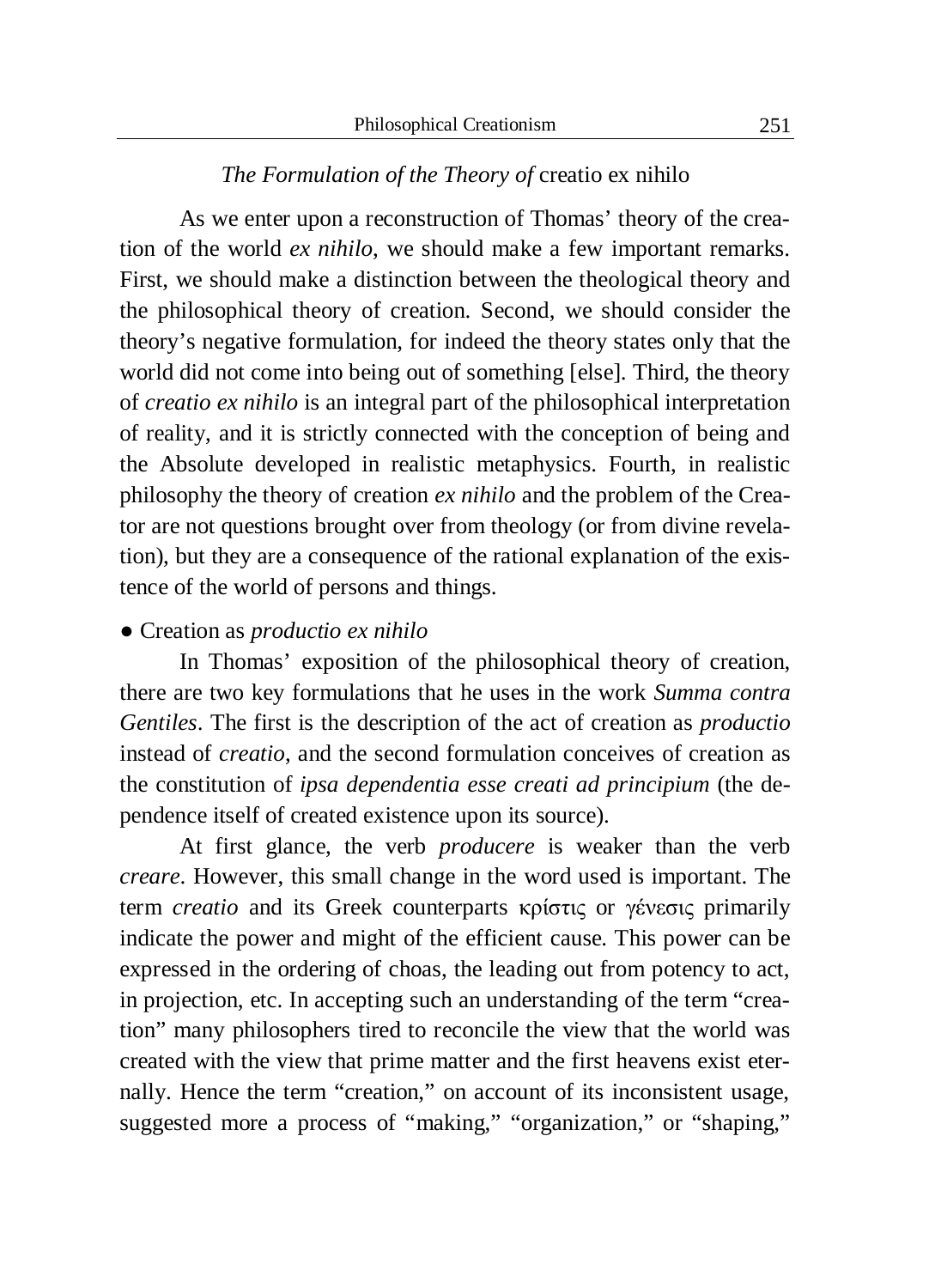than a calling "from non-being to being" (*creatio ex nihilo*) of the world of persons, plants, animals, and things.

Hence it is not strange that the verb *producere* that Thomas uses so often, first, breaks from a tradition burdened with a wrong interpretation of the word *creare*, second, he remarks that creation is a "leadingout" (*pro-ducere*) of something to being. By resorting to the word *producere* (-*duxi*, -*ductum*), Thomas wanted to call attention to the fact that the essence of the theory of creation is that it does not assume that it is necessary for some substrate to exist from which things would come into being.

The most important image associated in history with the theory of creation is the Platonic metaphor of the work of a craftsman taken from the *Timaeus*, in which the building material is not subject to creation. This building material was conceived of in various ways: as matter, as darkness, as disorder (chaos), and as the indefinite. For this reason, the moment of creation was linked with ordering, motion, and the shaping of things in the eternal raw material. In order to depart from this type of reasoning, Thomas emphasized that the Creator "brought things into being out of no pre-existing thing as matter."<sup>80</sup>

The arguments Aquinas presents for *productio ex nihilo* show the philosophical basis of his theory; these arguments are many and various. They show how broadly Thomas used the metaphysical foundation to formulate the theory and justify it philosophically. The first argument for the theory of *productio ex nihilo* is based on an analysis of the relation of effect and cause, and it appeals to the principle that it is impossible to indicate first causes by *regressus ad infinitum*. When He calls forth effects, the Creator does not need any previously existing matter to act upon. Otherwise, we would need to seek subsequent reasons for the existence of "prime matter" thus conceived, and we would have to go to infinity, or we would have to accept that prime matter is God, and

<sup>80</sup> "Deus in esse produxit ex nullo praeexistente sicut ex materia" (Id., c. 16). SCG (1923), 21.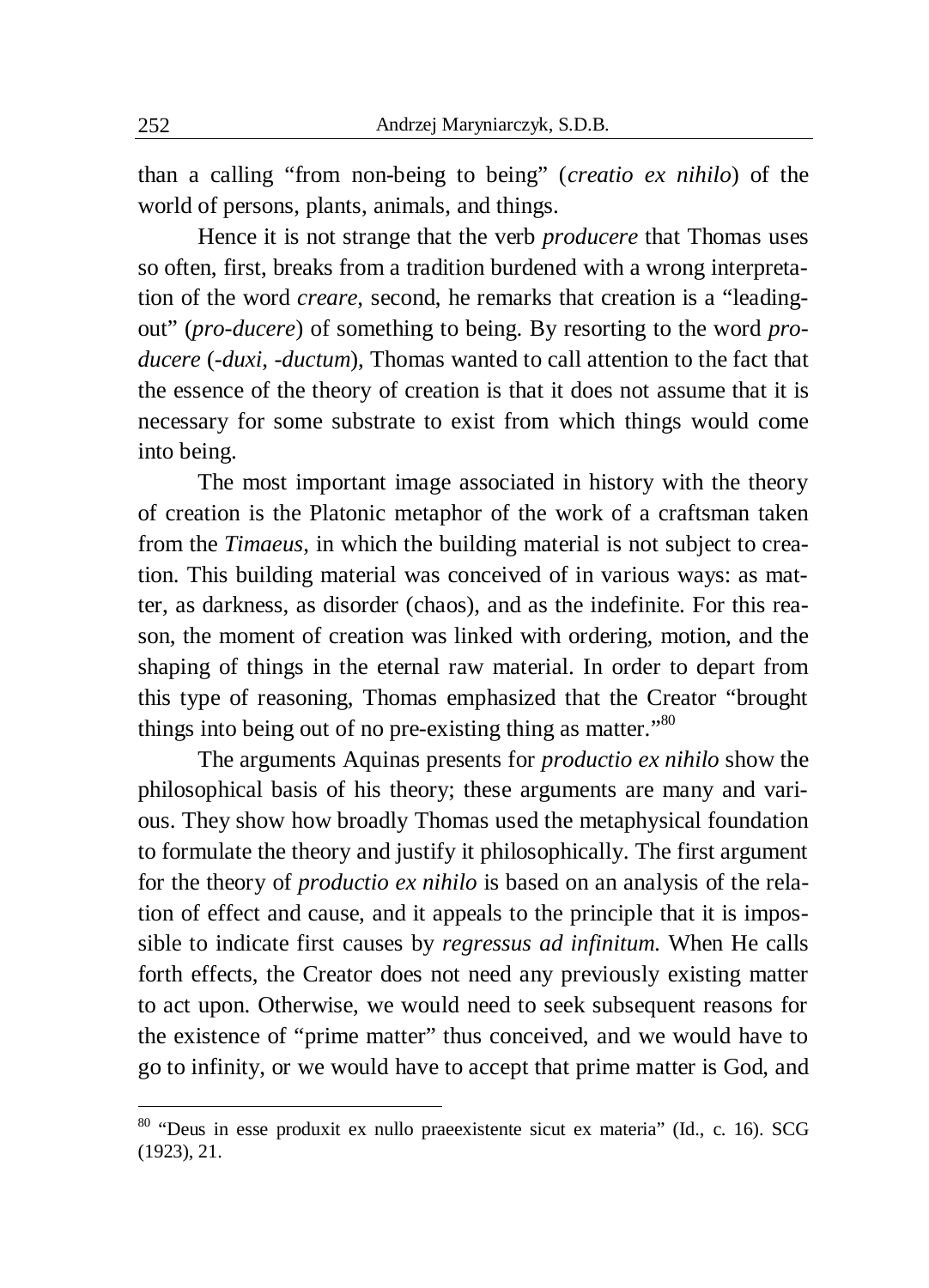this would lead to pantheism. Thus, the Creator must be the beginning and source of the existence of the universe both with respect to content and to form  $81$ 

The second argument to which Thomas resorts concerns the distinction between a particular cause and a universal cause. He shows that an agent who by necessity in order to act needs some previously existing matter whereby it acts (for it introduces a form) is a particular cause. The Creator, however, is the universal cause, which means that the Creator is the cause of this concrete thing here, just as He is the cause of everything that is, including matter. The Creator in his action does not need any previously existing matter.<sup>82</sup>

The third argument is based on an analysis of the cause of motion and the cause of existence and leads to distinction between them. Thomas shows that the cause of existence (being) is more universal than a cause of motion. For indeed not everything that exists is moved. So, above a cause that is only a cause of motion and change, there must be a cause that is a cause of the existence of being. Every cause that as a result of motion and alteration can call things into being from previously existing matter is a secondary cause in relation to the cause that can call being to existence, and do this without previously existing matter $83$ 

-

 $81$  "Ostensum est enim (I, c. 17) quod ipse non est materia alicuius rei, nec potest esse a Deo, cui Deus non sit causa essendi . . . Relinquitur igitur quod Deus, in productione sui effectus, non requirit material praeiacentem ex qua operetur" (Id.).

<sup>&</sup>lt;sup>82</sup> "Agentes igitur quod requirit ex necessitate materiam praeiacentem ex qua operatur, est agens particulare. Deus autem est agens sicut causa universalis essendi" (Id.).

<sup>&</sup>lt;sup>83</sup> "Esse autem est universalis quam moveri; sunt enim quaedam entium immobilia . . . Oportet ergo quod supra causam quae non agit nisi movendo et transmutando, sit illa causa quae est primum essendi principium . . . Deus igitur non agit tantummodo movendo et transmutando. Omne autem quod non potest producere res in esse nisi ex materia praeiacente, agit solum movendo et transmutando; facere enim aliquid ex materia esset per motum vel mutationem quamdam. Non ergo impossibile est producere res in esse since materia praeiacente. Producit igitur Deus res in esse sine materia praeiacente" (Id.).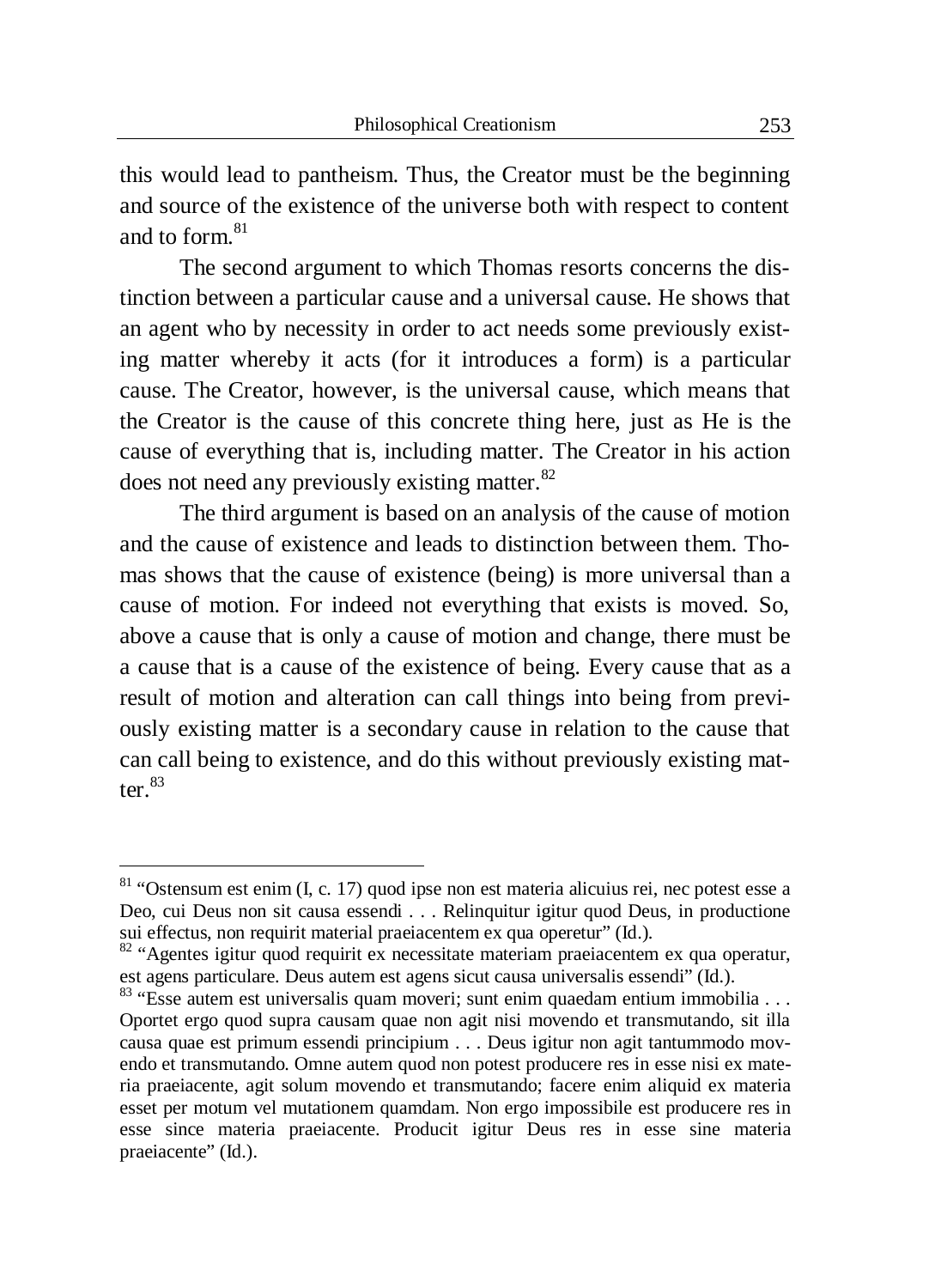In the next argument, Thomas points to the ontological primacy of the cause of existence in relation to the cause of motion, appealing to his own existential metaphysics. He remarks that a cause of motion cannot be the ultimate cause of being. For indeed that which acts only through motion and change is not something proper to the universal cause, which is the cause both of the individual thing and of everything that is. What results from motion and alteration is not a being which comes into being out of nothingness in an absolute sense, but only a being which comes from another being.<sup>84</sup>

In the next argument as he appeals to the suitability of action to the agent, Thomas shows that every agent acts in a way corresponding to how it actually exists and by what it actually exists. The imparting of a form to matter that already exists is proper to a being that has been actualized by the form within it, and such a being can be the cause of material things, but not the cause of forms themselves. The imparting of existence to form and matter can be done only by a being whose proper mode of action is to call an entire thing into existence, a being that exists *per se* and does not need previously existing matter in its action.<sup>85</sup>

The next argument to which Thomas resorts is built on an analysis of the action of a subject. Action as such is a property of an acting subject and is ordered to it. Hence matter is sometimes compared to an

<sup>84</sup> "Quod agit tantum per motum et mutationem, non competit universali causae eius quod est esse; non enim per motum et mutationem fit ens ex non-ente simpliciter, sed ens hoc ex non-ente hoc. Ens autem est universale essendi principium . . . Non igitur sibi competit agere tantum per motum actu per mutationem; neque igitur sibi competit indigere praeiacente materia ad aliquid faciendum" (Id.).

<sup>85</sup> "Unumquodque agens sibi simile agit; agit enim secundum quod actu est. Illius igitur agentis erit producere effectum causando aliquo modo formam materiae inhaerentem, quod est actu per formam sibi inhaerentem et non per totam substantiam suam; unde Philosophus (Metaph. VII, text. comm. 28) probat quod res materiales, habentibus formas in materia, generantur a materialibus agentibus, non a formis per se existentibus. Deus autem non est ens actu per aliquid sibi inhaerens, sed per totam suam substantiam . . . Igitur proprius modus suae actionis est ut producat rem subsistentem totam, non solum rem inhaerentem, scilicet forma in materia. Per hunc autem modum agit omne agens quod materiam in agendo non requirit" (Id.).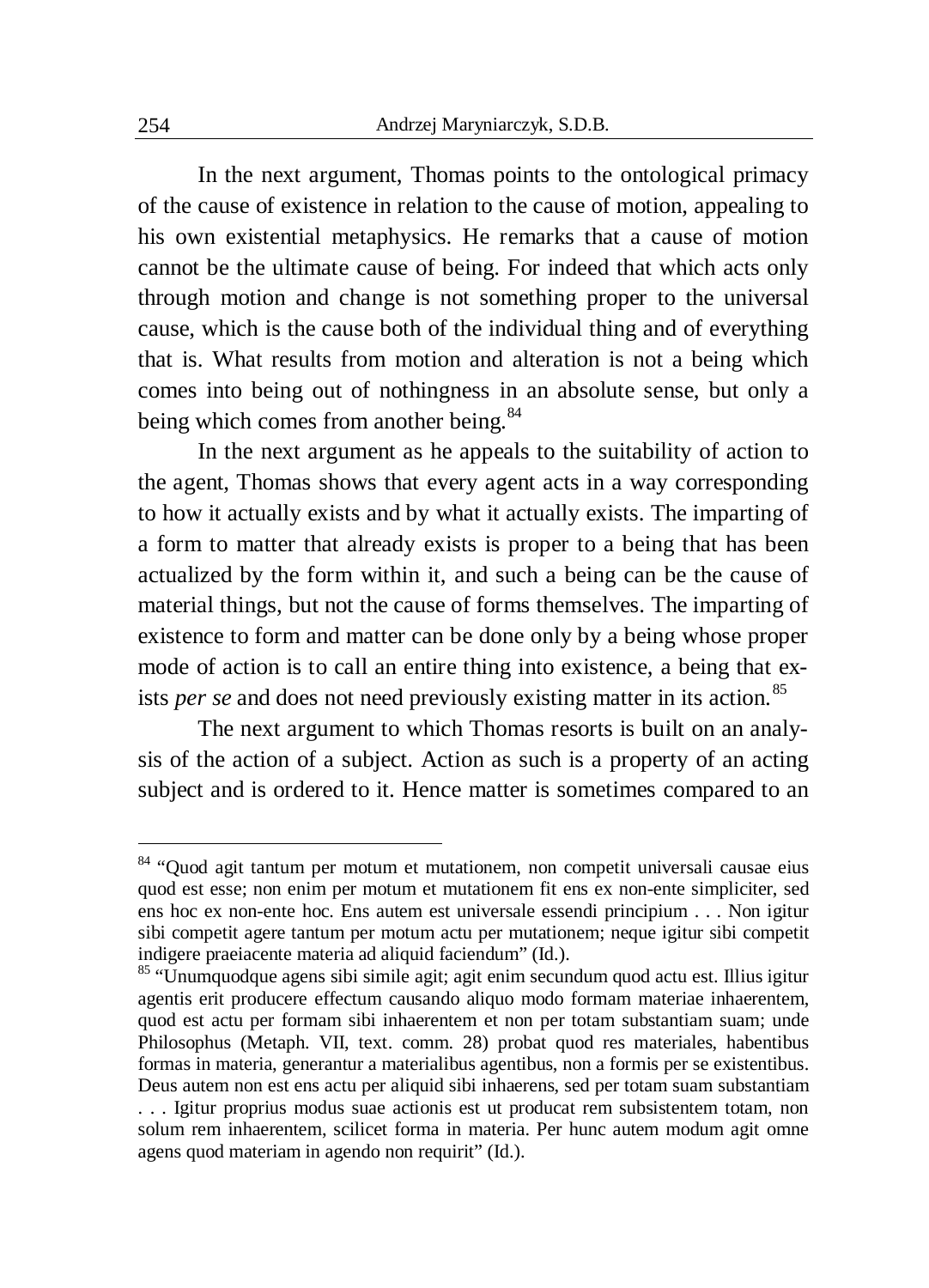acting subject that receives action or draws it out of itself. For indeed from matter actions are brought out, and matter also passively receives action (*ut in quo* and *ut a quo*). An acting subject must in its existence precede action. Hence every agent needs matter from which action comes forth, and which would accept the agent's action. Meanwhile, creative action is not a property of the Creator. For indeed the Creator does not act by action that is in him as in a subject and which must be received by another subject. The Creator's action is His essence and substance. To call forth an effect, He does not need any previously existing matter.<sup>86</sup>

In the next argument Thomas appeals to an analysis of the concept of matter. He remarks on the fact that there is no single type of matter that could be common to everything that is. One kind of matter is in material beings, another in spiritual beings, one type in changing beings and another in unchanging beings. This is readily apparent because various kinds of action and reception occur. In material things action and reception are proper to matter; in spiritual beings they are immaterial (the reason receives ideas of things known); the celestial bodies, when undergoing change, do not change their being, but location. Thus there is no single matter that would be the primordial stuff for all beings.<sup>87</sup>

-

<sup>&</sup>lt;sup>86</sup> "Materia comparatur ad agens, sicut recipiens actionem quae ab ipso est; actus enim, qui est agentis ut a quo, est patientis ut in quo. Igitur requiritur materia ab aliquo agente, ut recipiat actionem ipsius; ipsa enim actio agentis, in patiente recepta, est actus agentis et formae, aut aliqua inchoatio formae in ipso. Deus autem non agit actione aliqua, quam necesse sit in aliquo patiente recipi; quai sua actio est sua substantia . . . Non igitur ad producendum effectum requirit materiam praeiacentem" (Id.).

<sup>87 &</sup>quot;Diversarum rerum diversae sunt materiae; non enim est eadem materia spiritualium et corporalium, nec corporum caelestium et corruptibilium; quod quidem ex hoc patet quod recipere, quod est proprietas materiae, non eiusdem rationis est in praedictis; nam receptio quae est in spiritualibus est intelligibilis, sicut intellectus recipit species intelligibilium non secundum esse materiae; corpora vero supercaelestia recipiunt innovationem situs, non autem innovationem essendi, sicut corpora inferiora. Non est igitur una materia quae sit in potentia ad esse universale. Ipse autem Deus est totius esse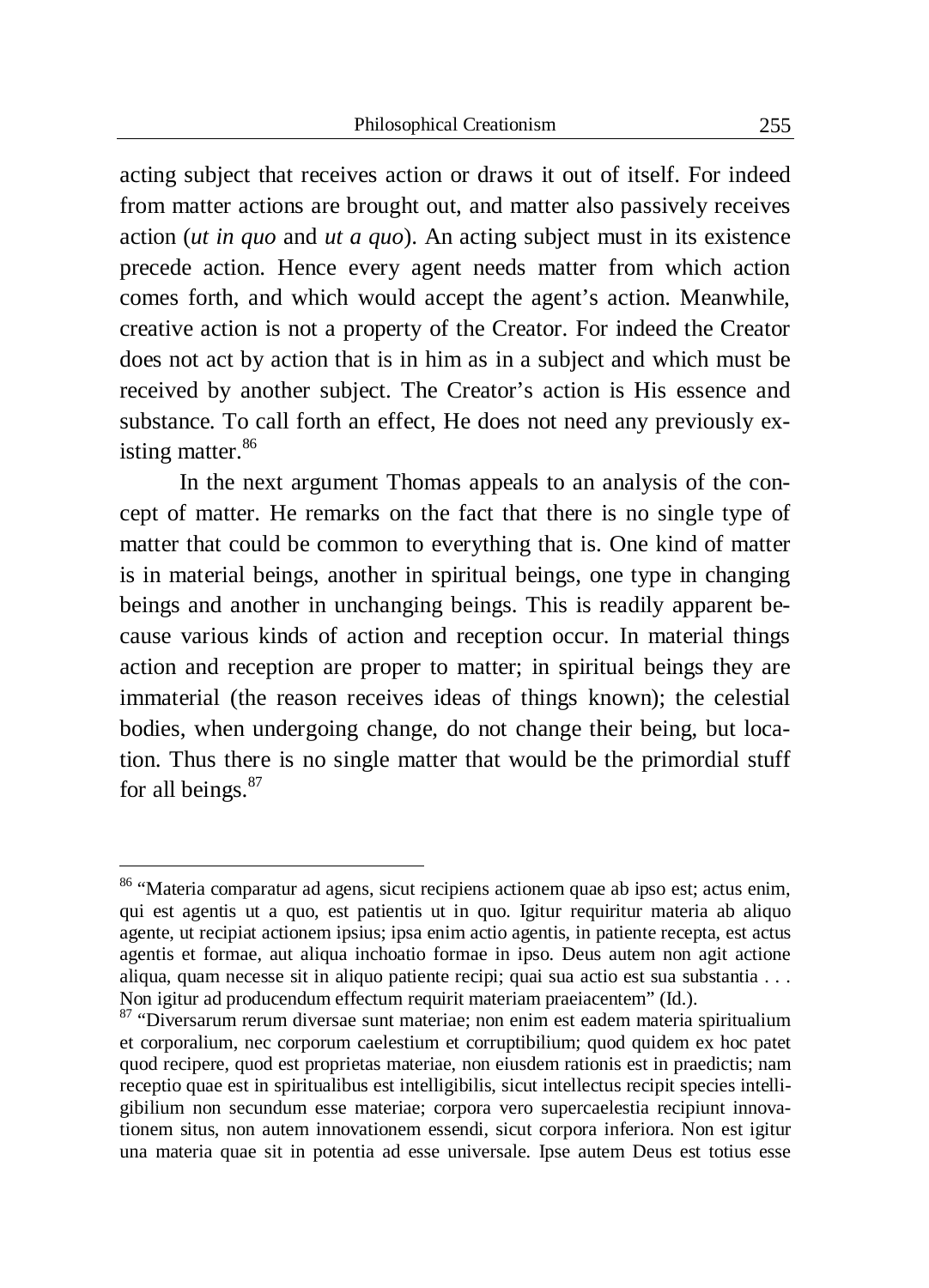Among the arguments for *productio ex nihilo* there is also one based on an analysis of order. If we perceive in nature some law and order among things, then one thing must come from another, or both from some third thing, and in one thing there must be a set order that would correspond to the other. All the more order must concern that which is recognized as first. Otherwise, everything would arise by way of accident. Thus if there is some prime matter proportional to the creative action, then only the Creator can be its cause. Otherwise He would not be the first being or the first cause.<sup>88</sup>

The next important argument for *productio ex nihilo* is an argument built on an analysis of the primacy of act in relation to potency. Act is prior by nature and must be absolutely prior to potency. This is seen in the fact that only a being in act can reduce a potency to an act. Matter is a being in potency. Thus the Creator, who is the first and pure act (*actus primus et purus*), must be prior to all matter and to the world, and so must be their cause.<sup>89</sup>

On the basis of the arguments cited, we can see that Thomas Aquinas had one goal before him: to reject the view of the ancient philosophers who taught that matter did not possess any cause for its existence, and that the concept of creation could not be reconciled with the concept of the eternal existence of the world. Thomas was aware of the revolutionary character of his interpretation in relation to Plato and Aristotle, and also in the context of the patristic tradition as broadly

causa universaliter. Ipsi igitur nulla materia proportionaliter respondet; non igitur materiam ex necessitate requirit" (Id.).

<sup>88 &</sup>quot;Quorumcumque in rerum natura est aliqua proportio et aliquid ordo, oportet unum eorum esse ab alio, vel ambo ab aliquo tertio; oportet enim ordinem in uno constitui, respondendo ad aliud; alias ordo vel proportio esset a casu, quem in primis rerum principiis ponere est impossibile, quia sequeretur magis omnia alia esse a casu. Si igitur sit aliqua materia divinae actioni proportionata, oportet vel quod alterum sit ab altero, vel utrumque a tertio . . . Relinquitur igitur, si invenitur aliqua materia proportionata divinae actioni, quod illius Ipse sit causa" (Id.).

<sup>&</sup>lt;sup>89</sup> "Inter actum autem et potentiam talis est ordo quod licet in uno et eodem quod quandoque est potentia, quandoque actu, potentia sit prior tempore quam actu (licet actu sit prior natura), tamen, simpliciter loquendo, oportet actum potentia priorem esse" (Id.).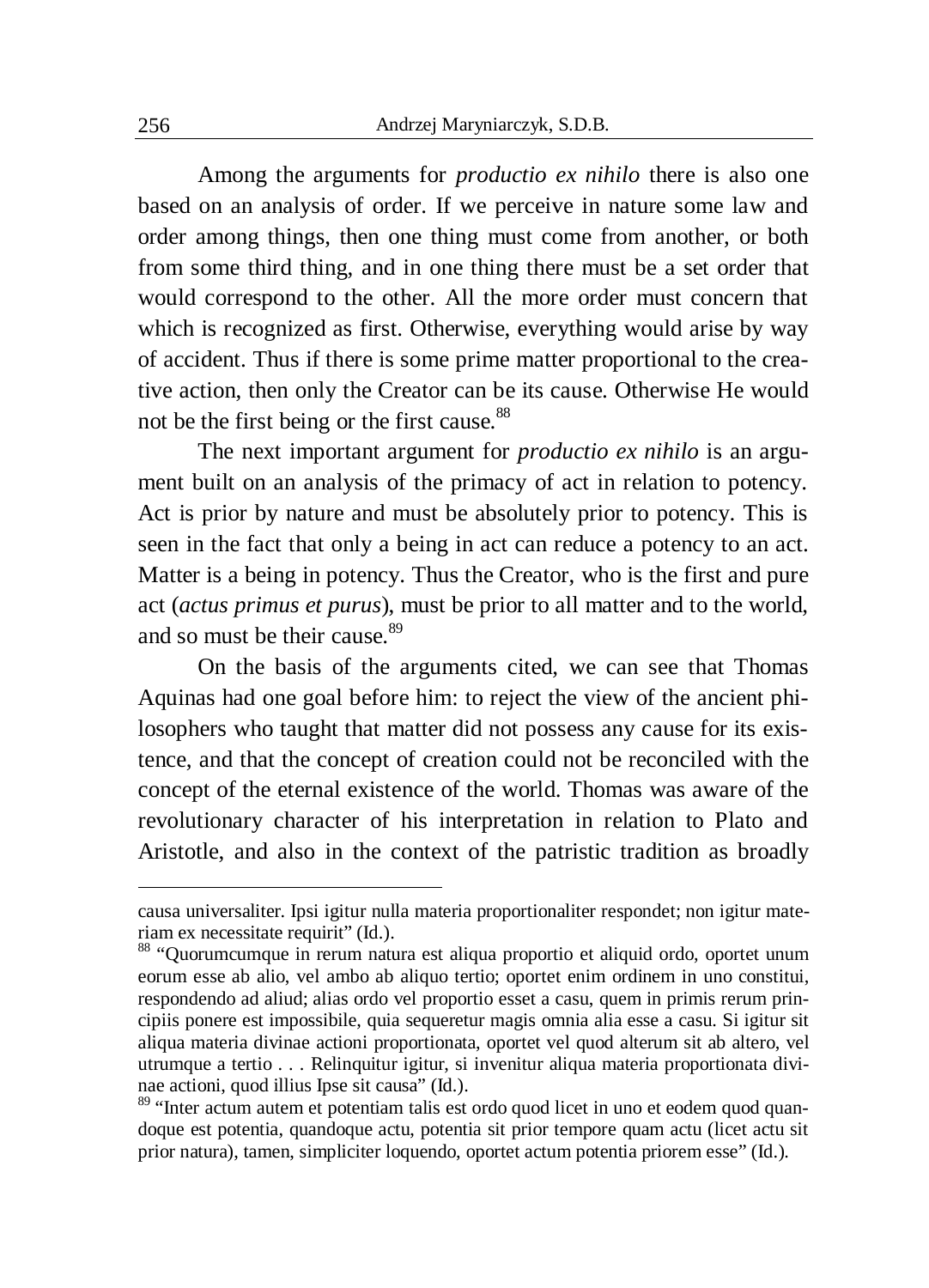conceived. It should be emphasized that the arguments Thomas used are philosophical (metaphysical) arguments, not theological arguments.

Ɣ Constitution of the First Relations

The answer to the question of what is the act of creation was preceded by the argumentation that this act cannot be conceived of as the "formation of beings" out of an eternal building material. The action of the Creator is not connected with matter, and therefore it cannot be conceived of in terms of motion or change.

As he embarked upon a direct explanation of what real creation is (*productio*), Thomas started by showing what it is not.

(a) *The Negative Description*. Creation is not a motion or a change conceived of as an "actualization of potency as such." Nor is it an operation of composing primeval elements, a process of reflecting the world of ideas, or the emanation of hypostases from the primeval One.<sup>90</sup> Why cannot the act of creation be defined in terms of motion or change?

Thomas responded that it is primarily because every motion or change is an act of something that previously exists in potency. <sup>91</sup> Moreover, the terminal objects of motion and change (*extrema motus vel mutationis*) must always belong to the same order (as does motion). Hence, growth, alteration, and change of location belong to the same order of being of individual things, and they participate in one and the same potency conceived of as privation of form. Meanwhile, creatures and the Creator belong to different orders of being. The Creator is the uncreated (absolute) being, while creatures are contingent beings that have an imparted existence. The Creator is existence. The act itself of creation is not an actualization of potency, nor is it an action directed to

 $90$  "Creatio non est motus neque mutatio" (Id., c. 17).

<sup>&</sup>lt;sup>91</sup> "Motus enim omnis vel mutatio est actus existentis in potentia secundum quod huiusmodi" (Id.).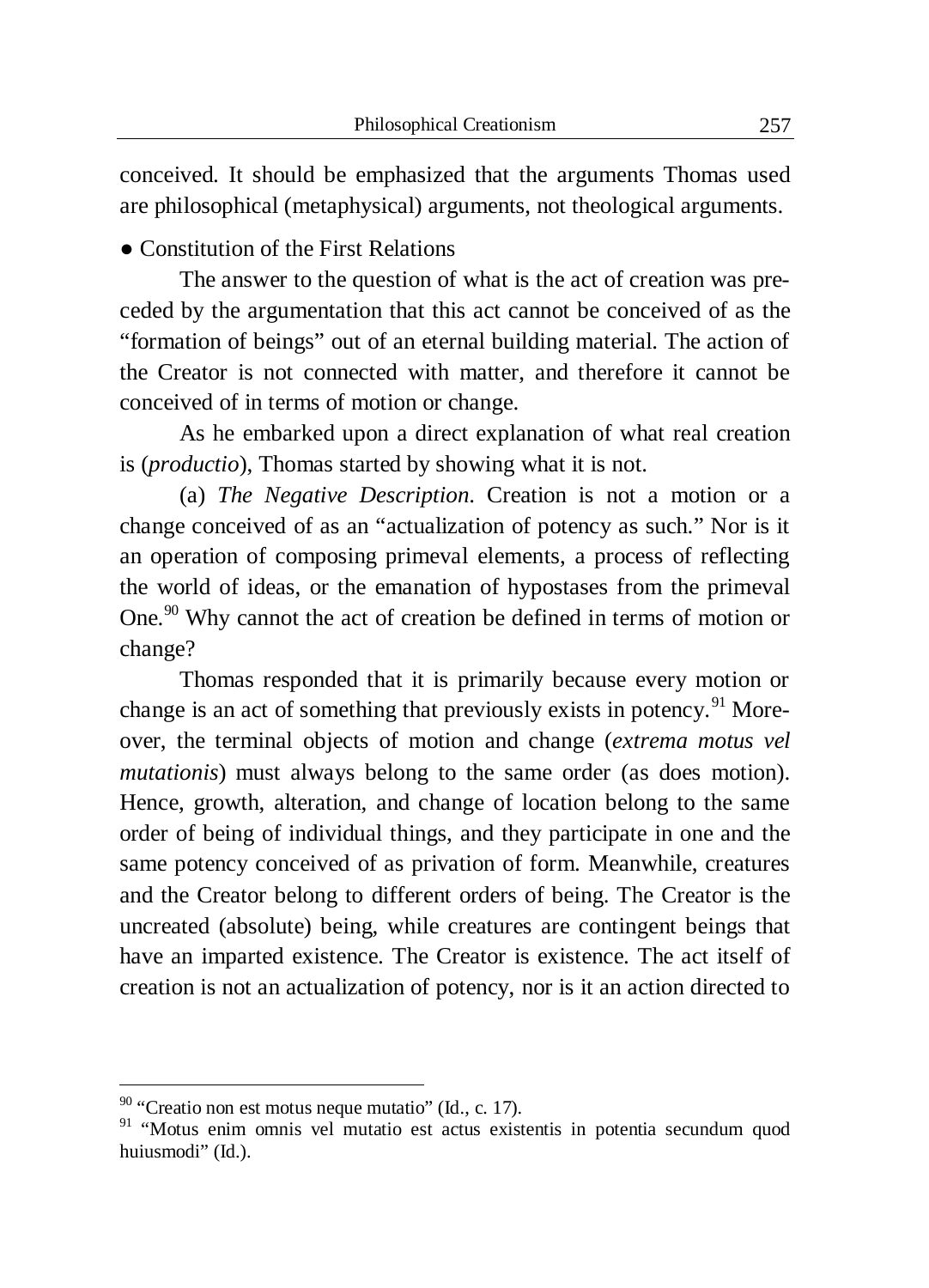something.<sup>92</sup> Moreover, in every motion or change there must be something "before" and "after." Meanwhile, creation is the calling into being of a thing's entire substance together with its accidents, and also with time $^{93}$ 

Thomas rejected the definition of the act of creation in terms of motion and change and left no shadow of a doubt that creation is not the actualization of any potency, not an action on any sort of material, not generation or emanation. For indeed all motion and change, generation and coming-into-being imply the prior existence of a substrate of the motion and change. Thomas' departure from that way of understanding the act of creation was essential for the new interpretation of *creatio ex nihilo* he formulated. Moreover, this was the basis for rejecting the arguments of all those who, as they conceived of creation as a motion or change, accepted the eternal existence of some sort of substrate necessary for this process of alterations. In this way Thomas reveals the dubious philosophical value of their arguments and the incoherence of their metaphysical (holistic) explanation of reality.<sup>94</sup>

(b) *The Positive Description*. Thomas emphasizes that creation is primarily an act of God's thought and will, and so it is a specific action that is not determined by anything, not by any nature or any matter. Creation is an act of the thought and will of the Creator who produces "the entire substance of a thing" (*tota substantia rei in esse produci* $tur).$ <sup>95</sup>

<sup>&</sup>lt;sup>92</sup> "Extrema motus vel mutationis cadunt in eundem ordinem; vel quia sunt sub uno genere . . . vel quia communicant in una potentia materiae . . . Neutrum autem potest dici in creatione; potentia enim ibi non est nec aliquid eiusdem generis quod praesupponatur creationi" (Id.)

<sup>&</sup>lt;sup>93</sup> "In omni mutatione vel motu oportet esse aliquid aliter se habens nunc quam prius . . . Ubi autem tota substantia rei in esse producitur, non potest esse aliquod idem aliter et aliter se habens; quia illud non esse productum, sed productioni praesuppositum (Id.)

<sup>&</sup>lt;sup>94</sup> "Ex hoc autem apparet vanitas impugnantium creationem per rationes sumptas ex natura motus vel mutationi, utpote quod oportet creationem, ut ceteros motus vel mutationes, esse in aliquo subiecto, et quod oportet non-esse transmutari in esse" (Id., c. 18).

 $^{95}$  Id., c. 17.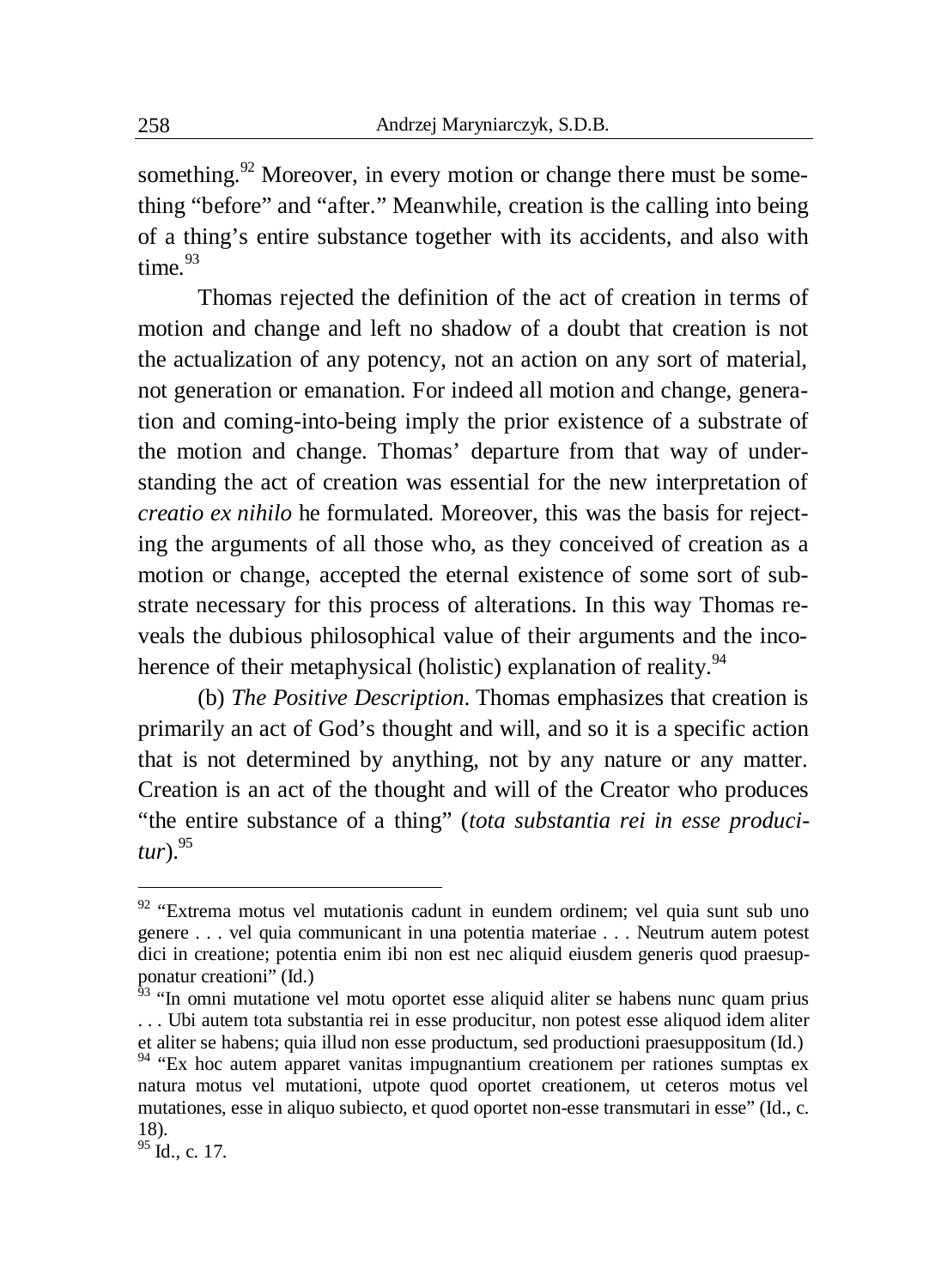The act of creation thus conceived is primarily, as Thomas explains, a constitution of "the very dependence of created being on the principle whereby it is produced, hence it is a kind of relation. Wherefore nothing prevents its being in the creature as its subject."<sup>96</sup>

Creation—and let us note this specific understanding—is the Creator's act which constitutes the first references, the first dependencies (relations), which did not exist before, because nothing existed prior to the Creator. The results of this act of the constitution of the first relations are concrete beings as the subjects which were called into being together with the relations. The contents of these references or relations will be expressed by existing beings through the fact that they are, and through what they are. Particular individual created things will thus show by themselves the plan (or thought) of the Creator and His will, which is inscribed (established) in them, and together with them in the moment they are called into being. For indeed the Creator is not determined by anything in his "action," and so we may say that every thought of the Creator is the constitution of a new thing: the Creator thinks by things (and not as man, by concepts or ideas), and in this way He calls them into existence. For this reason creatures, and the entire world, are an externalization of the Creator's thought and will.

It should be emphasized, however, that the act of creation, which is expressed in the constitution of the first references (or relations), is realized in fact in the creature (as in its subject), and not in the Creator. It is as in the case of an artist who makes an image; the act of his thought and will are really contained in the work produced, not in the artist himself. The difference, however, is that the artist does not call into being the whole of his work, but only the idea or plan which then he impresses into already existing matter, while the Creator calls the whole of His creature into existence by an act of his mind and will.

<sup>96</sup> "Non enim est creatio mutatio, sed ipsa dependentia esse creati ad principium a quo instituitur, et sic est de genere relationis unde nihil prohibet eam in creato esse sicut in subiecto" (Id., c. 18). SCG (1923), 27.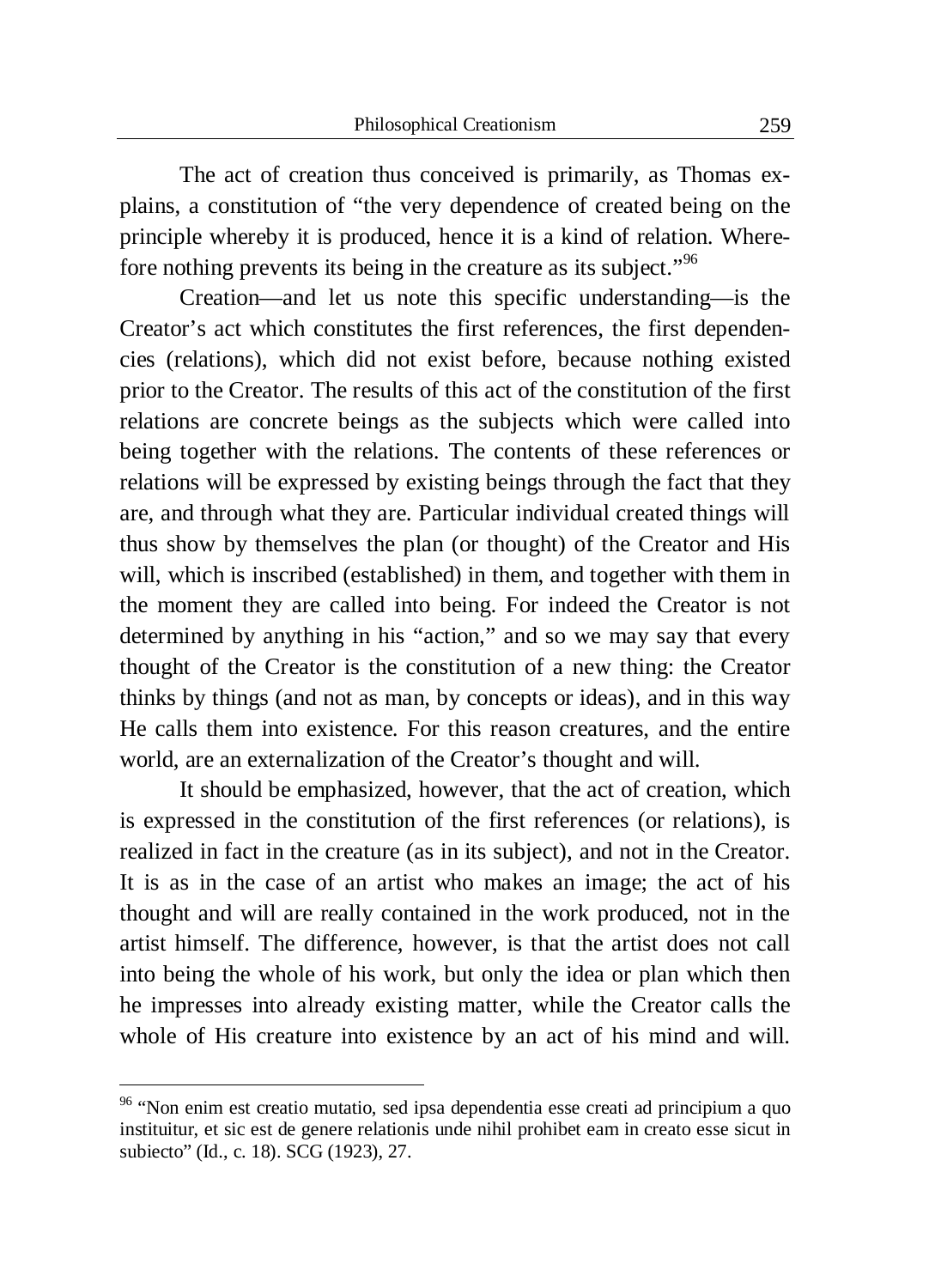Thus He establishes, determines, and constitutes the content and form of a being, its substance and accidents, that is, the absolute entirety of a being. Hence everything that is is the "thought and will" of the Creator, that is, it is "thought of and wanted" by the Creator. For this reason, when we gain knowledge of things, we discover the reference of each of them to the Creator as to the source of existence and cognition.

Let us emphasize again that creation itself is the production (constitution).

It is clear however that if creation is a relation, it is a thing: and neither is it uncreated, nor is it created by another relation. For since a created effect depends really on its creator, this relation must needs be some thing. Now every thing is brought into being by  $Good.<sup>97</sup>$ 

However, this act of the constitution of references-relations cannot be thought of along the lines of the formation of the Platonic "model of the world," "ideas of things," or "stable mathematical structures," which as they would be eternal and uncreated would be models for demiurges to imitate.<sup>98</sup> Thomas wanted to break away from that sort of reasoning and to show that the Creator calls beings into existence in entirety and definiteness, and so particular individual human beings, particular individual animals, plants, or substances. Moreover, the Creator calls things into existence together with their entire endowment of content, that is, their matter and form, substance and every kind of its accidents, while He orders all this to a corresponding thought (idea) and end.

Aquinas states: "Because accidents and forms, just as they are not per se, so neither are they created per se, since creation is the pro-

<sup>97 &</sup>quot;Apparet etiam, si creatio relatio quaedam est, quod res quaedam est, et neque increata est neque alia creatione creata; cum enim effectus creatus realiter dependeat a Creatore, oportet huiusmodi relationem esse rem quandam. Omnes autem res a Deo in esse producitur" (Id.). SCG (1923), 27.

<sup>98</sup> Cf. Plato, *Timaeus*, 29 a ff.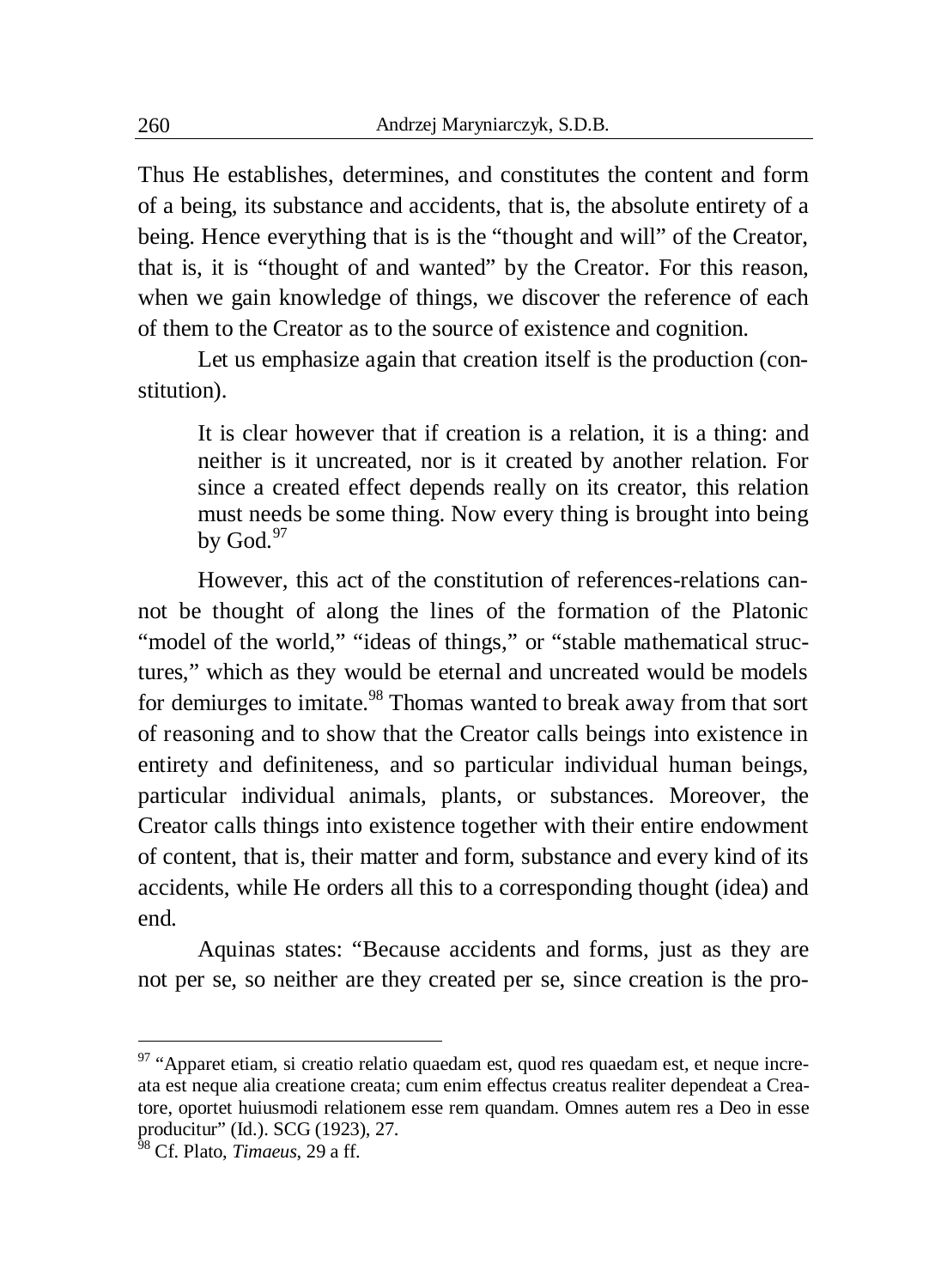duction of a being, but just as they are in another, so are they created when other things are created."<sup>99</sup>

Thomas emphasized that all creatures are objects of the Creator's thought and will, and so they have the status of a "mental reality." Hence this divine thought and will and its content are realized really in concrete created things.<sup>100</sup> Therefore the act of creation is discovered and known in created things. Together with this act the real relation of the creature to the Creator finds its subject, and creatures alone are the real terminal point of this relation (for indeed the Creator belongs to another order of being). Hence only in created beings and through them can the Creator be known—there is no other possible way for rational creatures to know Him. Thomas explains that this is so because:

A relation is not referred through another relation, for in that case one would go on to infinity, but is referred by itself, because it is essentially a relation. Therefore there is no need for another creation whereby creation itself is created, so that one would go on to infinity.<sup>101</sup>

This arrangement of relations established by the Creator's reason and will is realized as a concrete being. In other words, beings are called to existence in a definite nature: as material or immaterial, simple or composite, rational or not, just as an artist who produces a work, as he formulates a thought of it, makes it dependent of himself (he establishes the first dependence), and as he brings to being a certain content of the work, he selects the form, shape, material, properties, and

1

<sup>&</sup>lt;sup>99</sup> "Accidentia et formae, sicut per se non sunt, ita nec per se creantur, cum creatio sit productio entis; sed, sicut in alio sunt, ita in aliis creatis creantur" (*Summa contra Gentiles*, II, c. 18). SCG (1923), 27.

<sup>&</sup>lt;sup>100</sup> For this reason the Creator and created things cannot be compared as correlates of creation, that is, as members of the relation of creation, since they belong to different orders of being. Hence the creative act is realized only in creation, not in the Creator.

<sup>&</sup>lt;sup>101</sup> "Relatio non refertur per aliam relationem, quia sic esset abire in infinitum; sed per seipsam refertur, quia essentialiter relatio est. Non igitur alia creatione opus est, qua ipsa creatio creatur, et sic in infinitum procedatur." (Id.). SCG (1923), 27.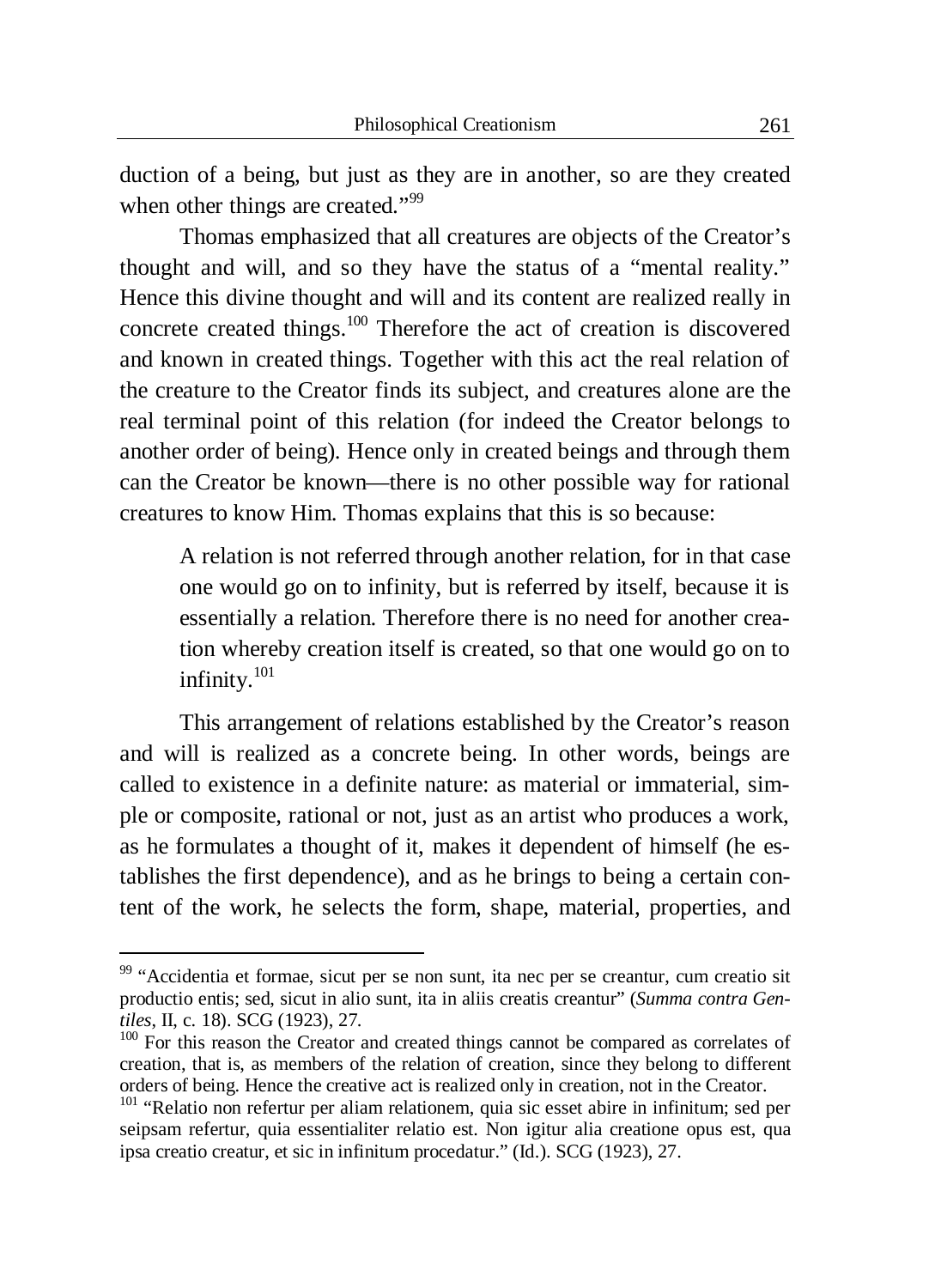colors, and connects these elements with each other. However, there is a fundamental difference, namely that the artist always does this in some sort of material that he found already there in the world around him. And so he does not create things (images) by formulating ideas, since to produce a work he needs already existing elements of the world as objects for his ideas. Indeed, this applies not only to the material, but to the thought itself (the idea). Meanwhile, the Creator brings everything to being by an act of his thought and will. Hence everything is in accordance with the thought and will of the Creator.<sup>102</sup>

The act of creation thus conceived is something specific and incomparable with any other action. Only on account of the feebleness of our mode of cognition (*secundum modum intelligendi tantum*) this act can be described as a motion or change. Our reason conceives of the act of creation as something that first was not, and then appeared. In other words, explains Thomas, our reason conceives of creation as a motion or change since "our intellect grasps one and the same thing as previously non-existent, and as afterwards existing."<sup>103</sup>

There is still more important achievement of Thomas' exposition of the act of creation understood in terms of the constitution of real relations that should be noted here. Beings that are called into existence are thoroughly permeated by relations. Thus they are, as it were, an arrangement of the Creator's thought that permeate the matter and form of a thing, its essence and existence, substance and accidents. Hence when man knows things, he encounters in each of them a relation which, as Thomas says, "is referred by itself, because it is essentially a  $relation$ <sup>"104</sup>

Thanks to this the world of persons, animals, plants, and things is given to us as a book in which the Creator has written the truth about

<sup>&</sup>lt;u>.</u>  $102$  Id.

<sup>&</sup>lt;sup>103</sup> "Dicitur tamen creatio esse mutatio quaedam, secundum modum intelligendi tantum, in quantum scilicet intellectus noster accipit unam et eandem rem ut non existentem prius et postea existentem" (Id.). SCG (1923), 27.

<sup>&</sup>lt;sup>104</sup> "Per seipsam refertur, quia essentialiter relatio est" (Id.). SCG (1923), 27.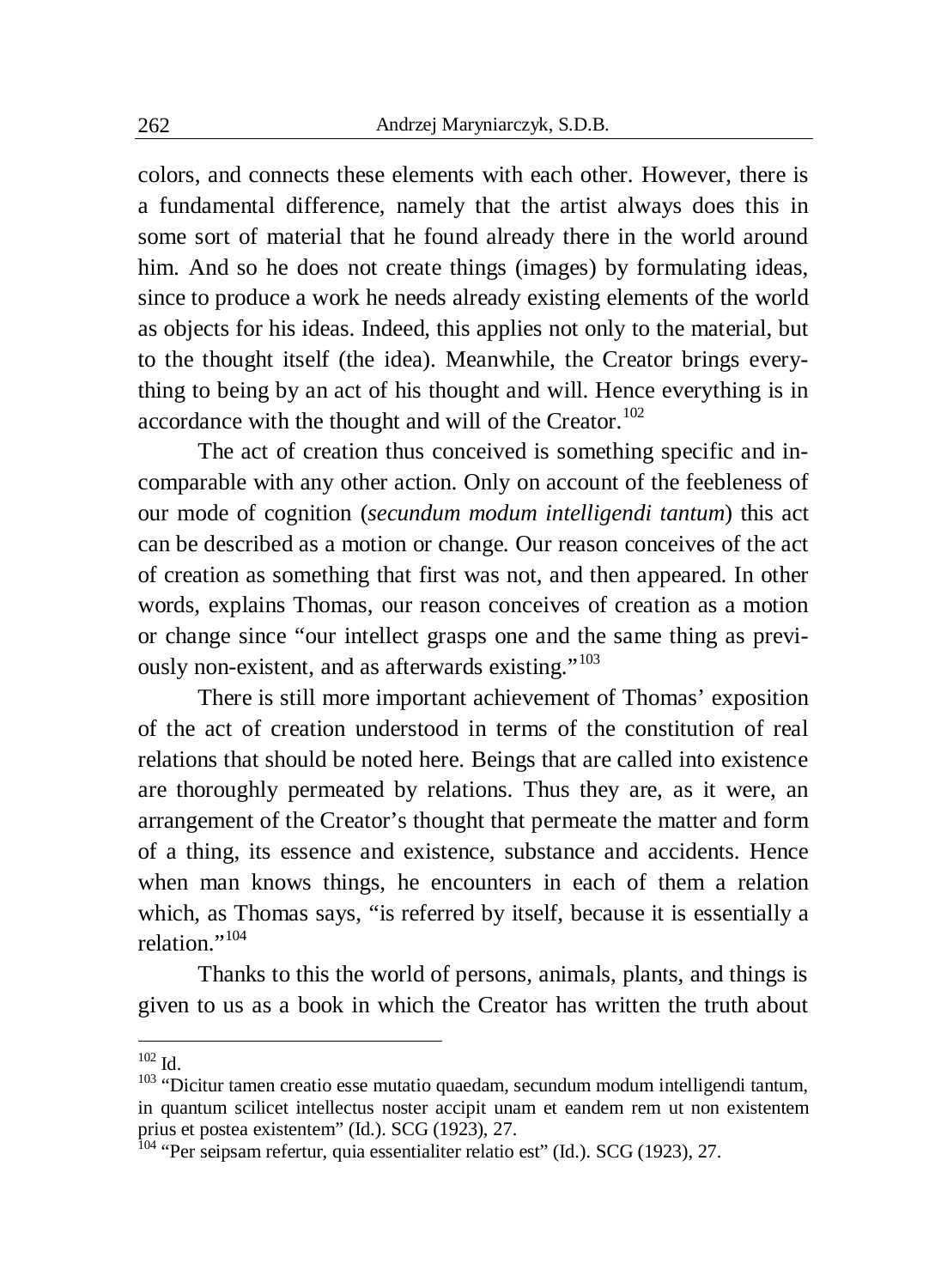them and about Himself. We read from this book that the existence of the world is an evident gift, that man's existence is a gift, but so is the existence of an ant, a tree, and a stone. The entire world is rational and purposeful, for it is an act of the Creator's intellect and will, and as such it can be known without limits.

Let us recall once more that the theory of creation was formulated in opposition to the theory of the eternal existence of the world, and in opposition to the conception of creation as the formation and transformation of some primordial raw material. The major premise of Thomas' theory of creation is the demonstration that the world did not come into being from something that already existed. He would accent this thought with complete determination, as we see from a text from the eighth chapter of St. Anselm's *Monologion*, which Thomas cites to support his thought:

[T]hat something is made out of nothing is . . . that there is not something from which it is made. In a similar way, we say that someone who is sad without reason is sad about nothing. We can thus say that all things, except the Supreme Being, are made by him out of nothing in the sense that they are not made out of anything . . . On this understanding of the phrase "out of nothing," therefore, no temporal priority of non-being to being is posited, as there would be if there were first nothing and then later something. $105$ 

The philosophical theory of creation is a negative theory. In the ultimate explanation of the world's existence it shows that the world did not come into being out of something (e.g., out of prime matter, out of ideas, or out of some sort of primeval element). Thus everything that constitutes this world is from the First Creative Cause. At the same time, the assertion that the world was created out of nothing is not a violation of the philosophical principle *ex nihilo nihil fit*, since the

<sup>105</sup> ĝw. Tomasz z Akwinu, *O wiecznoĞci Ğwiata*, 279. The English translation: Miller (1997).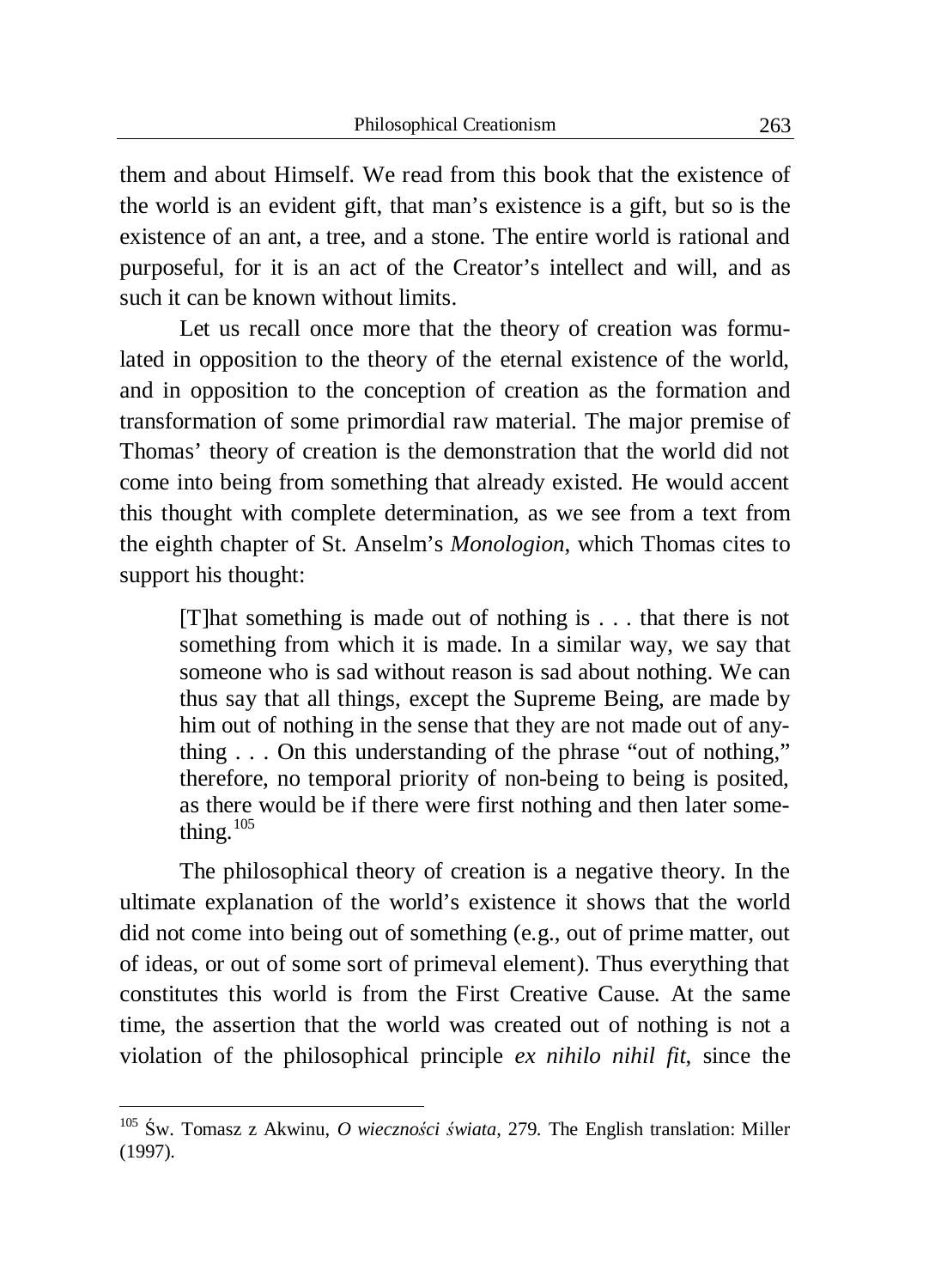world did not come into being "out of non-being," but from God, and so this is not in contradiction to the assertion that the world has existed eternally, since it is not a question here of a beginning in time, but of a dependence in existence. In this question Thomas appeals to St. Augustine, who in chapter 31 of *The City of God* wrote about the Platonists:

They somehow contemplate a beginning in causation rather than a beginning in time. Imagine, they say, a foot that has been in dust since eternity: a footprint has always been beneath it, and nobody would doubt that the footprint was made by the pressure of the foot. Though neither is prior in time to the other, yet one is made by the other. Likewise, they say, the world and the gods in it have always existed, just as he who made them always existed; yet nevertheless, they were made.<sup>106</sup>

So for the first time the philosophical theory of *creatio ex nihilo* appeared in philosophy. For the ancient Greeks this theory was a scandal and a philosophical heresy, and for modern and contemporary philosophers it was folly or an object of faith. They thought that it violated "the holy philosophical principle" that "being cannot come into being from non-being." Meanwhile Thomas demonstrated it in realistic metaphysics as the only rational interpretation of reality. In the framework of this theory we discover the ultimate foundations of the rationality and purposefulness of individual beings, and that everything that constitutes this world and is not the cause of its own existence finds an explantion for its being in the fact of creation.

It should be noted that Aristotle in his cosmogony pointed to several causes for the existence of the world. And so prime matter, conceived of as pure potentiality, is in its own way one of the causes of the existence of the universe. The "first heavens" are also such a cause, whereby the process of the coming-into-being and the destruction of individual things is actualized in the world. The Unmoved Mover is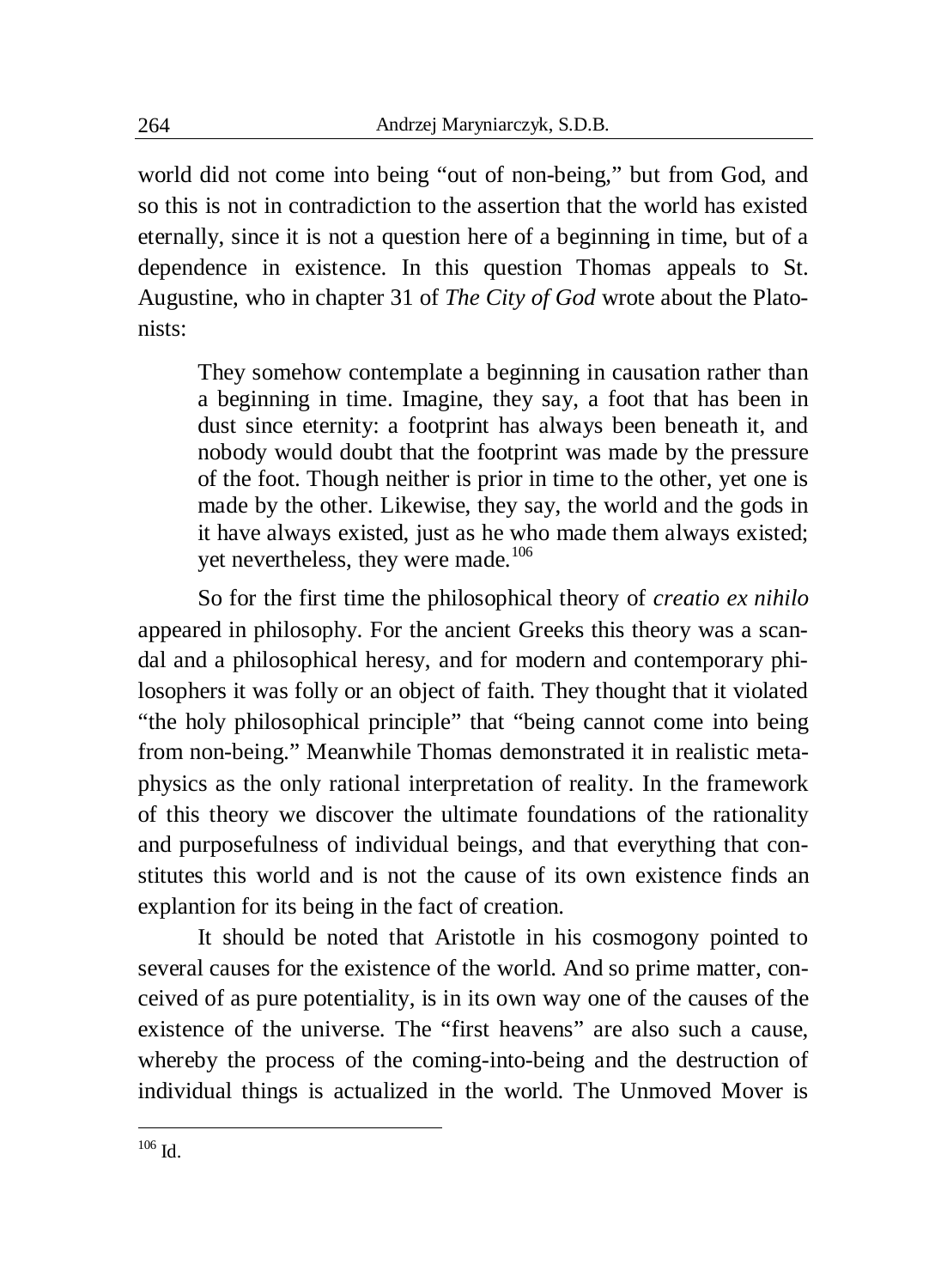also a cause of existence of the universe. The Unmoved Mover is conceived of as the source of all motion, and so as the source of the world's life. However, Aristotle's Unmoved Mover is only one of the causes of the world's existence, not the only cause.

As Gilson notes, Aristotle's metaphysics could not be directed "in entirety" to the discovery of the Creator. For indeed matter as a factor irreducible to God himself is opposed to the idea that first philosophy truly could aim to discover the truth about the Creator and the creation of the world *ex nihilo*. 107

#### **Conclusion**

Together with the discovery of the philosophical truth concerning the creation of the world, the entire previous interpretation of reality had do be more profoundly reconstructed.

First, everything that existed, in its content and in its essence, is from the Creator. The world's matter is not some sort of nameless and neutral material of the world, but it is a co-element of each and every being. Like the entire world, matter is called into being together with the world.

Second, the entire world, the individual beings, and their parts, are vehicles of the Creator's thought (or plan). The things realize within them the Creator's plan. The Creator's plan determines their nature and is an expression of their real being. Particular things are not illusory or postulated, some sort of a shade of an idea, or a reflection of a model. They are real signs of the Creator's thought and will. Concrete things are what they are, for indeed thus they have come into being, and apart from them there is no other order of their being.

<sup>107</sup> Cf. Étienne Gilson, *L'être et l'essence* (Paris: Vrin, 2000), 88: "la métaphysique d'Aristote ne peut donc pas s'ordonner «tout entière» vers Dieu, parce que la matière s'oppose, comme une donnée irréductible à Dieu lui-même, à ce que la philosophie première s'achève vraiment toute en théologie."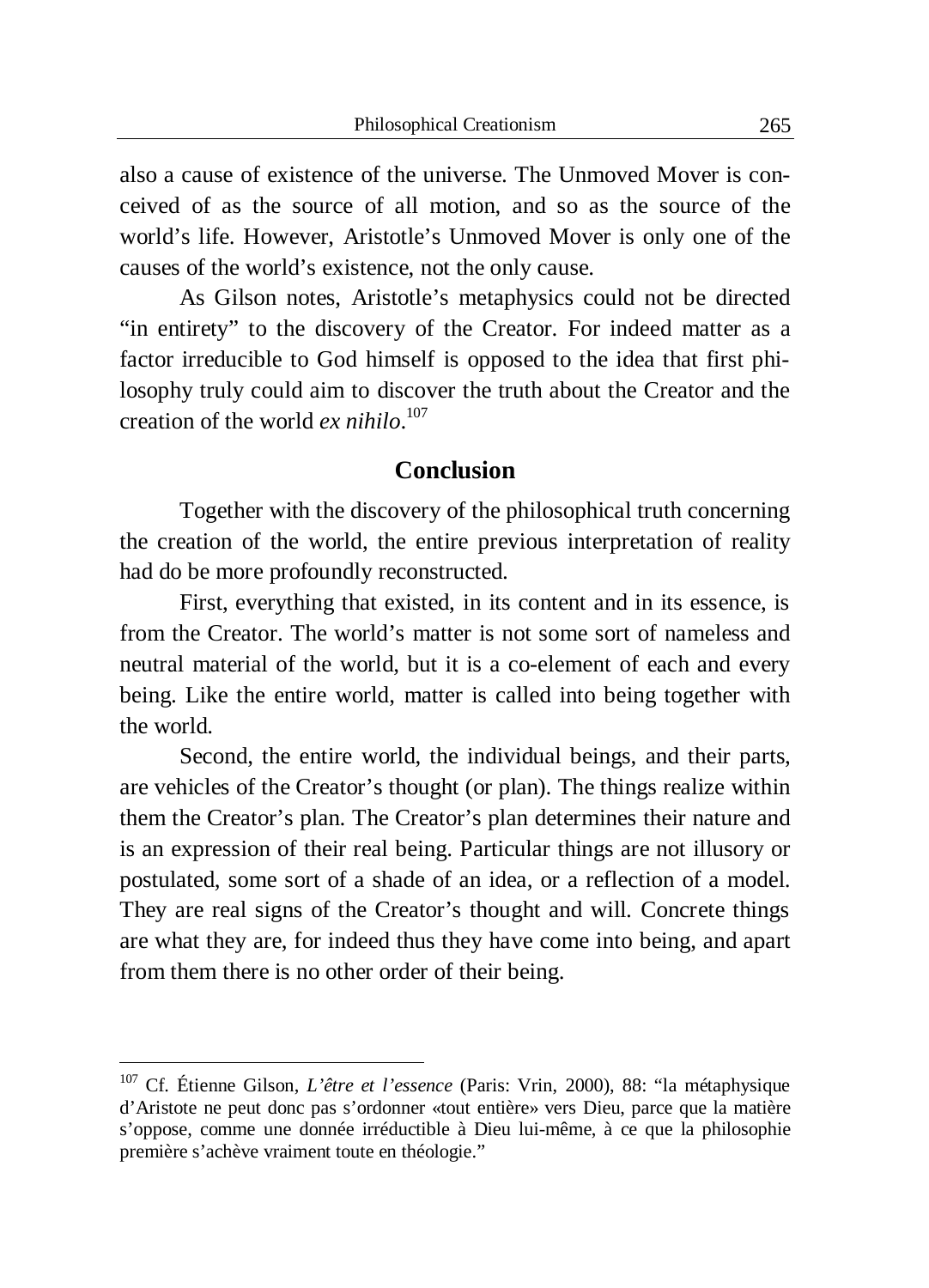Third, only the philosophical theory of creationism enables us to explain the rationality and purposefulness of the world and of individual beings. Otherwise individual things would be something postulated by man's mind.

Fourth, philosophical creationism enables us to discover and provide a rational justification for the universal rationality and purposefulness of particular beings and the whole world. The source of rationality and purposefulness is the Creator Himself who is a rational and free being, and who by an act of reason and will called everything into existence.

Fifth, together with the discovery of the truth about the creation of the world by the Creator's act of intellect and will, we discover that things are vehicles of the truth and the good. Therefore the human reason can learn rationality (*recta ratio*) from things, and the human will can learn rectitude (*recta voluntas*). For indeed the rationality of human cognition is grounded in the rational law of the being of things. In this way the assertion that the world is unknowable is fundamentally abolished.

Sixth, on the basis of the theory of *creatio ex nihilo* we discover that particular beings and all reality are purposeful, because they are an effect of the Creator's free will that has been written in beings under the form of a purpose and expresses their natural good. Every being bears in it the purpose of its existence, hence particular beings and the whole world realize defined ends that are really present in them. The purposes of things are not established, postulated, or assigned by man, but they are really present in the things and are discovered by the human mind. The reading out of them allows us to see and understand the meaning of particular things and of all reality, and to formulated the principles of action and conduct proper to them.

Seventh, all the types of theories about how the world (and particular beings) came to be that reject philosophical creationism appear as the result of a cognitive error that largely consists in the following: (1) the reduction of causes of explanation to the most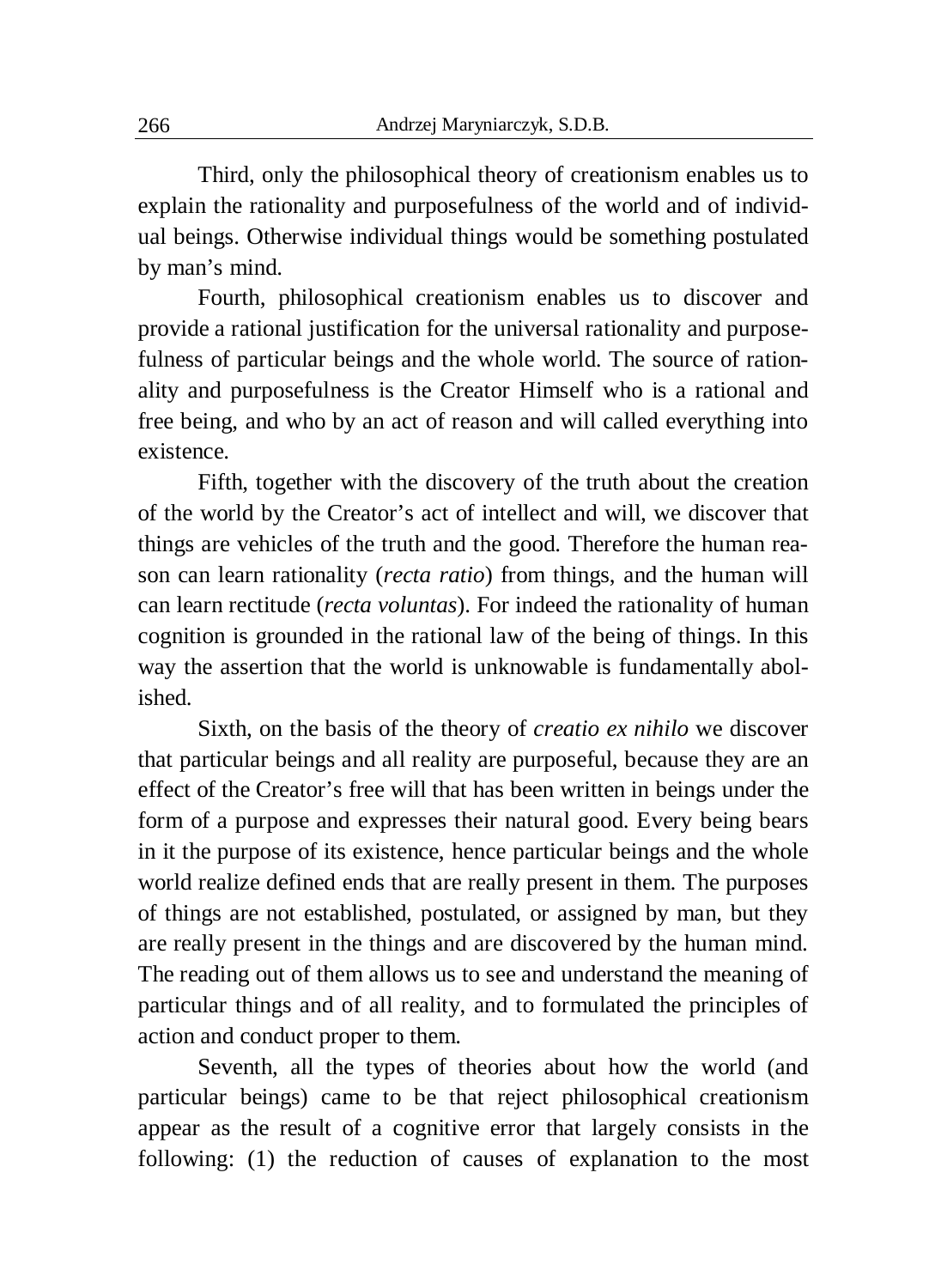(1) the reduction of causes of explanation to the most proximate causes, and not to universal causes; (2) a transfer of the methods of inquiry from the natural sciences to metaphysics; (3) the reduction of philosophical cognition by separating it from being, and directing it to an analysis of the data of consciousness and language; (4) the acceptance of various kinds of *a priori* assumptions from scientific theories present in cosmology or physics.

Eighth, the rejection of the truth concerning the creation of the world *ex nihilo* by the Creator's act of intellect and will must of necessity give rise to skepticism in epistemology, to relativism in the theory of conduct, to atheism in religion, and to anti-substantialism (processualism) in metaphysics. Furthermore, this will directly become the cause for losing the objective meaning of the existence of the world and man.

Ninth, creation *ex nihilo* concerns being as a whole, both substance and accidents, matter and form, soul and body. One consequence of this will be another way of understanding reality, man, and man's action and conduct.

Tenth, as a consequence of the philosophical theory of creation, the scope of possibilities for explaining how things came into being is widened. In the world created *ex nihilo*, new beings can come into being by way of generation from other beings (plants, animals), by way of direct individual creation (man together with his soul), by way of production (works of art and technology), and by accident (byproducts). All this, however, comes into being ultimately due to the power of the major cause, which is the Creator, who is the cause of all causes and is the existence of all existences.

Modern and contemporary philosophy togeher with the mathematical-physical cosmology have regarded the doctrine of the creation of the world *ex nihilo* as philosophical folly or as an object of faith rather than an object of science. The most various theories and the strangest hypotheses concerning the coming-into-being of the world, have been formulated while being called "scientific," but these are